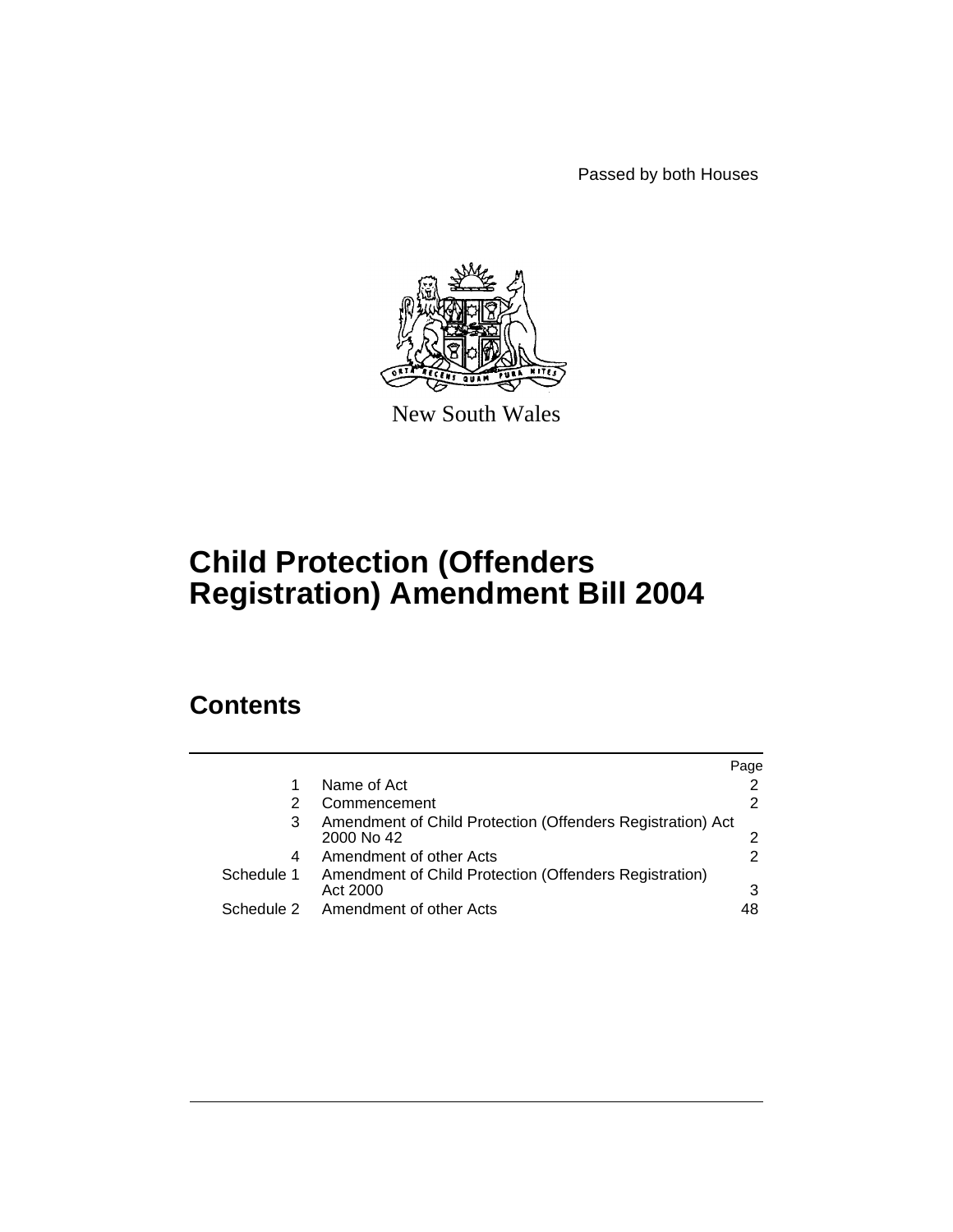*I certify that this PUBLIC BILL, which originated in the LEGISLATIVE ASSEMBLY, has finally passed the LEGISLATIVE COUNCIL and the LEGISLATIVE ASSEMBLY of NEW SOUTH WALES.*

> *Clerk of the Legislative Assembly. Legislative Assembly, Sydney, , 2004*



New South Wales

# **Child Protection (Offenders Registration) Amendment Bill 2004**

Act No , 2004

An Act to amend the *Child Protection (Offenders Registration) Act 2000*, in connection with a national reporting scheme, with respect to reporting obligations and other requirements for offenders who commit certain childrelated offences; and for other purposes.

*I have examined this Bill, and find it to correspond in all respects with the Bill as finally passed by both Houses.*

*Chairman of Committees of the Legislative Assembly.*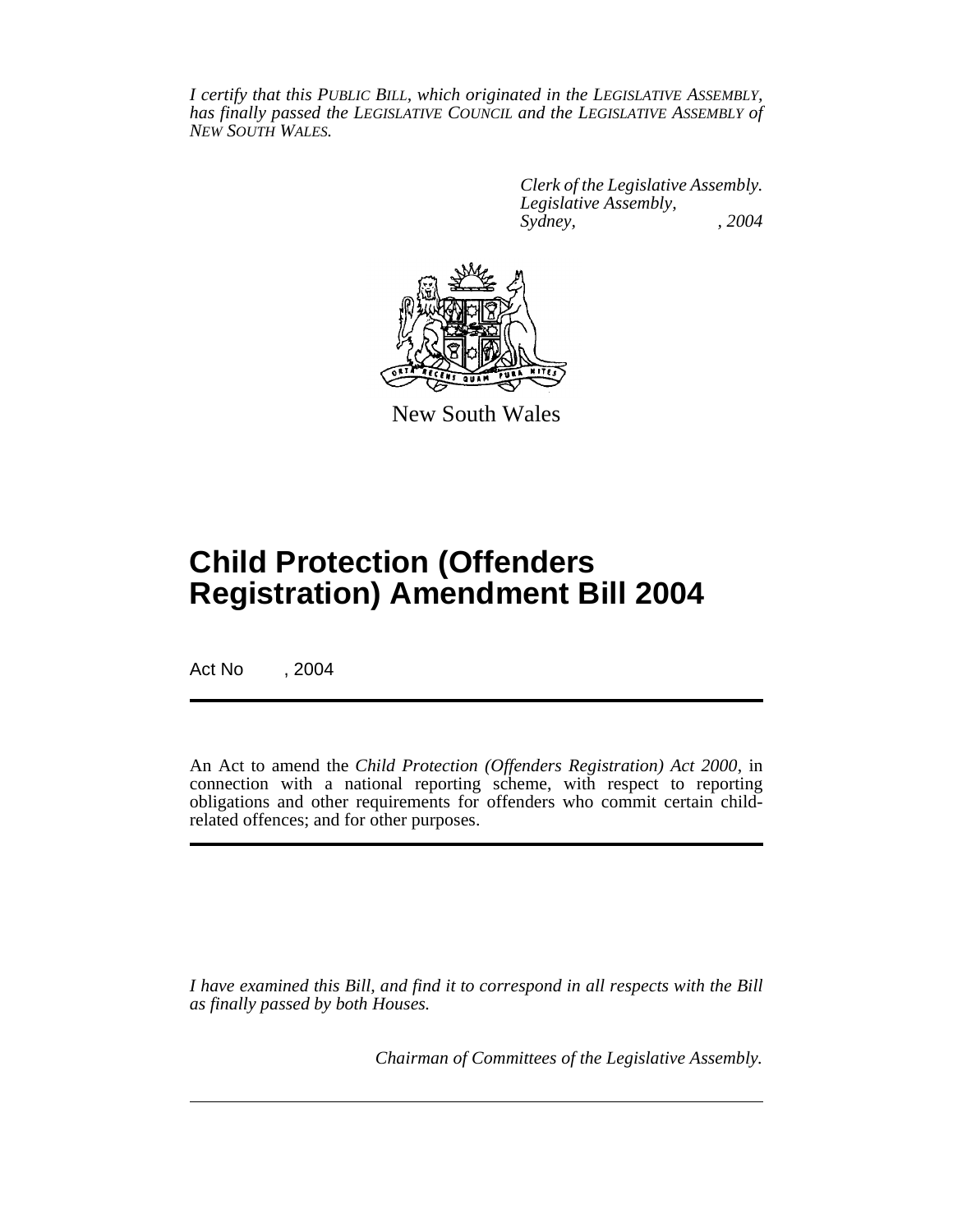### **The Legislature of New South Wales enacts:**

## **1 Name of Act**

This Act is the *Child Protection (Offenders Registration) Amendment Act 2004*.

### **2 Commencement**

This Act commences on a day or days to be appointed by proclamation.

#### **3 Amendment of Child Protection (Offenders Registration) Act 2000 No 42**

The *Child Protection (Offenders Registration) Act 2000* is amended as set out in Schedule 1.

## **4 Amendment of other Acts**

The Acts specified in Schedule 2 are amended as set out in that Schedule.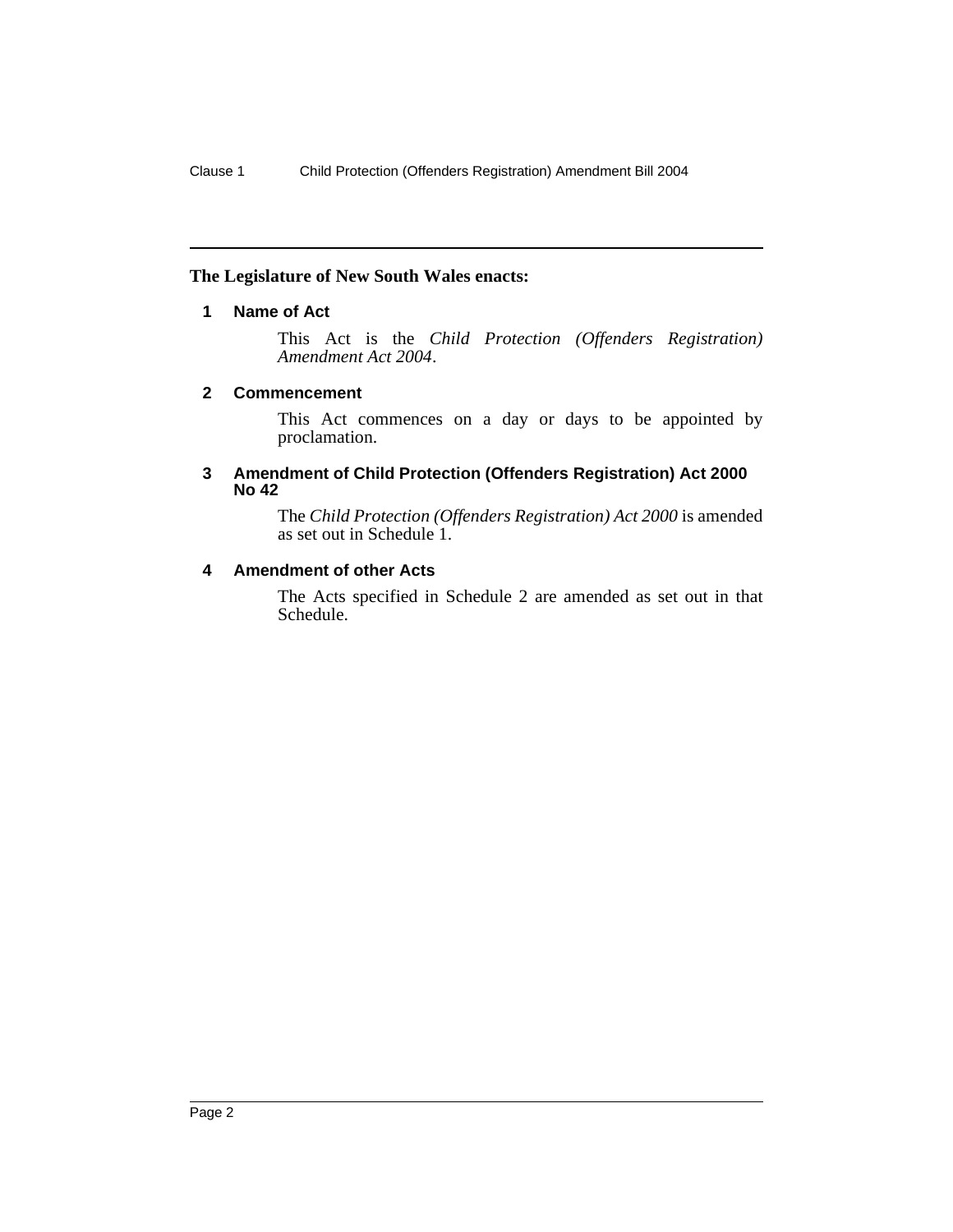Amendment of Child Protection (Offenders Registration) Act 2000 Schedule 1

**Schedule 1 Amendment of Child Protection (Offenders Registration) Act 2000**

(Section 3)

#### **[1] Long title**

Omit "the registration of certain offenders".

Insert instead "registration and reporting requirements for certain offenders who commit sexual and other serious offences against children".

## **[2] Section 3 Definitions**

Insert in alphabetical order in section 3 (1):

*child protection registration order* means an order made under section 3D, and includes a corresponding child protection registration order.

*corresponding Act* means a law of a foreign jurisdiction:

- (a) that provides for people who have committed specified offences to report in that jurisdiction information about themselves and to keep that information current for a specified period, and
- (b) that the regulations state is a corresponding Act for the purposes of this Act.

*corresponding child protection registration order* means an order made under a corresponding Act that falls within a class of order that the regulations state is a corresponding child protection registration order for the purposes of this Act.

*corresponding registrable offence* means an offence that is a registrable offence for the purposes of a corresponding Act but is not a registrable offence within the meaning of this Act.

*corresponding registrable person*—see section 3C.

*corresponding registrar* means the person whose functions under a corresponding Act most closely correspond to the functions of the Commissioner of Police under this Act.

*foreign witness protection law* means a law of a foreign jurisdiction that provides for the protection of witnesses.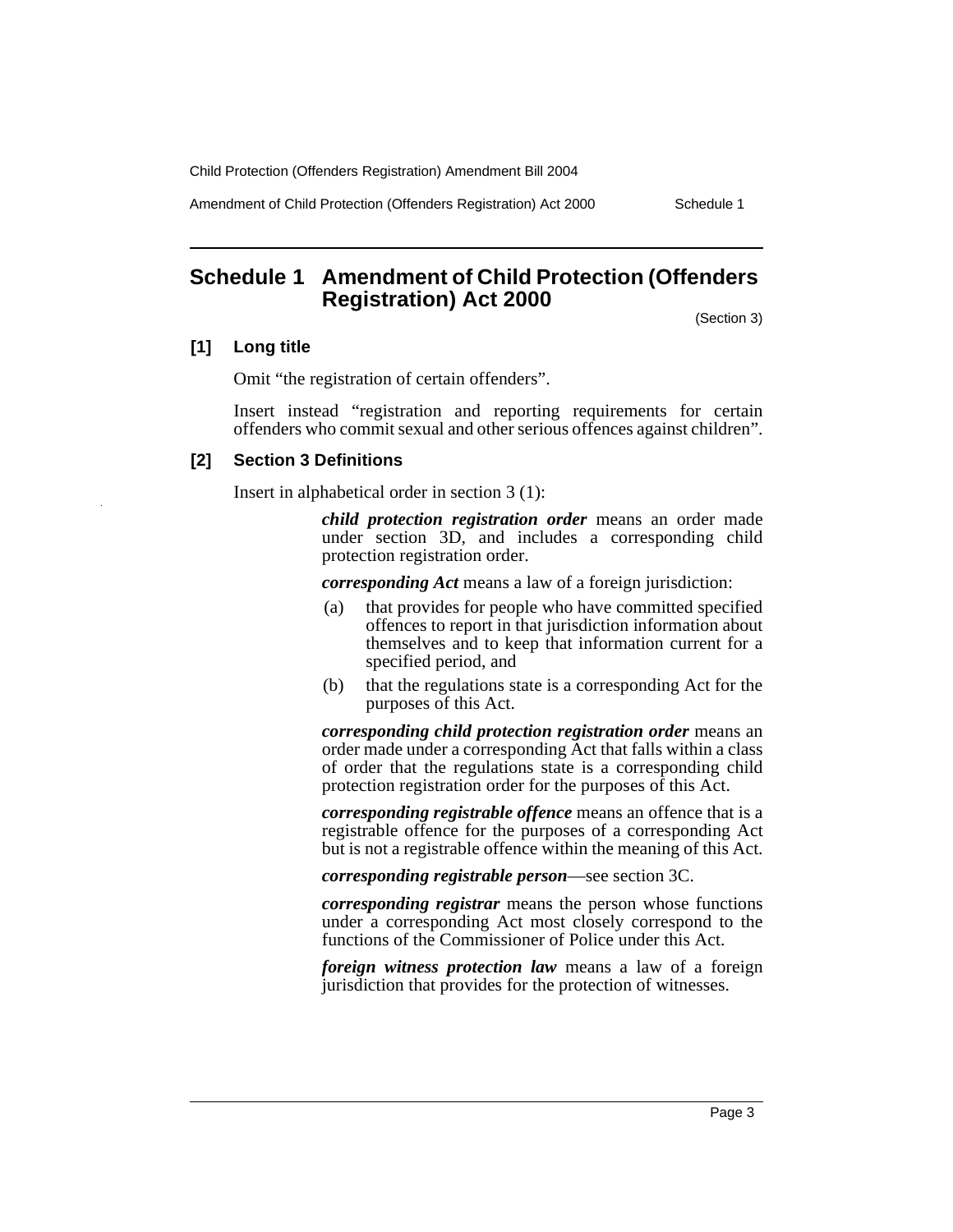Schedule 1 Amendment of Child Protection (Offenders Registration) Act 2000

*parole order* means a parole order within the meaning of the *Crimes (Administration of Sentences) Act 1999*, and includes any equivalent order made under the laws of a foreign jurisdiction.

*reporting period* means the period, as determined under Division 6 of Part 3, during which a registrable person must comply with the person's reporting obligations.

*witness protection program* has the same meaning as it has in the *Witness Protection Act 1995*.

#### **[3] Section 3 (1), definition of "Class 1 offence"**

Omit the definition. Insert instead:

*Class 1 offence* means:

- (a) the offence of murder, where the person murdered is a child, or
- (b) an offence that involves sexual intercourse with a child (other than an offence that is a Class 2 offence), or
- (c) an offence against section 66EA of the *Crimes Act 1900*, or
- (d) an offence against section 50BA or 50BB of the *Crimes Act 1914* of the Commonwealth, or
- (e) any offence under a law of a foreign jurisdiction that, if it had been committed in New South Wales, would have constituted an offence of a kind listed in this definition, or
- (f) an offence under a law of a foreign jurisdiction that the regulations state is a Class 1 offence, or
- (g) an offence an element of which is an intention to commit an offence of a kind listed in this definition, or
- (h) an offence of attempting, or of conspiracy or incitement, to commit an offence of a kind listed in this definition, or
- (i) an offence that, at the time it was committed:
	- (i) was a Class 1 offence for the purposes of this Act, or
	- (ii) in the case of an offence occurring before the commencement of this definition, was an offence of a kind listed in this definition.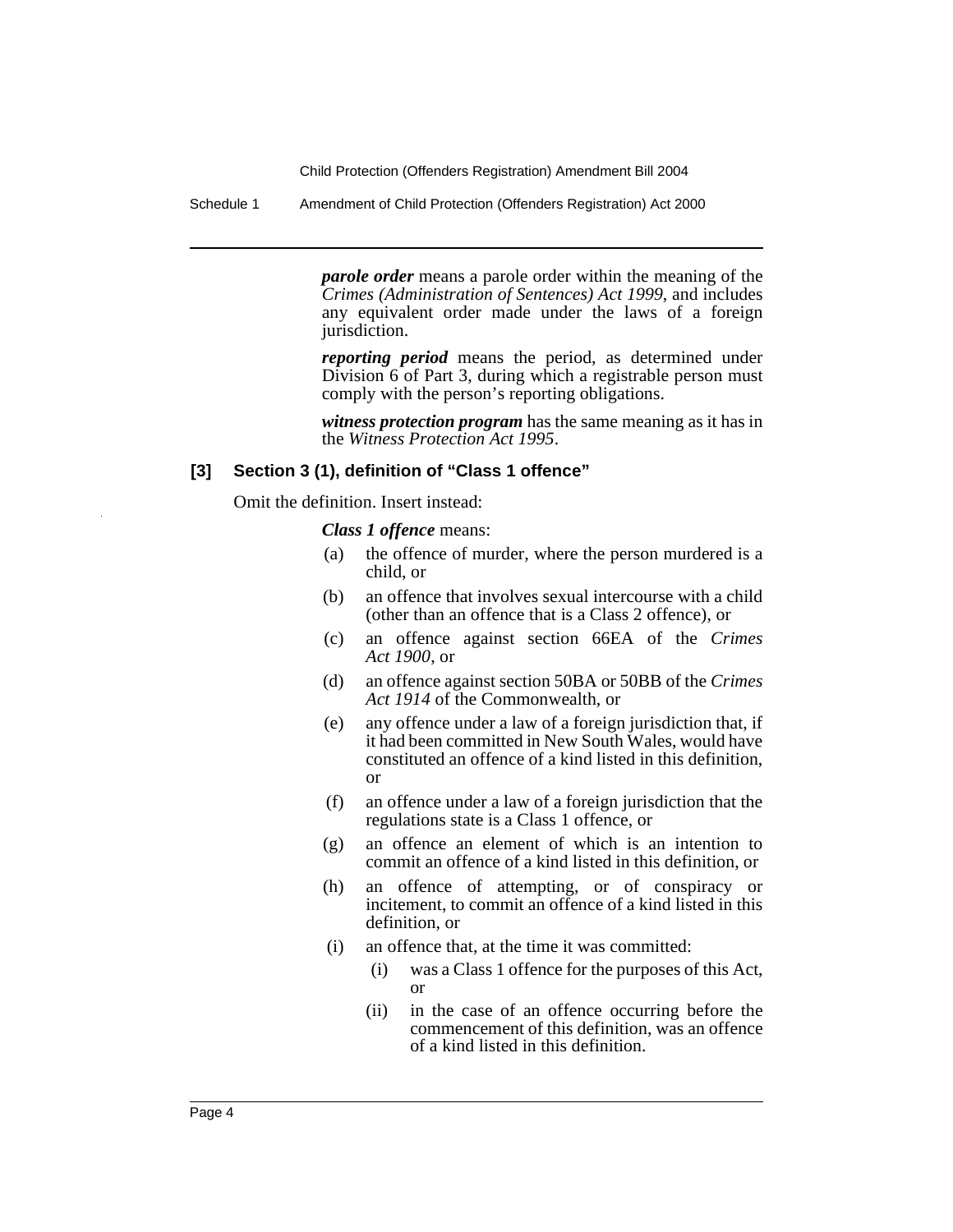Amendment of Child Protection (Offenders Registration) Act 2000 Schedule 1

#### **[4] Section 3 (1), definition of "Class 2 offence"**

Omit the definition. Insert instead:

*Class 2 offence* means:

- (a) an offence that involves an act of indecency against or in respect of a child, being an offence that is punishable by imprisonment for 12 months or more, or
- (b) an offence under section 86 of the *Crimes Act 1900*, where the person against whom the offence is committed is a child, except where the person found guilty of the offence was, when the offence was committed or at some earlier time, a parent or carer of the child, or
- (c) an offence under section 80D or 80E of the *Crimes Act 1900*, where the person against whom the offence is committed is a child, or
- (d) an offence under section 91D–91G of the *Crimes Act 1900* (other than an offence committed by a child prostitute), or
- (e) an offence under section 578B or 578C (2A) of the *Crimes Act 1900*, or
- (f) an offence under section 21G (1) of the *Summary Offences Act 1988*, where the person who was being filmed as referred to in that subsection was then a child, or
- (g) an offence against section 50BC, 50BD, 50DA or 50DB of the *Crimes Act 1914* of the Commonwealth, or
- (h) an offence against section 270.6 or 270.7 of the *Criminal Code* of the Commonwealth where the person against whom the offence is committed is a child, or
- (i) an offence against section 233BAB of the *Customs Act 1901* of the Commonwealth involving items of child pornography or of child abuse material, or
- (j) any offence under a law of a foreign jurisdiction that, if it had been committed in New South Wales, would have constituted an offence of a kind listed in this definition, or
- (k) an offence under a law of a foreign jurisdiction that the regulations state is a Class 2 offence, or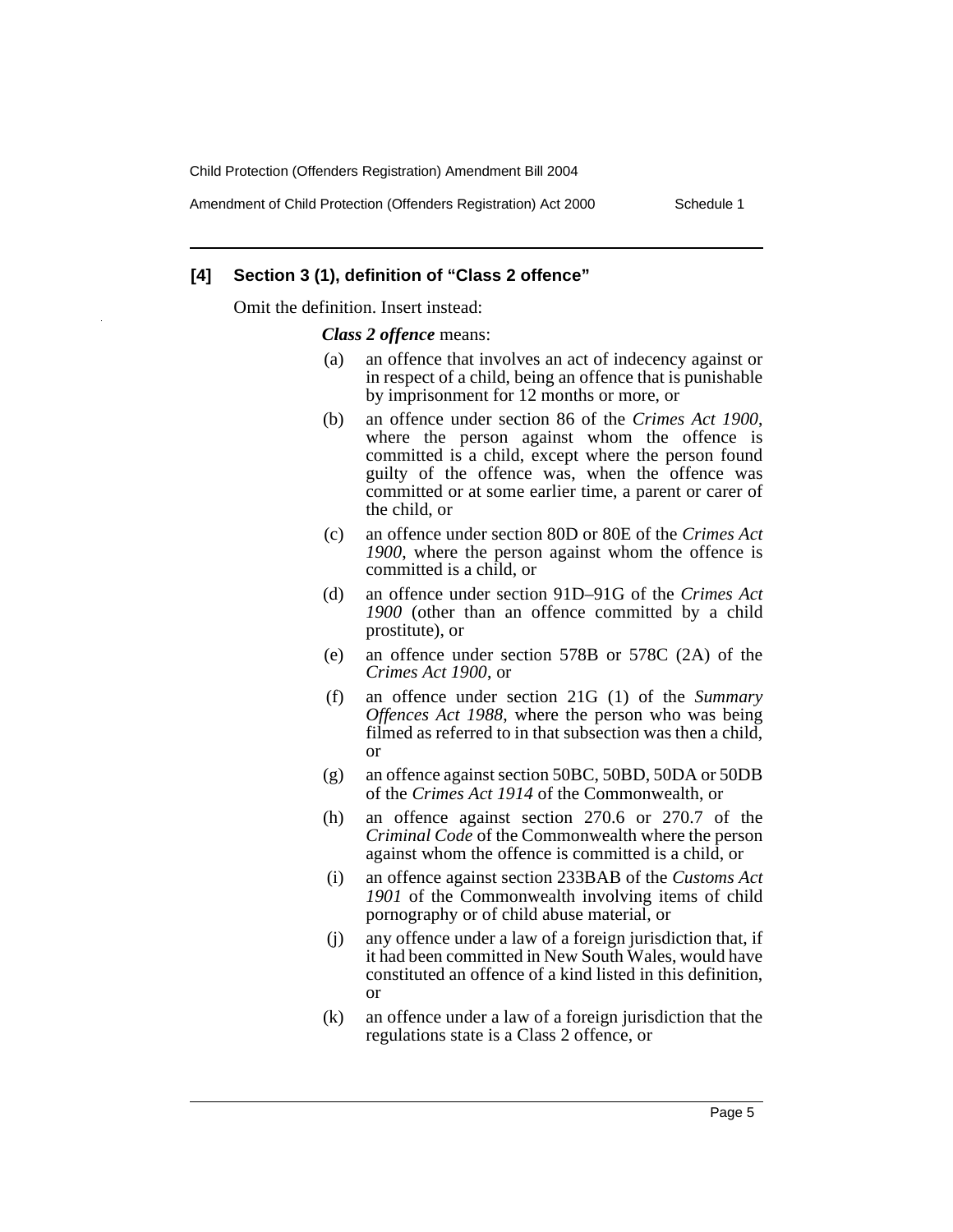Schedule 1 Amendment of Child Protection (Offenders Registration) Act 2000

- (l) an offence an element of which is an intention to commit an offence of a kind listed in this definition, or
- (m) an offence of attempting, or of conspiracy or incitement, to commit an offence of a kind listed in this definition, or
- (n) an offence that, at the time it was committed:
	- (i) was a Class 2 offence for the purposes of this Act, or
	- (ii) in the case of an offence occurring before the commencement of this definition, was an offence of a kind listed in this definition.

#### **[5] Section 3 (1), definition of "existing controlled person"**

Omit "whether or not the person had lodged an appeal against the conviction for the offence or the sentence imposed in respect of the offence, or both," from paragraph (a).

#### **[6] Section 3 (1), definition of "existing licensee"**

Insert at the end of paragraph (b):

or

(c) the holder of any equivalent licence granted under the laws of a foreign jurisdiction,

#### **[7] Section 3 (1), definition of "foreign jurisdiction"**

Insert "(including jurisdictions outside Australia)" after "New South Wales".

#### **[8] Section 3 (1), definition of "government custody"**

Omit the definition. Insert instead:

#### *government custody* means:

- (a) custody as an inmate or detainee, and includes custody as a forensic patient where the order of detention under section 27 or 39 of the *Mental Health (Criminal Procedure) Act 1990*, as originally made, requires the patient to be kept in strict government custody, or
- (b) custody under a law of a foreign jurisdiction in the nature of custody referred to in paragraph (a).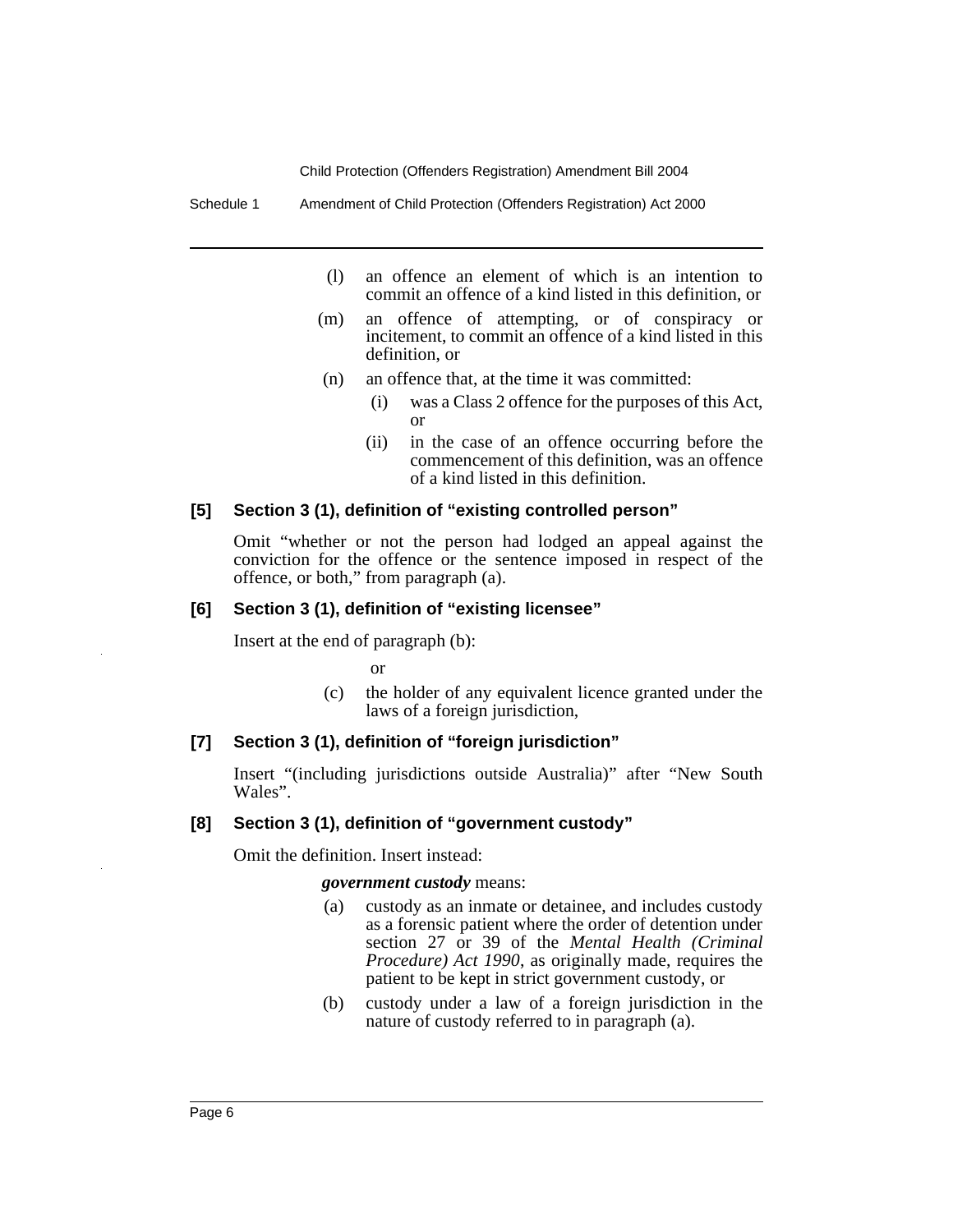Amendment of Child Protection (Offenders Registration) Act 2000 Schedule 1

#### **[9] Section 3 (1), definition of "Register of Offenders"**

Omit the definition. Insert instead:

*Register* means the Child Protection Register established under section 19.

#### **[10] Section 3 (1), definition of "registrable offence"**

Omit the definition. Insert instead:

*registrable offence* means an offence that is:

- (a) a Class 1 offence, or
- (b) a Class 2 offence, or
- (c) an offence that results in the making of a child protection registration order.

## **[11] Section 3 (1), definition of "registrable person"**

Omit the definition. Insert instead:

*registrable person*—see section 3A.

#### **[12] Section 3 (1), definition of "reporting obligations"**

Omit "Division 2 of Part 2". Insert instead "Part 3".

#### **[13] Section 3 (2A)**

Insert after section 3 (2):

(2A) A reference to a finding of guilt in this Act does not include a finding of guilt that is subsequently quashed or set aside by a court.

## **[14] Section 3 (6)–(9)**

Insert after section 3 (5):

- (6) For the purposes of this Act, a registrable person has a *special need* if:
	- (a) the person has impaired intellectual functioning, that is, the person has:
		- (i) total or partial loss of the person's mental functions, or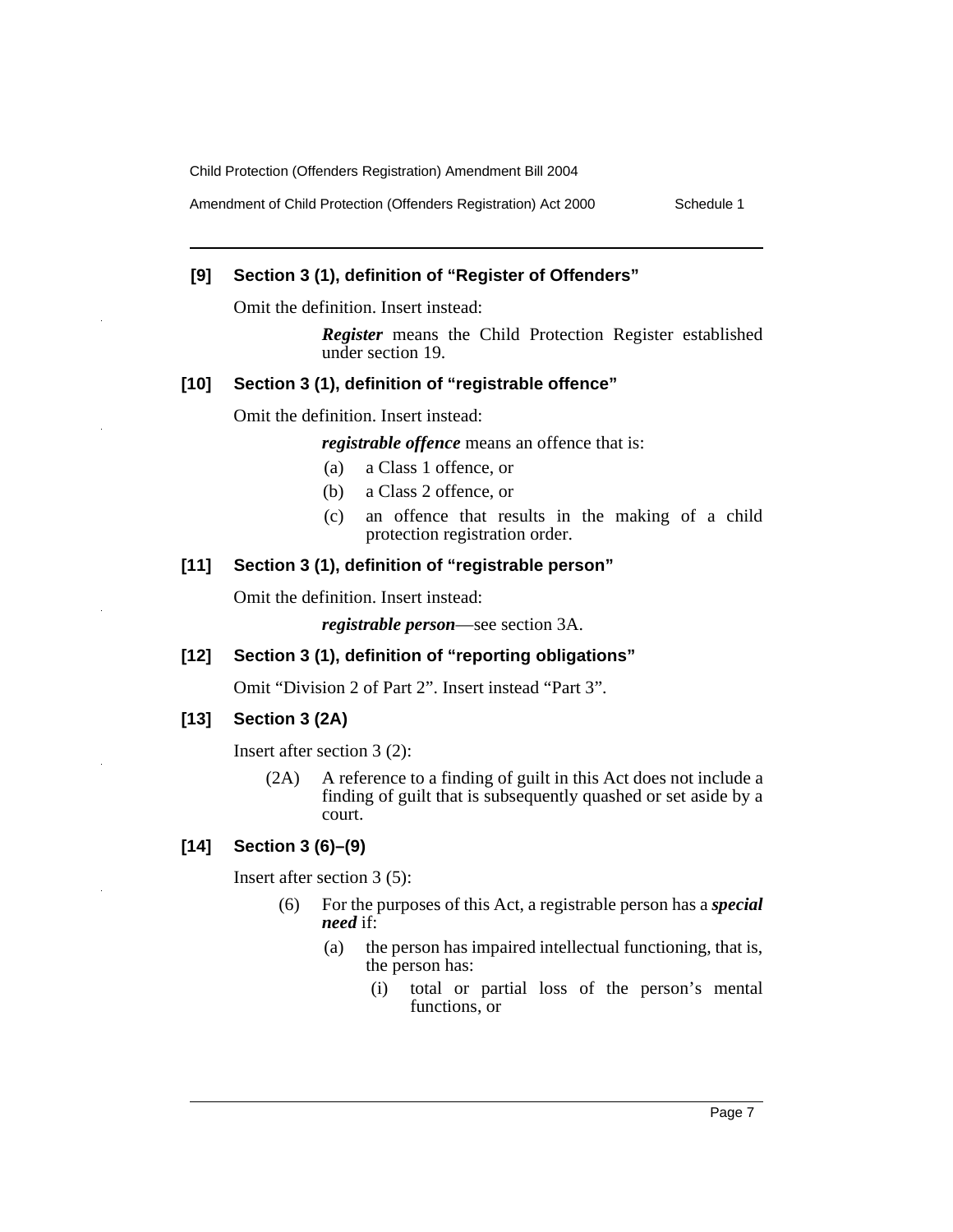Schedule 1 Amendment of Child Protection (Offenders Registration) Act 2000

- (ii) a disorder or malfunction that results in the person learning differently from a person without the disorder or malfunction, or
- (iii) a disorder, illness or disease that affects the person's thought processes, perceptions of reality, emotions or judgment, or that results in disturbed behaviour, or
- (b) the person is subject to a guardianship order (within the meaning of the *Guardianship Act 1987*), or
- (c) the person is illiterate, or is not literate in the English language, or
- (d) the person is visually impaired to the extent that the person is unable to read a written notice, or
- (e) the person is subject to some other condition that may prevent the person from being able to understand a written notice.
- (7) A reference to an act of indecency in this Act does not include a reference to an offence that only involves indecent exposure.
- (8) A reference to doing a thing "in person" in this Act is a reference to doing the thing by personal attendance at a place, it is not sufficient to attend the place by telephone or by any other electronic means.
- (9) Notes included in this Act do not form part of this Act.

### **[15] New Part 2**

Insert at the end of Part 1:

# **Part 2 Offenders to whom Act applies**

### **3A Registrable persons**

- (1) A *registrable person* is a person whom a court has at any time (whether before, on or after the commencement of this section) sentenced in respect of a registrable offence, and includes a corresponding registrable person.
- (2) Unless a person is a corresponding registrable person, a person is not a registrable person merely because the person: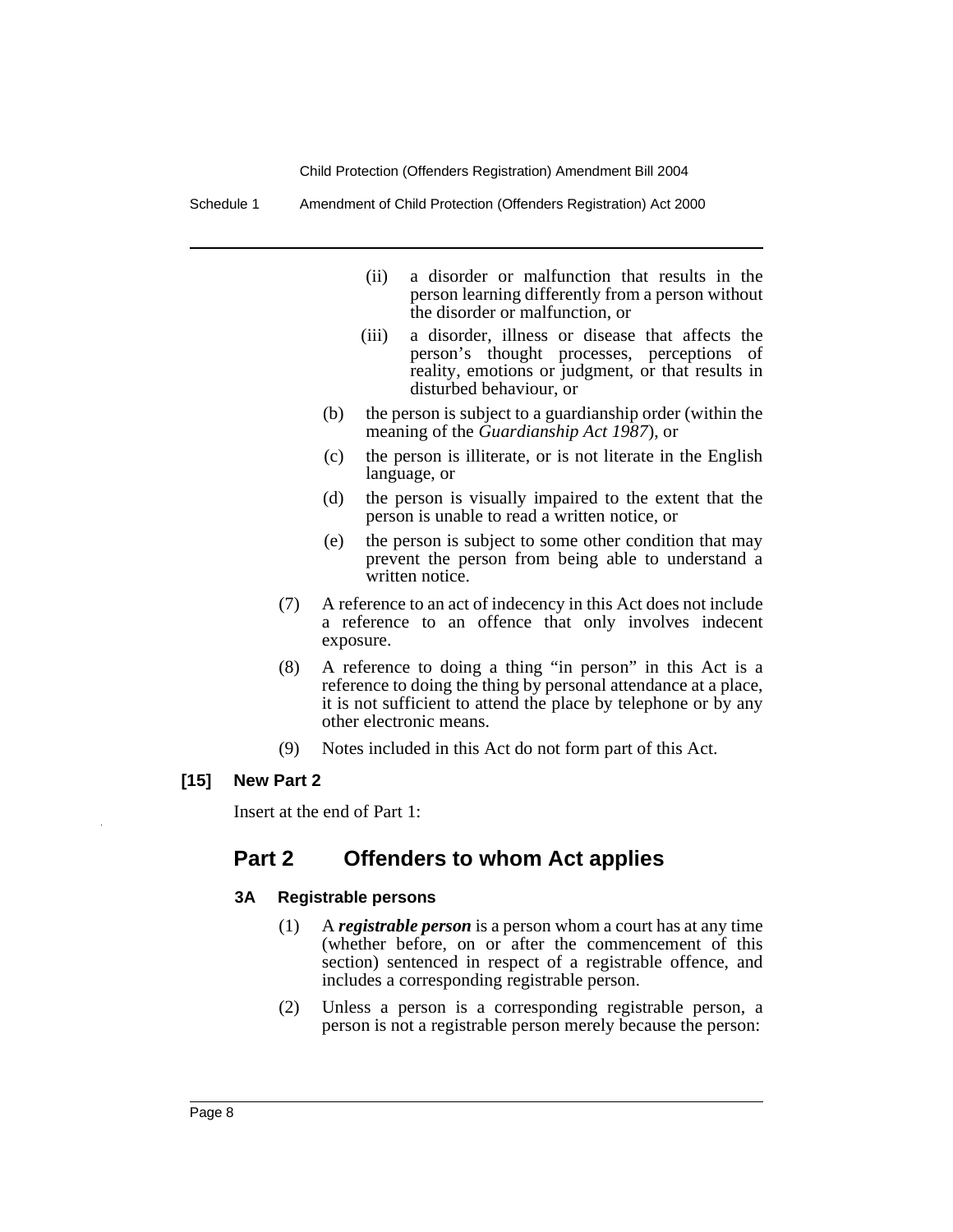Amendment of Child Protection (Offenders Registration) Act 2000 Schedule 1

- (a) is a person in respect of whom a court has made an order under section 10 of the *Crimes (Sentencing Procedure) Act 1999* or section 33 (1) (a) of the *Children (Criminal Proceedings) Act 1987* (or an equivalent order under the laws of a foreign jurisdiction) in respect of a Class 1 or Class 2 offence, or
- (b) is a person on whom a sentence has been imposed in respect of a single Class 2 offence, if the sentence did not include:
	- (i) a term of imprisonment, including a term of imprisonment the subject of a periodic detention order or home detention order, or an equivalent order under the laws of a foreign jurisdiction, or
	- (ii) a requirement that the person be under the supervision of a supervising authority or any other person or body, or
- (c) as a child committed:
	- (i) a single offence involving an act of indecency, or
	- (ii) a single offence under section 578B or 578C (2A) of the *Crimes Act 1900* or an offence of possessing or publishing child pornography (in whatever terms expressed) under the laws of a foreign jurisdiction, or
	- (iii) a single offence under section 21G (1) of the *Summary Offences Act 1988*, or
	- (iv) a single offence (including an offence committed under the laws of a foreign jurisdiction) that falls within a class of offence the regulations prescribe for the purposes of this subparagraph, or
	- (v) a single offence an element of which is an intention to commit an offence of a kind listed in this paragraph, or
	- (vi) a single offence of attempting, or of conspiracy or incitement, to commit an offence of a kind listed in this paragraph, or
- (d) is a person whom a court has found guilty of a registrable offence before 15 October 2001, unless the person is an existing controlled person.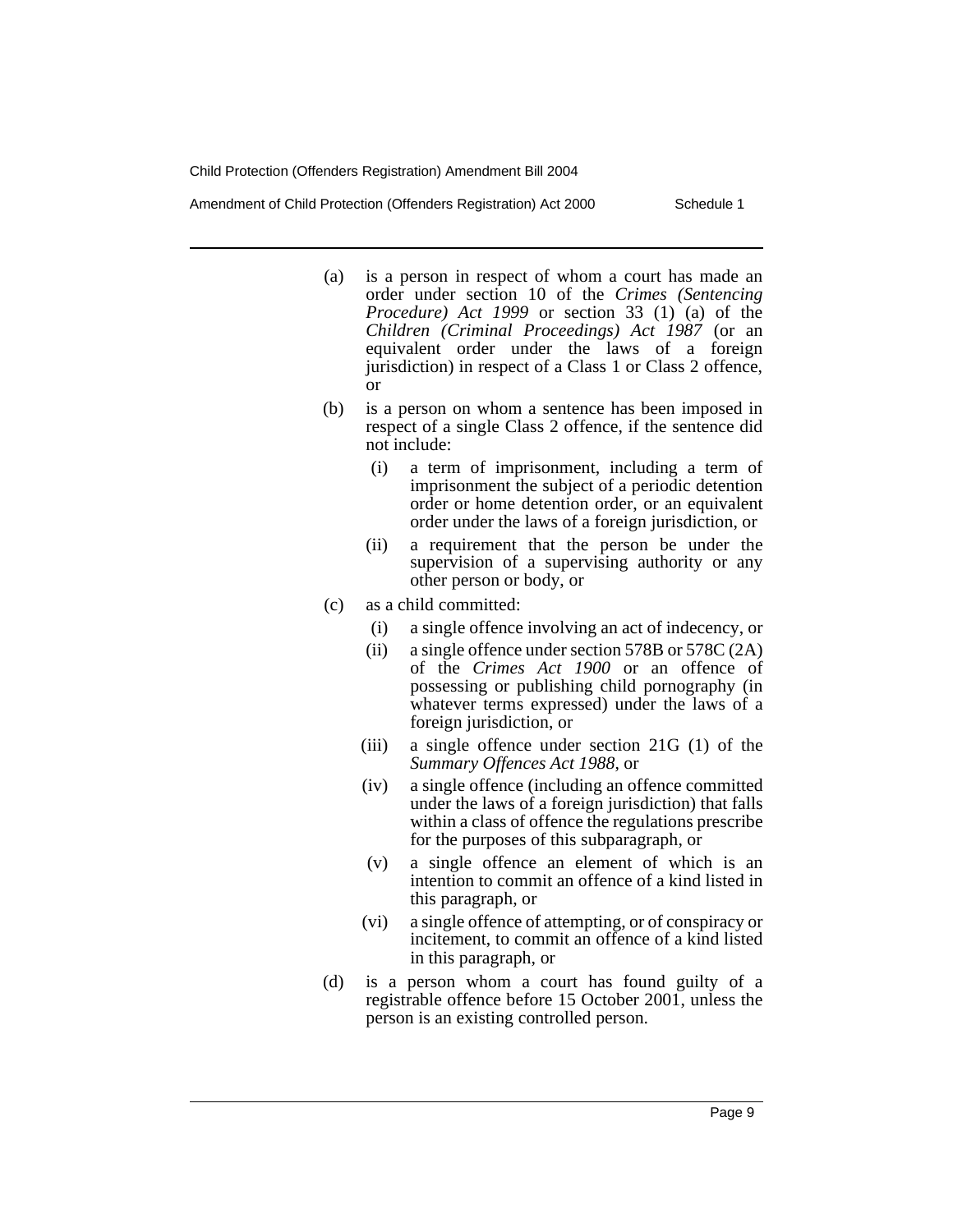Schedule 1 Amendment of Child Protection (Offenders Registration) Act 2000

- (3) A person is not a registrable person if the person is receiving protection under a foreign witness protection law specified by the regulations for the purposes of this subsection, or has the same status as such a person under an order made under a corresponding Act specified by the regulations for the purposes of this section.
- (4) For the purposes of this section, it is irrelevant whether or not a person may lodge, or has lodged, an appeal in respect of a finding of guilt, sentence or child protection registration order.
- (5) A reference to a single offence in this section includes a reference to more than one offence of the same kind arising from the same incident.

### **3B Circumstances in which person ceases to be registrable person**

A person ceases to be a registrable person if:

- (a) the finding of guilt against the person for the only offence that makes the person a registrable person is quashed or set aside by a court, or
- (b) the person's sentence in respect of that offence is reduced or altered so that the person would not have been a registrable person had the amended sentence been the original sentence, or
- (c) the person is a registrable person only because the person is subject to a child protection registration order and that order is quashed on appeal.

### **3C Corresponding registrable persons**

A *corresponding registrable person* is a person who:

- (a) had at any time (whether before, on or after the commencement of this section) been in a foreign jurisdiction and at that time had been required to report to the corresponding registrar in that jurisdiction for a longer period than the person would have been required to report under this Act, and
- (b) would, if the person were currently in that jurisdiction, be required to report to the corresponding registrar in that jurisdiction for a longer period (the *corresponding*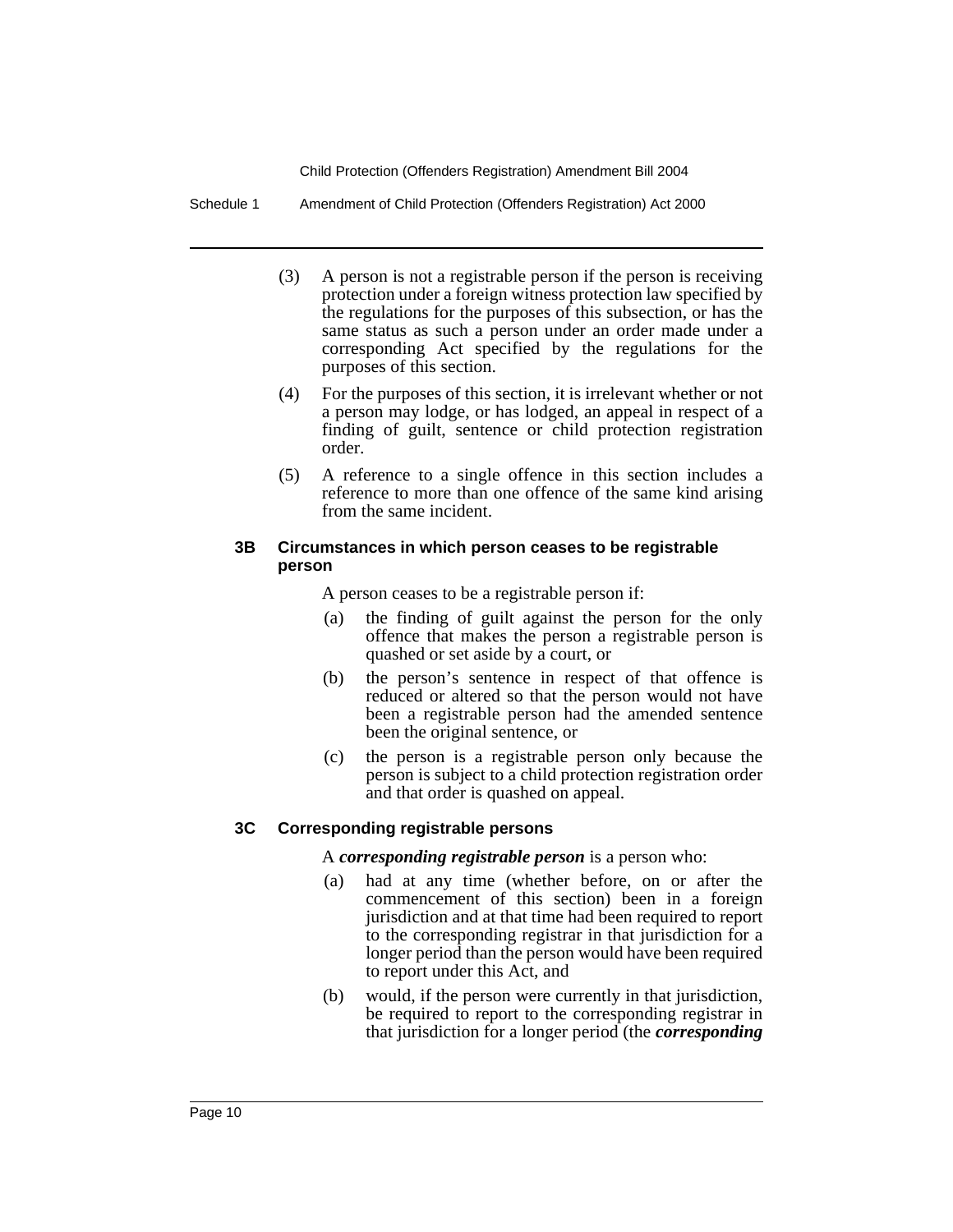Amendment of Child Protection (Offenders Registration) Act 2000 Schedule 1

*foreign reporting period*) than the person would be required to report under this Act, and

(c) falls within a class of person whom the regulations prescribe as corresponding registrable persons for the purposes of this Act.

### **3D Child protection registration orders**

- (1) If a court finds a person guilty of an offence that is not a Class 1 or a Class 2 offence, it may order that the person comply with the reporting obligations of this Act.
- (2) The court may only make the order if it is satisfied that the person poses a risk to the lives or sexual safety of one or more children, or of children generally.
- (3) For the purposes of subsection (2), it is not necessary that the court be able to identify a risk to particular children, or a particular class of children.
- (4) The court may only make an order if it imposes a sentence in relation to the offence (other than an order under section 10 of the *Crimes (Sentencing Procedure) Act 1999* or section 33 (1) (a) of the *Children (Criminal Proceedings) Act 1987)* and must make the order concurrently with that sentence.

**Note.** The effect of this subsection is to prevent a child protection registration order being made concurrently with an order dismissing the charge or conditionally discharging the offender.

- (5) The court may make an order only if an application for the imposition of the order is made by the prosecution.
- (6) For the purposes of Division 6 of Part 3, a person subject to an order under this section is deemed to have been found guilty of a Class 2 offence.
- (7) For the purposes of this section, a person poses a *risk to the lives or sexual safety of one or more children, or children generally* if there is a risk that the person will engage in conduct that may constitute a Class 1 or Class 2 offence against or in respect of a child or children.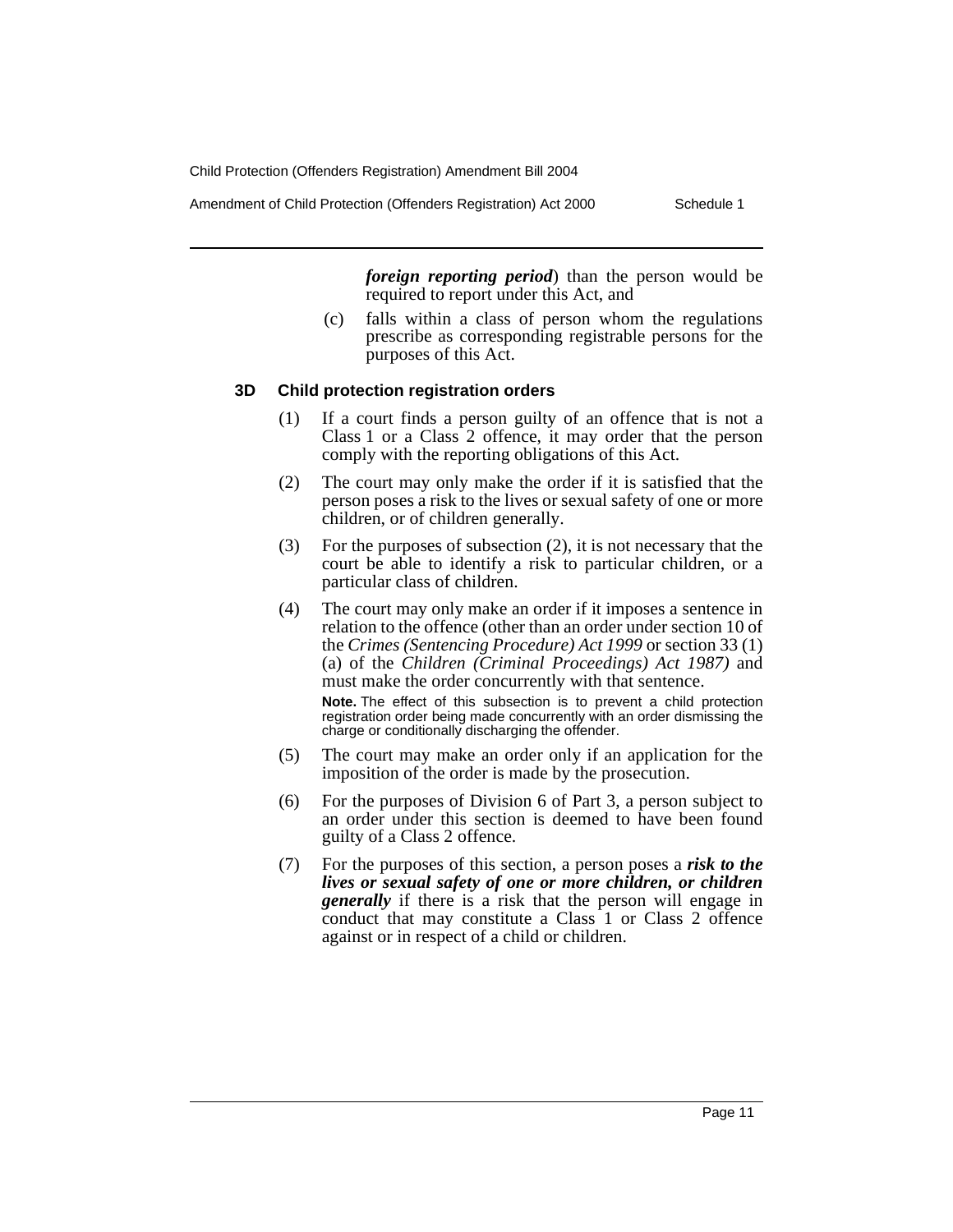Schedule 1 Amendment of Child Protection (Offenders Registration) Act 2000

## **3E Review of provisions relating to child protection registration orders**

- (1) The Minister is to review section 3D to determine whether the policy objectives of that section remain valid and whether the terms of the Act remain appropriate for securing those objectives.
- (2) The review is to be undertaken as soon as possible after the expiration of 2 years after the commencement of section 3D.
- (3) A report on the outcome is to be tabled in each House of Parliament as soon as possible after the review is completed.

## **[16] Existing Part 2, heading**

Omit the heading. Insert instead:

# **Part 3 Reporting obligations**

#### **[17] Section 5 Notices to be given when registrable person commences supervised sentence for registrable offence**

Insert "for a registrable offence" after "supervised sentence" in section  $5(1)$ .

#### **[18] Section 6 Notices to be given when registrable person ceases to be in custody or under supervision of supervising authority**

Insert "whether in respect of a registrable offence or otherwise," before "the supervising authority" in section 6 (1).

### **[19] Section 6 (2)**

Insert "who has been in government custody for 14 or more consecutive days" after "registrable person".

## **[20] Section 6 (2)**

Insert "whether in respect of a registrable offence or otherwise," after "custody,".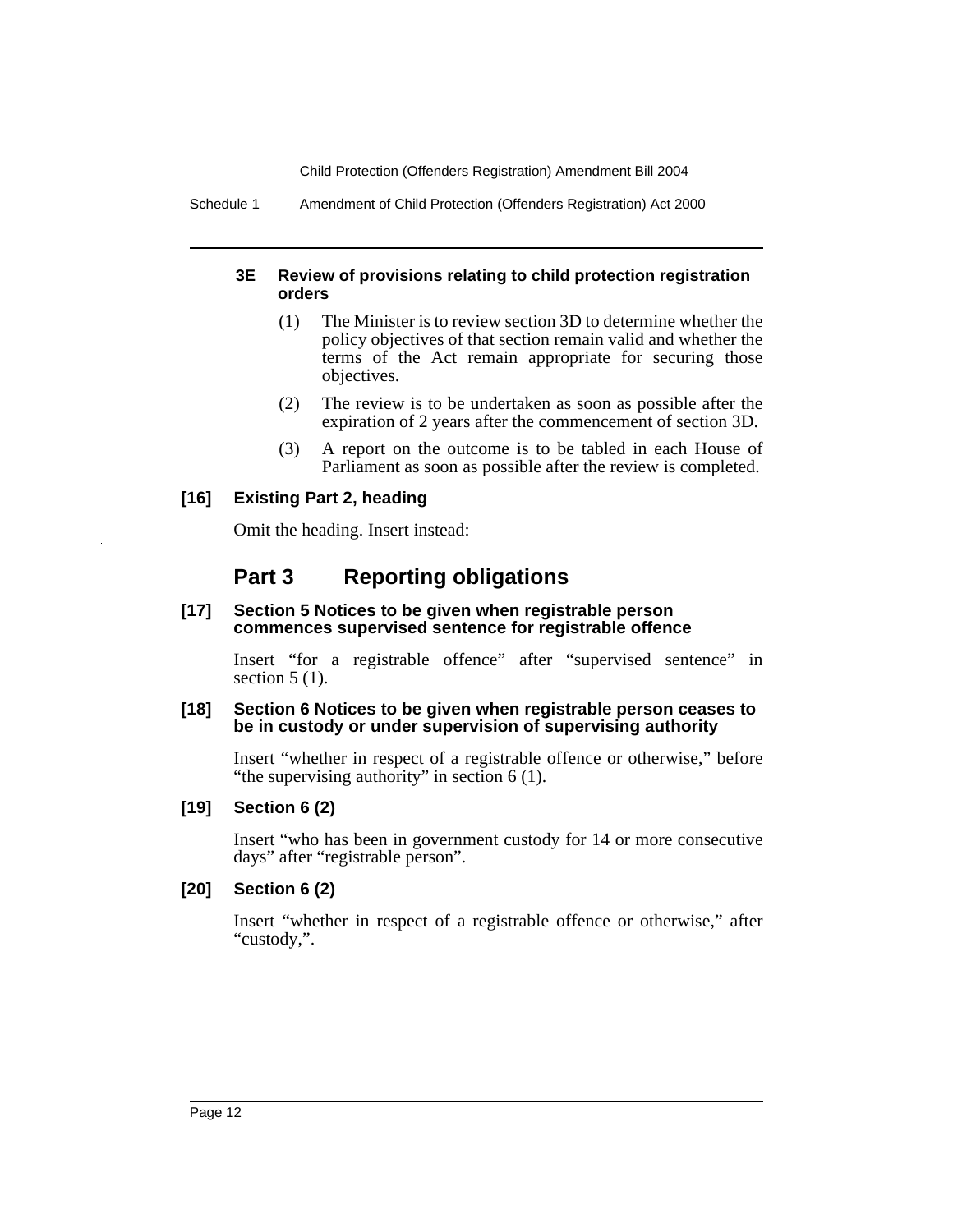Amendment of Child Protection (Offenders Registration) Act 2000 Schedule 1

## **[21] Sections 7A–7C**

Insert after section 7:

## **7A Notices to be given to registrable persons who enter New South Wales or are corresponding registrable persons**

- (1) This section applies to a registrable person:
	- (a) who enters New South Wales, if the person has not previously been given notice of the person's reporting obligations in New South Wales, or
	- (b) who becomes a corresponding registrable person, if the person is in New South Wales at that time.
- (2) The Commissioner of Police must, as soon as practicable after the registrable person becomes a person to whom this section applies, cause written notice to be given to the person in accordance with the requirements of section 7.

## **7B Notice to be given when reporting obligations change**

- (1) This section applies to a registrable person whose reporting obligations have changed since the person was last notified of them in New South Wales.
- (2) The Commissioner of Police must cause written notice to be given to the registrable person as soon as practicable after the change and in no case later than the time the person next reports in accordance with this Act.
- (3) The regulations may make provision for or with respect to the manner and form in which written notice must be given under this section.

## **7C Power of detention to enable notice to be given**

- (1) A police officer may exercise a power of detention under this section only if:
	- (a) there are reasonable grounds to suspect that a person is a registrable person and that the person has not been given notice, or is otherwise unaware, of the person's reporting obligations, and
	- (b) all other reasonably appropriate means of determining whether the person is a registrable person, or of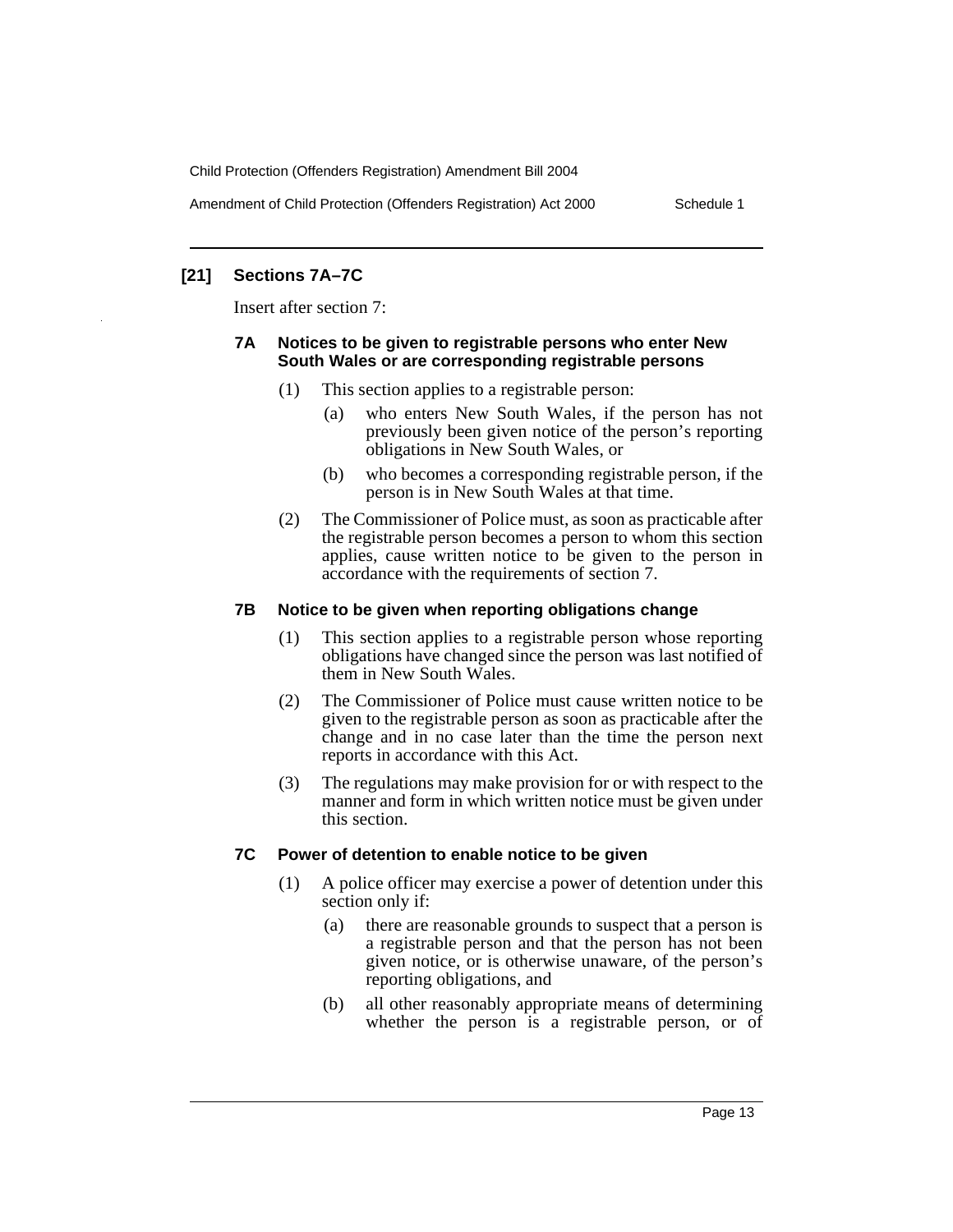Schedule 1 Amendment of Child Protection (Offenders Registration) Act 2000

notifying the person of reporting obligations, as the case requires, have been taken.

- (2) A police officer may detain the person if it is reasonably necessary to do so:
	- (a) to enable a determination as to whether or not the person is a registrable person or, if the person is a registrable person, as to whether or not the person has been given notice, or is aware, of the person's reporting obligations, or
	- (b) to enable the person to be given notice of those obligations if the person is not aware of them.
- (3) In detaining the person, the police officer must tell the person:
	- (a) why the person is being detained, and
	- (b) that the detention is authorised under this Act, and
	- (c) that the person will be released immediately after the purpose of the detention is fulfilled.
- (4) The detained person:
	- (a) must not be held for a period that is longer than is reasonably necessary to enable the purpose of the detention to be fulfilled, and
	- (b) must not be held merely because the person has refused to sign an acknowledgement that the person has been given notice of the person's reporting obligations, and
	- (c) must be released immediately after the purpose of the detention is fulfilled.

### **[22] New Part 3, Divisions 2–4**

Omit the heading to existing Division 2 of Part 2 and sections 9–12.

Insert instead:

### **Division 2 Initial report**

#### **9 Relevant personal information to be reported**

(1) For the purposes of this Act, the *relevant personal information* to be reported by a registrable person consists of the following information: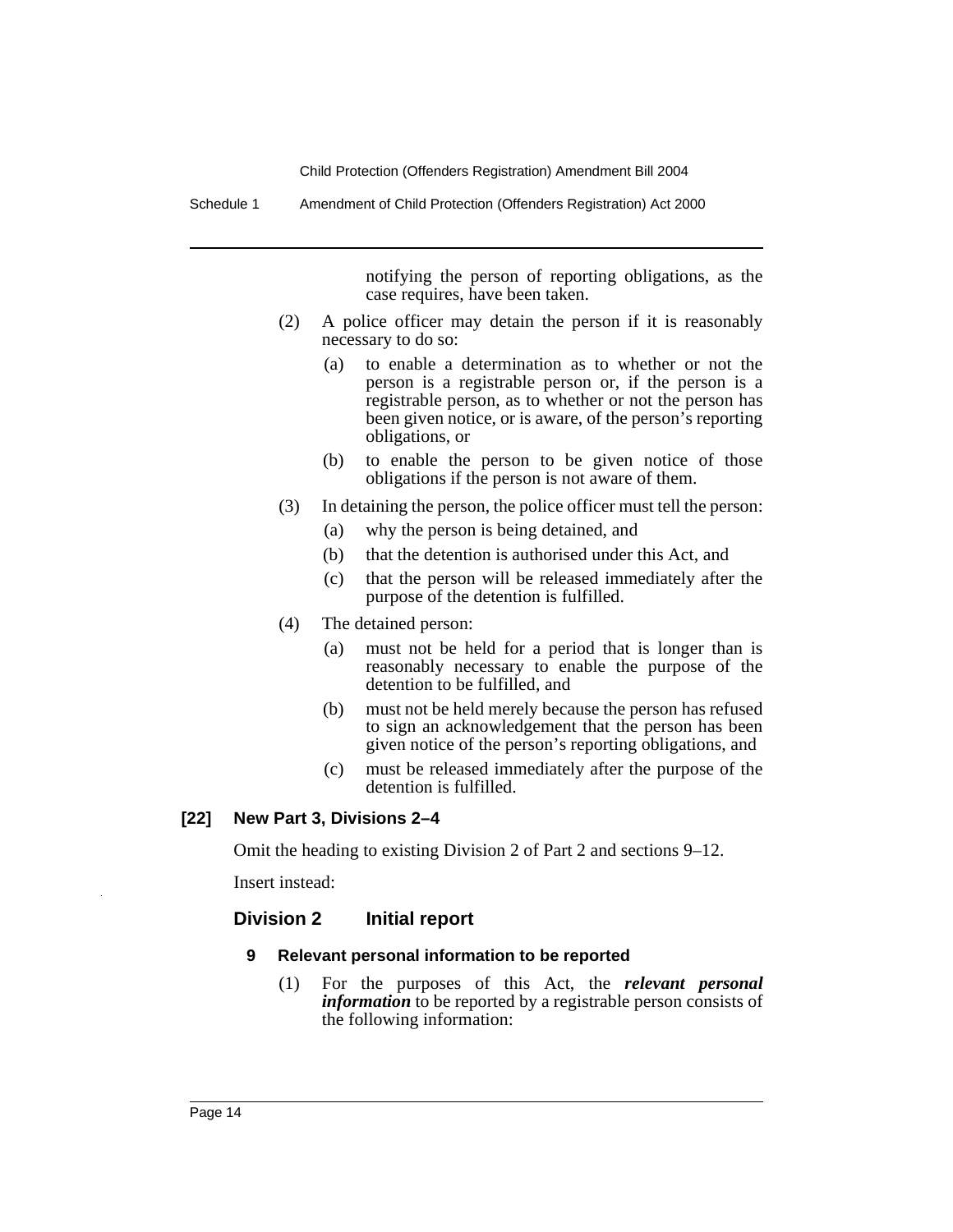Amendment of Child Protection (Offenders Registration) Act 2000 Schedule 1

- (a) the person's name, together with any other name by which the person is or has previously been known,
- (b) in respect of each name other than the person's current name, the period during which the person was known by that other name,
- (c) the person's date of birth,
- (d) the address of each of the premises at which the person generally resides or, if the person does not generally reside at any particular premises, the name of each of the localities in which the person can generally be found,
- (e) the names and ages of any children who generally reside in the same household as that in which the person generally resides, or with whom the person has regular unsupervised contact,
- (f) if the person is employed:
	- (i) the nature of the person's employment, and
	- (ii) the name of the person's employer (if any), and
	- (iii) the address of each of the premises at which the person is generally employed or, if the person is not generally employed at any particular premises, the name of each of the localities in which the person is generally employed,
- (g) details of the person's affiliation with any club or organisation that has child membership or child participation in its activities,
- (h) the make, model, colour and registration number of any motor vehicle owned by, or generally driven by, the person,
- (i) details of any tattoos or permanent distinguishing marks that the person has (including details of any tattoo or mark that has been removed),
- (j) whether the person has ever been found guilty in any foreign jurisdiction of a registrable offence or of an offence that required the person to report to a corresponding registrar or been subject to a corresponding child protection registration order and, if so, where that finding occurred or that order was made,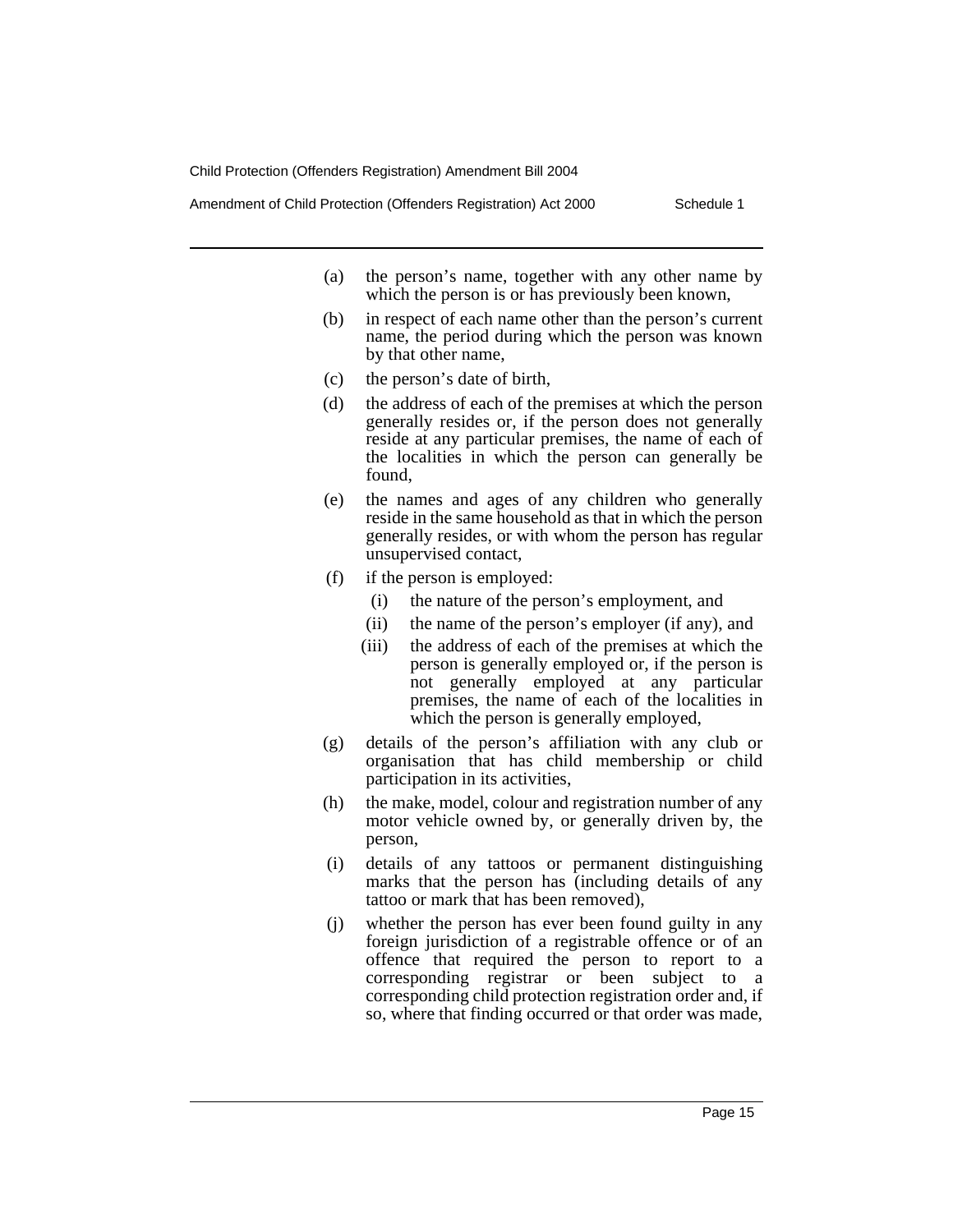Schedule 1 Amendment of Child Protection (Offenders Registration) Act 2000

- (k) if the person has been in government custody since the person was sentenced or released from government custody (as the case may be) in respect of a registrable offence or corresponding registrable offence, details of when or where that government custody occurred,
- (l) if, at the time of making a report under this Division, the person leaves, or intends to leave, New South Wales to travel elsewhere in Australia on an average of at least once a month (irrespective of the length of any such absence):
	- (i) in general terms, the reason for travelling, and
	- (ii) in general terms, the frequency and destinations of the travel.
- (2) For the purposes of this section:
	- (a) a registrable person does not generally reside at any particular premises unless the person resides at those premises for at least 14 days (whether consecutive or not) in any period of 12 months, and
	- (b) a child does not generally reside in the same household as a registrable person unless they reside together in that household for at least 14 days (whether consecutive or not) in any period of 12 months, and
	- (c) a registrable person does not have regular unsupervised contact with a child unless the person has unsupervised contact with the child for at least 14 days (whether consecutive or not) in any period of 12 months, and
	- (d) a registrable person is not generally employed at any particular premises unless the person is employed at those premises for at least 14 days (whether consecutive or not) in any period of 12 months, and
	- (e) a registrable person does not generally drive a particular motor vehicle unless the person drives that motor vehicle on at least 14 days (whether consecutive or not) in any period of 12 months.
- (3) In this section, *employer* and *employment* have the same meanings as they have, respectively, in the *Child Protection (Prohibited Employment) Act 1998*.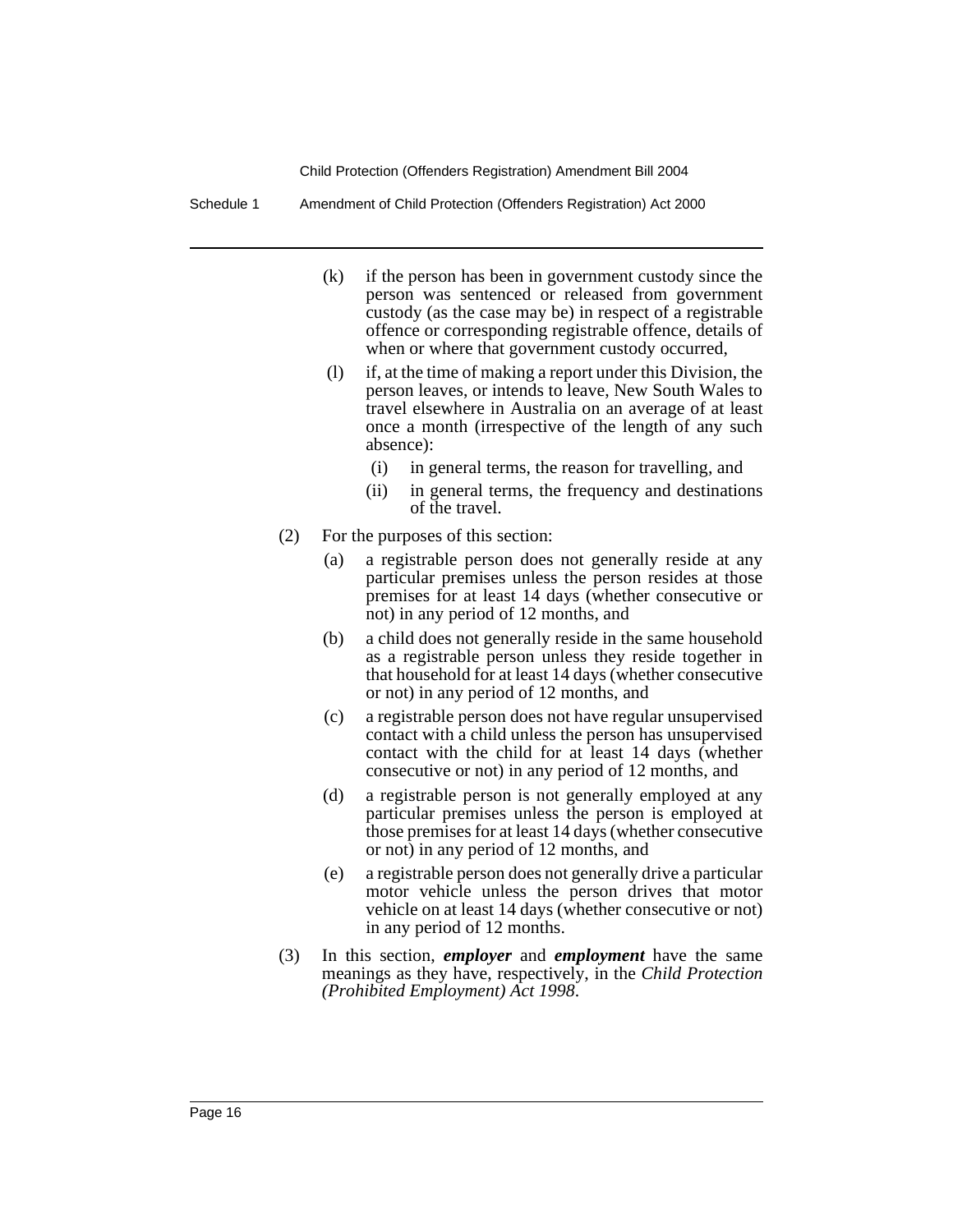Amendment of Child Protection (Offenders Registration) Act 2000 Schedule 1

#### **9A When initial report must be made**

(1) A registrable person of a kind referred to in Column 1 of the Table to this subsection must report the person's relevant personal information to the Commissioner of Police within the period specified in relation to the person in Column 2 of the Table.

**Table**

| <b>Column 1</b>                                                                                                                                                                                                                                                                                                                                | Column 2                                                                                                                                                         |  |
|------------------------------------------------------------------------------------------------------------------------------------------------------------------------------------------------------------------------------------------------------------------------------------------------------------------------------------------------|------------------------------------------------------------------------------------------------------------------------------------------------------------------|--|
| <b>Registrable person</b>                                                                                                                                                                                                                                                                                                                      | <b>Period for initial report</b>                                                                                                                                 |  |
| A registrable person (other than a<br>corresponding registrable person)<br>who enters government custody in<br>New South Wales before, on or<br>after the commencement of this<br>section as a consequence of having<br>being sentenced for a registrable<br>offence and who ceases to be in<br>government custody while in New<br>South Wales | Within 28 days after the<br>registrable person ceases to be<br>in government custody                                                                             |  |
| Any other registrable person who is<br>sentenced for a registrable offence<br>in New South Wales                                                                                                                                                                                                                                               | Within 28 days after the<br>registrable person is sentenced<br>for the registrable offence                                                                       |  |
| A registrable person who enters<br>New South Wales from a foreign<br>jurisdiction and who has not<br>previously been required under this<br>Act to report his or her relevant<br>personal information to the<br><b>Commissioner of Police</b>                                                                                                  | Within 14 days after entering<br>and remaining in New South<br>Wales for 14 or more<br>consecutive days, not counting<br>any days spent in government<br>custody |  |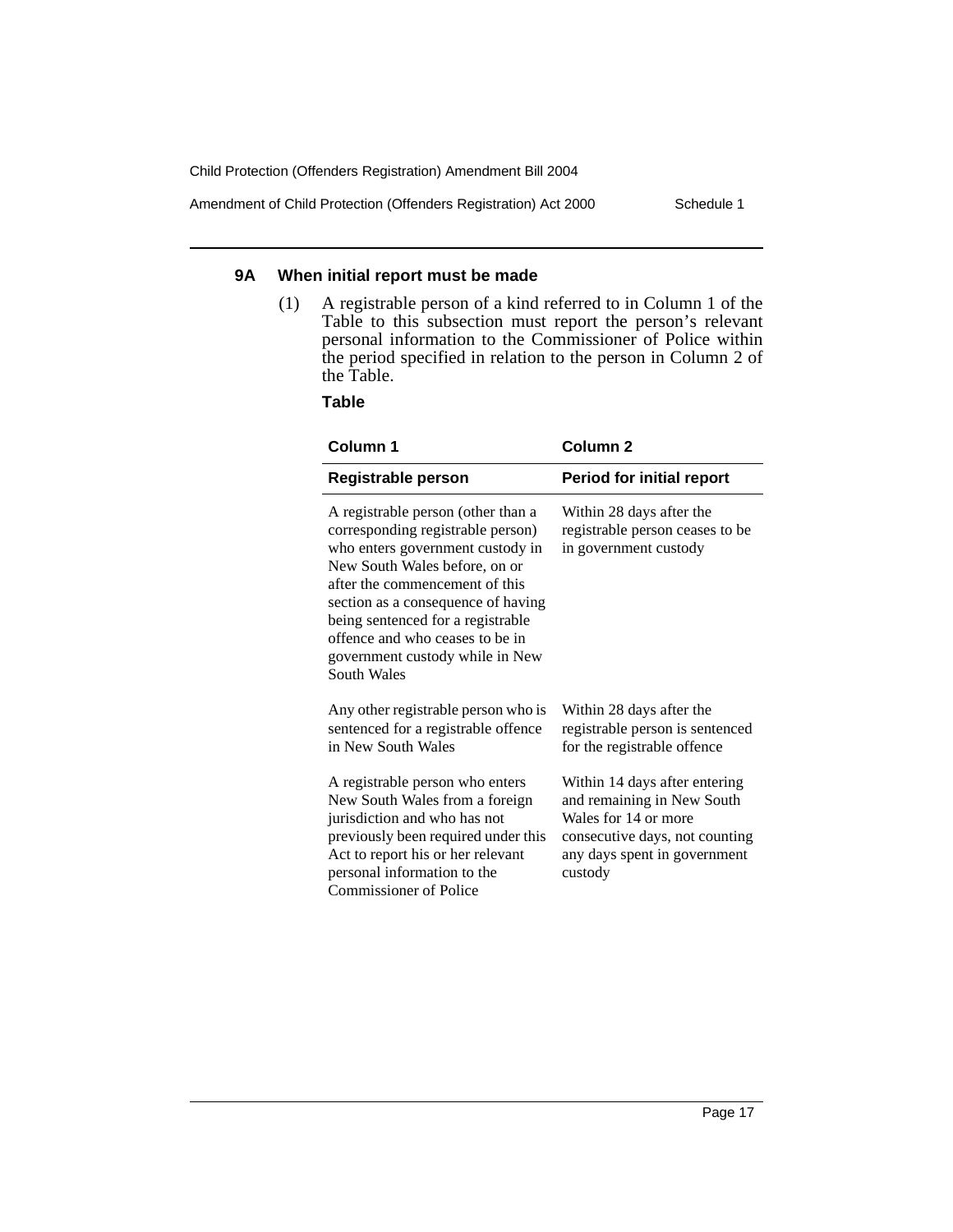Schedule 1 Amendment of Child Protection (Offenders Registration) Act 2000

| Column 1                                                                                                                                                                                                                                                                  | Column <sub>2</sub>                                                                                                                                                             |  |
|---------------------------------------------------------------------------------------------------------------------------------------------------------------------------------------------------------------------------------------------------------------------------|---------------------------------------------------------------------------------------------------------------------------------------------------------------------------------|--|
| <b>Registrable person</b>                                                                                                                                                                                                                                                 | <b>Period for initial report</b>                                                                                                                                                |  |
| A corresponding registrable person<br>who has not previously reported<br>the person's relevant personal<br>information to the Commissioner<br>of Police and who is in New South<br>Wales on the date on which the<br>person becomes a corresponding<br>registrable person | Within 28 days after the person<br>becomes a corresponding<br>registrable person or 28 days<br>after the person ceases to be in<br>government custody whichever<br>is the later |  |

(2) Despite subsection (1), a registrable person must report the person's relevant personal information to the Commissioner of Police before leaving New South Wales unless the person entered New South Wales from a foreign jurisdiction and remained in New South Wales for less than 14 consecutive days, not counting any days spent in government custody.

#### **9B When new initial report must be made by person whose previous reporting obligations have ceased**

- (1) If a registrable person's reporting period expires but the person is then sentenced for a registrable offence, the person must report the person's relevant personal information to the Commissioner of Police:
	- (a) within 28 days after the person is sentenced for the registrable offence, or
	- (b) if the registrable person is in government custody, within 28 days after the person ceases to be in government custody,

whichever is the later.

- (2) If a registrable person's reporting period expires but the person then becomes a corresponding registrable person who must under section 14D continue to comply with the reporting obligations imposed by this Part for any period, the person must report the person's relevant personal information to the Commissioner of Police:
	- (a) within 28 days after the person becomes a corresponding registrable person, or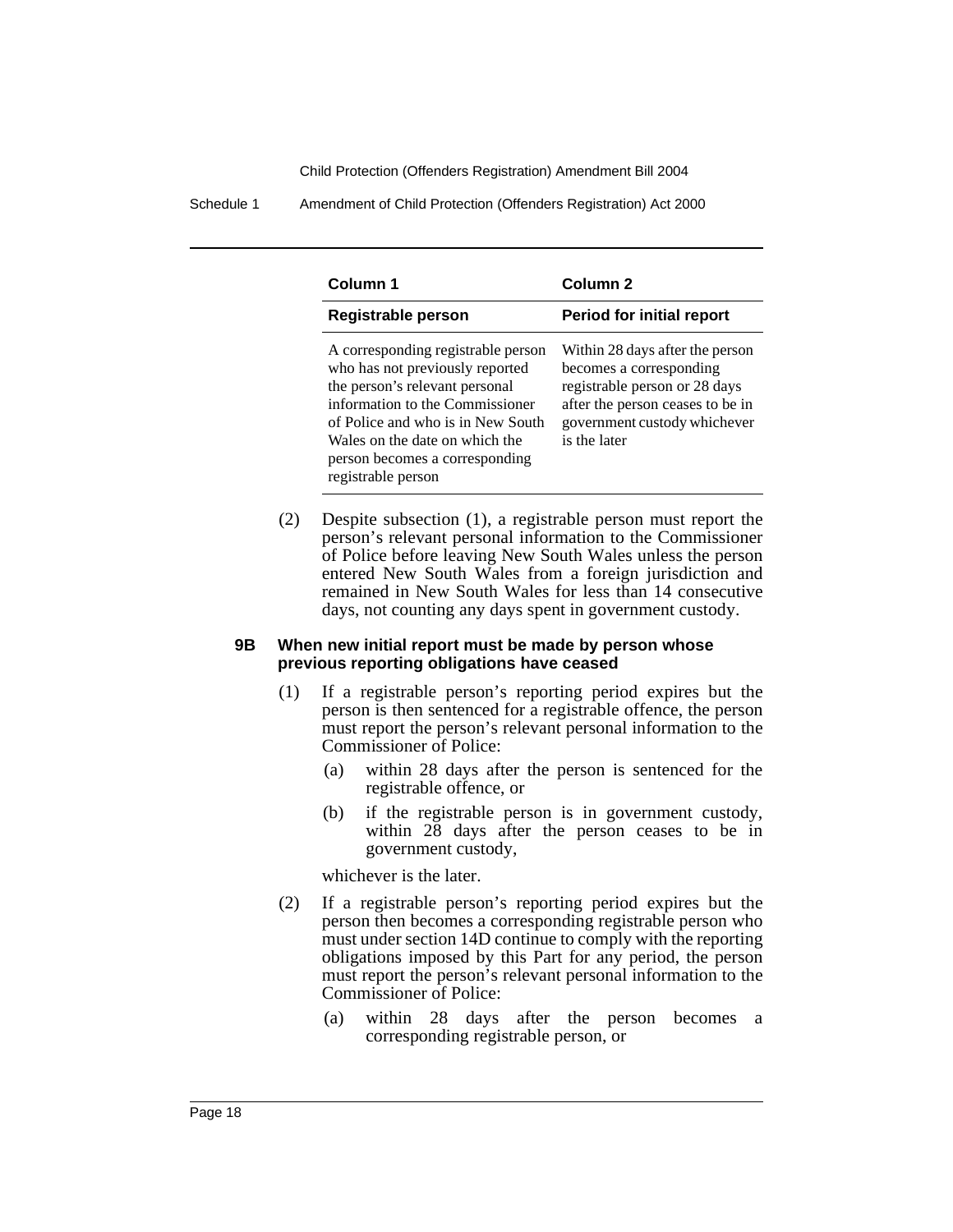Amendment of Child Protection (Offenders Registration) Act 2000 Schedule 1

(b) if the person is in government custody, within 28 days after the person ceases to be in government custody,

whichever is the later.

- (3) If a registrable person's reporting obligations are suspended by an order under section 16 (or an equivalent order in a foreign jurisdiction) and that order ceases to have effect under section 16A (or an equivalent provision of the laws of a foreign jurisdiction), the person must report the person's relevant personal information to the Commissioner of Police:
	- (a) within 28 days after the order ceases to have effect, or
	- (b) if the person is in government custody, within 28 days after the person ceases to be in government custody,

whichever is the later.

- (4) If a registrable person is not in New South Wales at the time the person would be required under subsection  $(1)$ ,  $(2)$  or  $(3)$ to report relevant personal information to the Commissioner of Police, then the person must report that information within 14 days after entering and remaining in New South Wales for 14 or more consecutive days, not counting any days spent in government custody.
- (5) Despite subsections (1)–(3), a registrable person must report the person's relevant personal information to the Commissioner of Police before leaving New South Wales unless the person entered New South Wales from a foreign jurisdiction and remained in New South Wales for less than 14 consecutive days, not counting any days spent in government custody.

### **9C Persons required to report under corresponding Act**

- (1) This section applies to a person (other than one to whom Division 5 applies) who has been required to report to a corresponding registrar, irrespective of whether the person is a registrable person for the purposes of this Act.
- (2) Unless the person has previously complied with the obligation imposed by this section, the person must, within 7 days after entering and remaining in New South Wales, contact (by telephone or another prescribed means) a person nominated by the Commissioner of Police for the purposes of this section.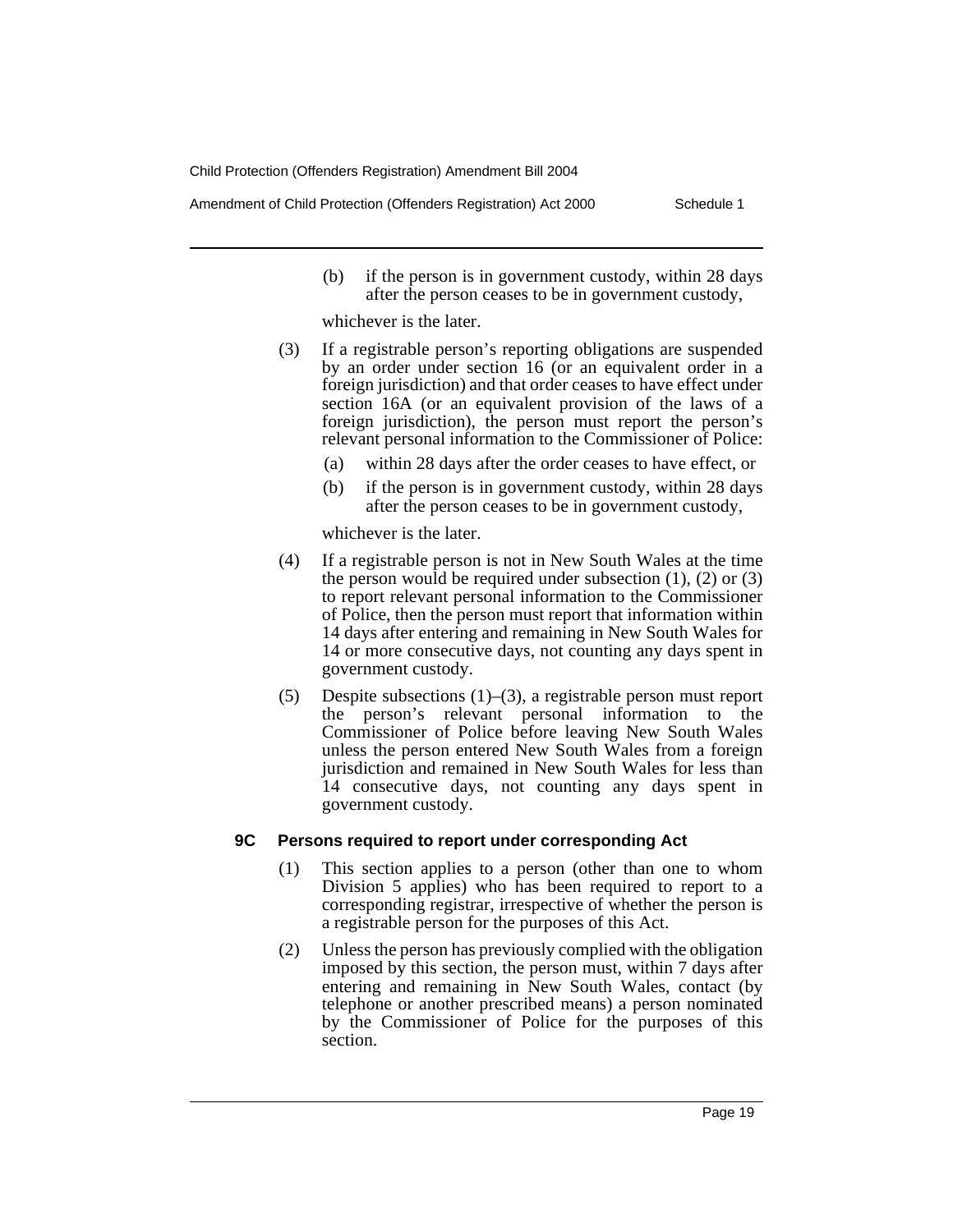Schedule 1 Amendment of Child Protection (Offenders Registration) Act 2000

- (3) The contacted nominated person must advise the person whether the person is a registrable person for the purposes of this Act and of any reporting obligations that the person has under this Act.
- (4) A person is not guilty of an offence against section 17 because of a failure to comply with the reporting obligations imposed by subsection (2) if the person:
	- (a) is not a registrable person for the purposes of this Act, or
	- (b) has not been notified of that reporting obligation, or
	- (c) does not remain in New South Wales for 14 or more consecutive days, not counting any days spent in government custody, or
	- (d) reports in accordance with section 9A.

## **Division 3 Ongoing reporting obligations**

## **10 Registrable person must report annually**

- (1) A registrable person must report the person's relevant personal information to the Commissioner of Police each year.
- (2) The registrable person must make the report by the end of the calendar month in which the anniversary of the date on which the person first reported in accordance with this Act or a corresponding Act falls.
- (3) If the registrable person has been in government custody since the person last reported the person's relevant personal information under this section, the information the person must report must include details of when and where that custody occurred.
- (4) If a registrable person's reporting period expires, but the person is then required to report again under section 9A, the reference to the date on which the person first reported is to be read as a reference to the date on which the person first reported in respect of the current reporting period.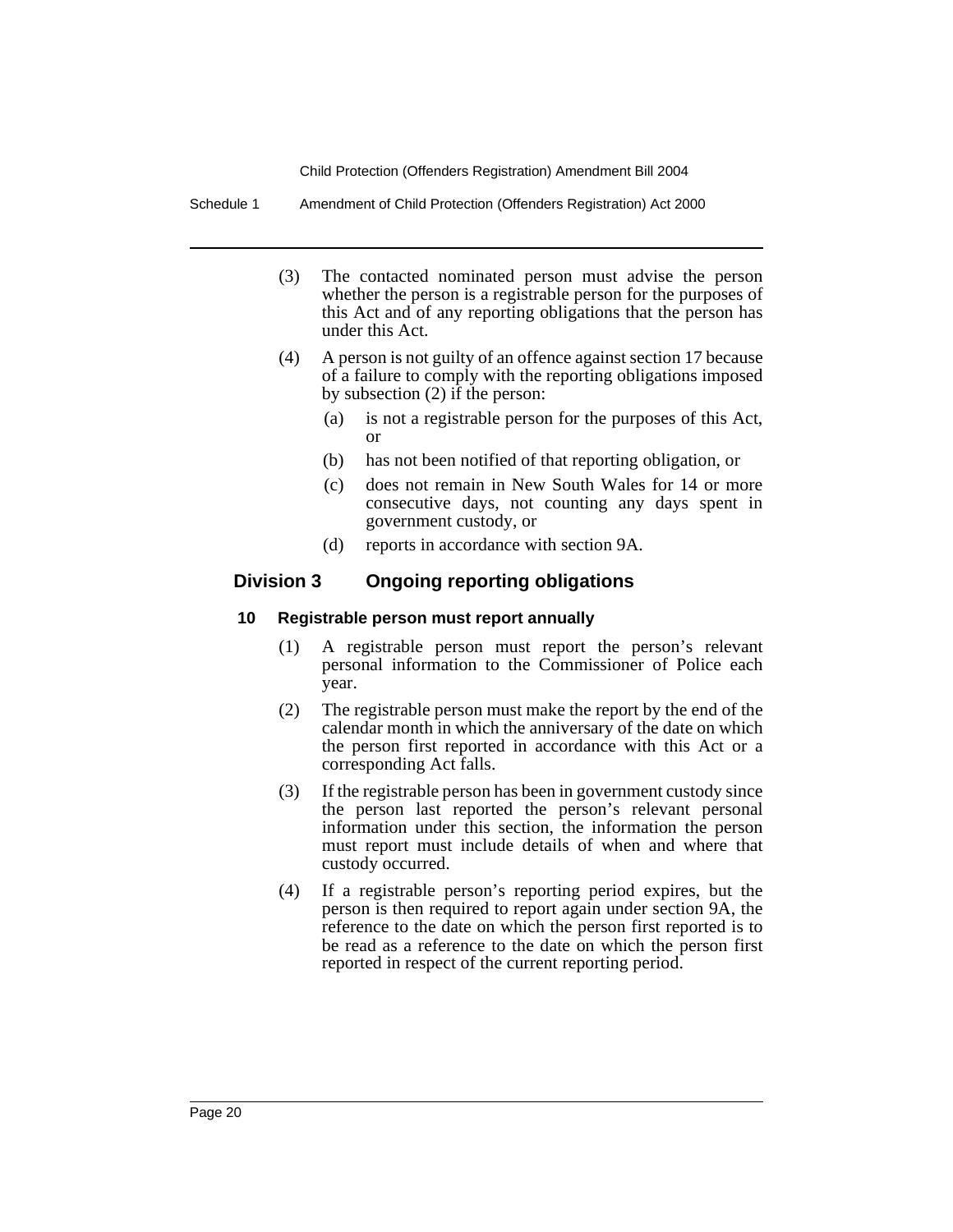Amendment of Child Protection (Offenders Registration) Act 2000 Schedule 1

### **11 Registrable person must report changes to relevant personal information**

- (1) A registrable person must report to the Commissioner of Police any change in the person's relevant personal information within 14 days after that change occurs.
- (2) For the purposes of subsection (1), a change occurs in the place where the registrable person or a child generally resides, or as to when the registrable person has unsupervised contact with a child, or in the place where the registrable person is generally employed, or the motor vehicle that the person generally drives, only on the expiry of the relevant 14-day period referred to in section 9 (2).
- (3) If the relevant personal information for a registrable person (other than one to whom Division 5 applies) changes while the person is not in New South Wales, the person must report the change to the Commissioner of Police within 14 days after entering and remaining in New South Wales for 14 or more consecutive days, not counting any days spent in government custody.
- (4) A registrable person who is in government custody for 14 or more consecutive days must report the person's relevant personal information to the Commissioner of Police:
	- (a) within 28 days after the person ceases to be in government custody, or
	- (b) before leaving New South Wales,

whichever is the sooner.

### **11A Intended absence from New South Wales to be reported**

- (1) This section applies if a registrable person:
	- (a) intends to leave New South Wales for 14 or more consecutive days to travel elsewhere in Australia, or
	- (b) intends to leave New South Wales to travel out of Australia.
- (2) At least 7 days before leaving New South Wales, the registrable person must report the intended travel to the Commissioner of Police and must provide details of:
	- (a) each State, Territory or country to which the person intends to go while out of New South Wales, and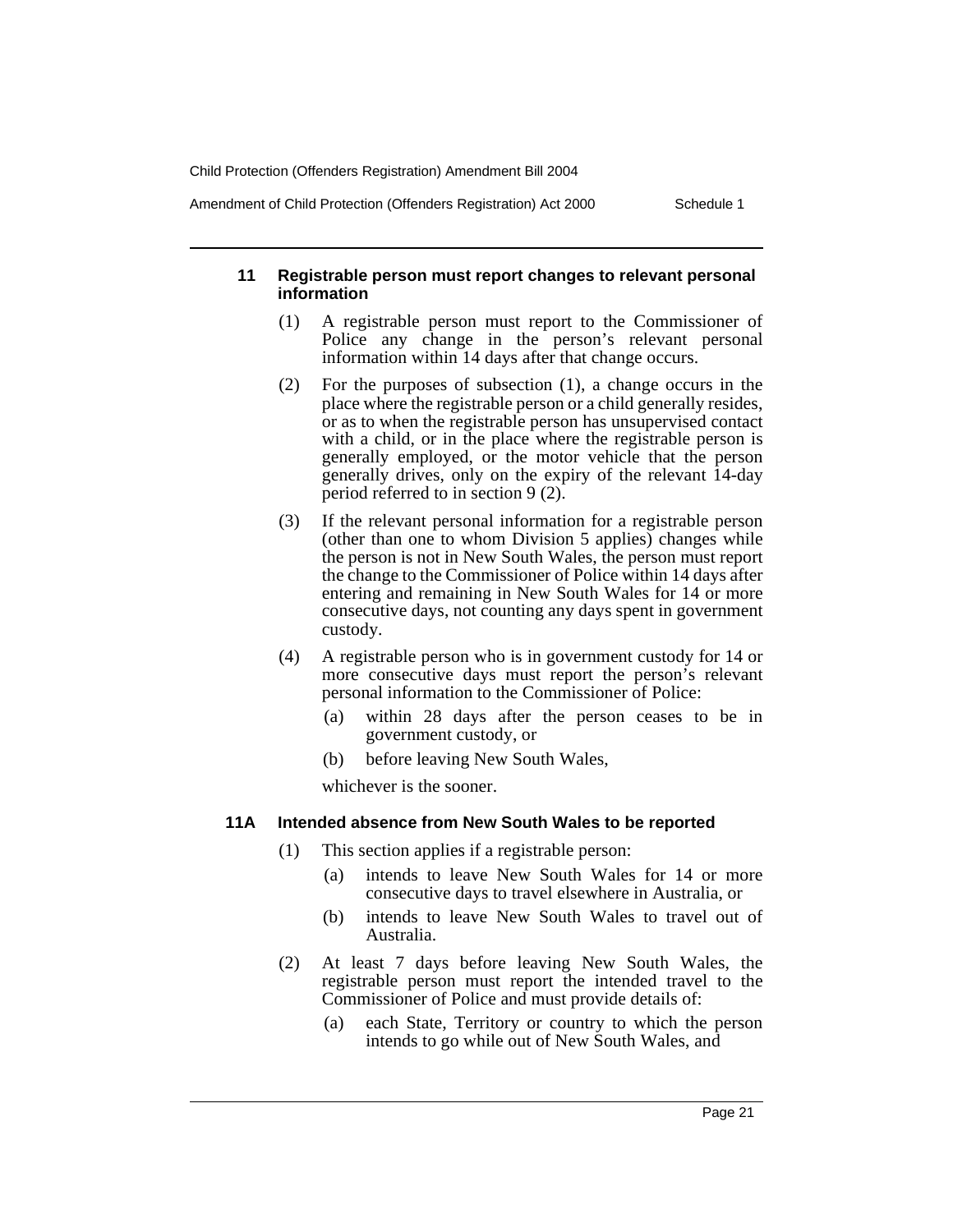Schedule 1 Amendment of Child Protection (Offenders Registration) Act 2000

- (b) the approximate dates during which the person intends to be in each of those States, Territories or countries, and
- (c) each address or location within each State, Territory or country at which the person intends to reside (to the extent that they are known) and the approximate dates during which the person intends to reside at those addresses or locations, and
- (d) if the person intends to return to New South Wales, the approximate date on which the person intends to return, and
- (e) if the person does not intend to return to New South Wales, a statement of that intention.
- (3) If circumstances arise making it impracticable for a registrable person to make the report 7 days before the person leaves, it is sufficient compliance with subsection (2) if the registrable person reports the required information to the Commissioner of Police at least 24 hours before the intended travel.

#### **11B Change of travel plans while out of New South Wales to be reported**

- (1) This section applies if a registrable person who is out of New South Wales decides:
	- (a) to extend a stay elsewhere in Australia beyond 13 days, or
	- (b) to change any details given to the Commissioner of Police under section 11A.
- (2) As soon as is practicable after making the decision, the registrable person must:
	- (a) if subsection (1) (a) applies, report the details required by section 11A (2) to the Commissioner of Police (including those details as they relate to the travel that has already been completed), or
	- (b) if subsection (1) (b) applies, report the changed details to the Commissioner of Police.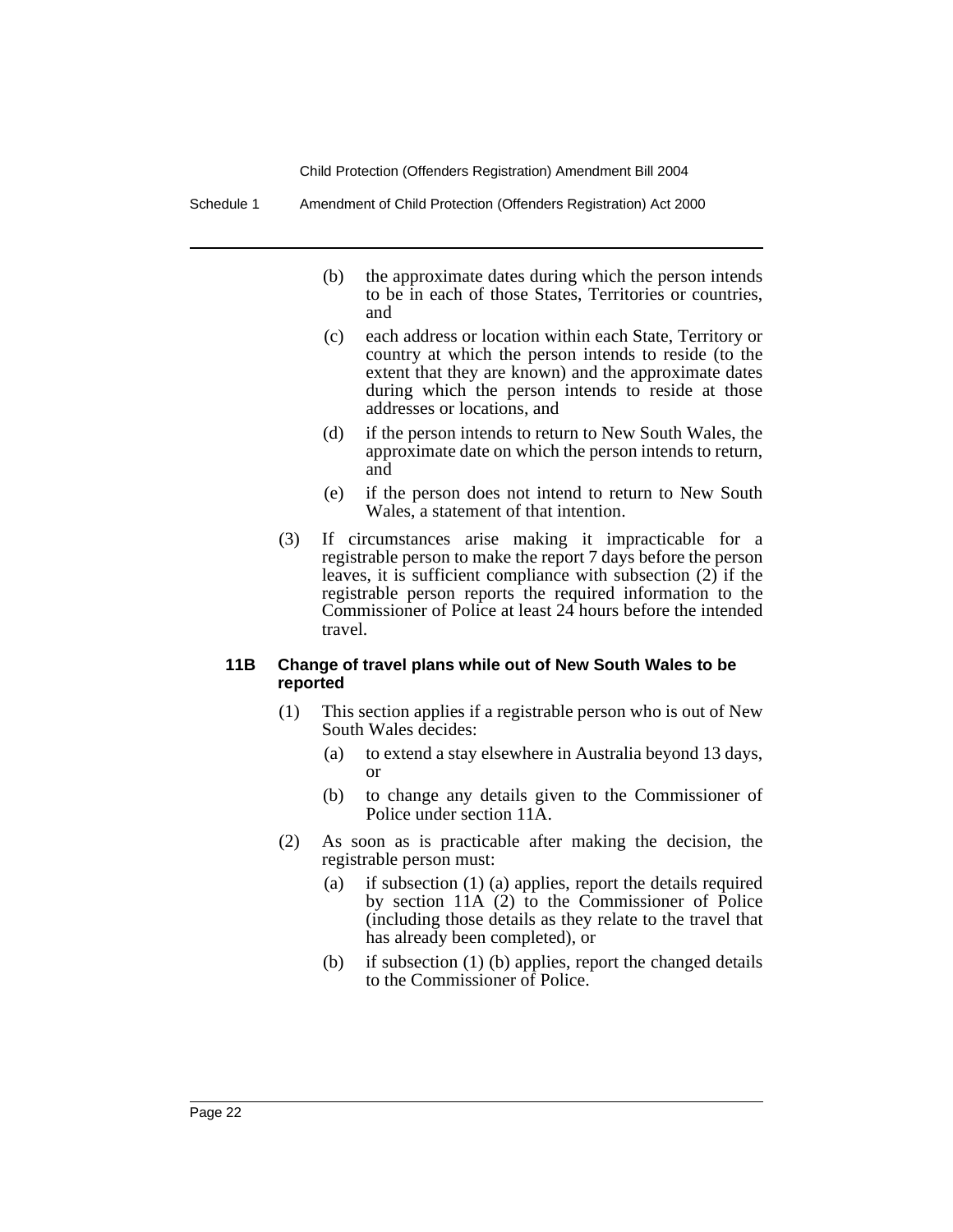Amendment of Child Protection (Offenders Registration) Act 2000 Schedule 1

- (3) The registrable person must make the report:
	- (a) by facsimile or email sent to the Commissioner of Police or to any other address permitted by the regulations, or
	- (b) in any other manner permitted by the regulations.

#### **11C Registrable person to report return to New South Wales or decision not to leave**

- (1) This section applies if a registrable person was required to report that the person intended to leave New South Wales under section 11A.
- (2) If the registrable person left New South Wales, the person must report the person's return to New South Wales to the Commissioner of Police within 14 days after entering and remaining in New South Wales for 14 or more consecutive days, not counting any days spent in government custody.
- (3) If the registrable person decides not to leave New South Wales, the person must report the change of intention to the Commissioner of Police within 14 days of deciding not to leave.

### **11D Report of other absences from New South Wales**

- (1) This section applies if a registrable person, at the time of making a report under this Division, leaves, or intends to leave, New South Wales to travel elsewhere in Australia on an average of at least once a month (irrespective of the length of any such absence).
- (2) The registrable person must report the following details to the Commissioner of Police:
	- (a) in general terms, the reason for travelling,
	- (b) in general terms, the frequency and destinations of the travel.

### **11E Information concerning international travel to be given to the Australian Federal Police**

As soon as practicable after receiving a report under this Division concerning a registrable person's intentions in relation to travel out of Australia, the Commissioner of Police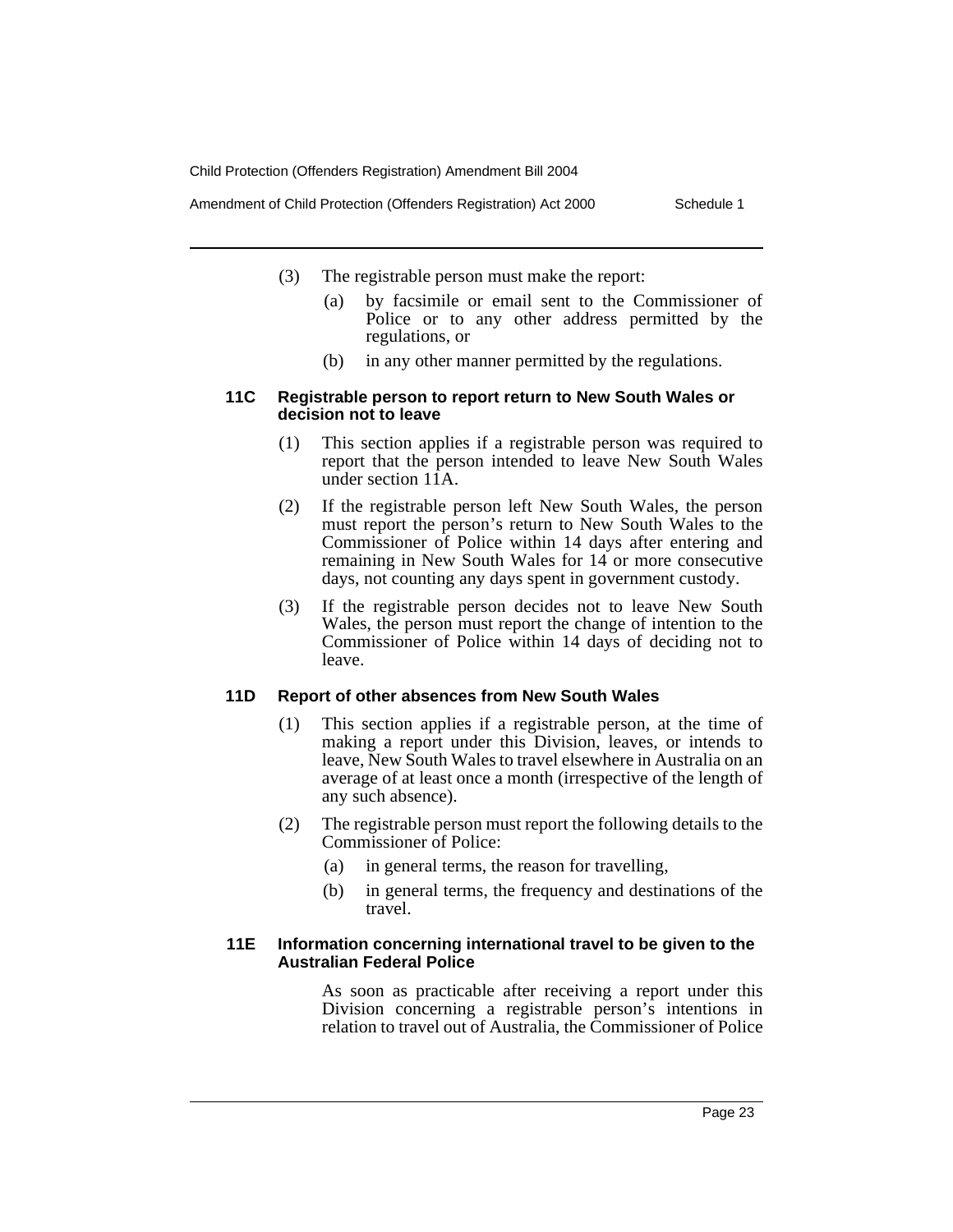Schedule 1 Amendment of Child Protection (Offenders Registration) Act 2000

must ensure that a copy of the report is given to the Commissioner of the Australian Federal Police.

## **Division 4 Provisions applying to all reporting obligations**

#### **12 Where report is to be made**

- (1) A report under this Part is to be made:
	- (a) at any police station in the locality in which the registrable person is currently residing (subject to subsection (2)), or
	- (b) if a direction is given in accordance with the regulations as to the police station at which the report is to be made, at the police station so directed, or
	- (c) at some other place approved (either generally or in a particular case) by the Commissioner of Police.
- (2) If a police station in the locality in which a registrable person is currently residing is a restricted police station, the registrable person:
	- (a) with the consent of the Commissioner of Police, may make the report at that station, and
	- (b) may make the report at the next nearest police station that is not a restricted police station.
- (3) For the purposes of subsection (2), a *restricted police station* is a police station that is a police station, or that falls within a class of police station, that the regulations state is not to be used as a venue for the purposes of this section without the consent of the Commissioner of Police.
- (4) This section does not apply if, under section 12A (2), a report is permitted to be made in a way that is inconsistent with this section.

#### **12A How reports to be made**

- (1) A registrable person must make the following reports under this Part in person:
	- (a) a report required by Division 2 (initial report),
	- (b) a report required by section 10 (annual report),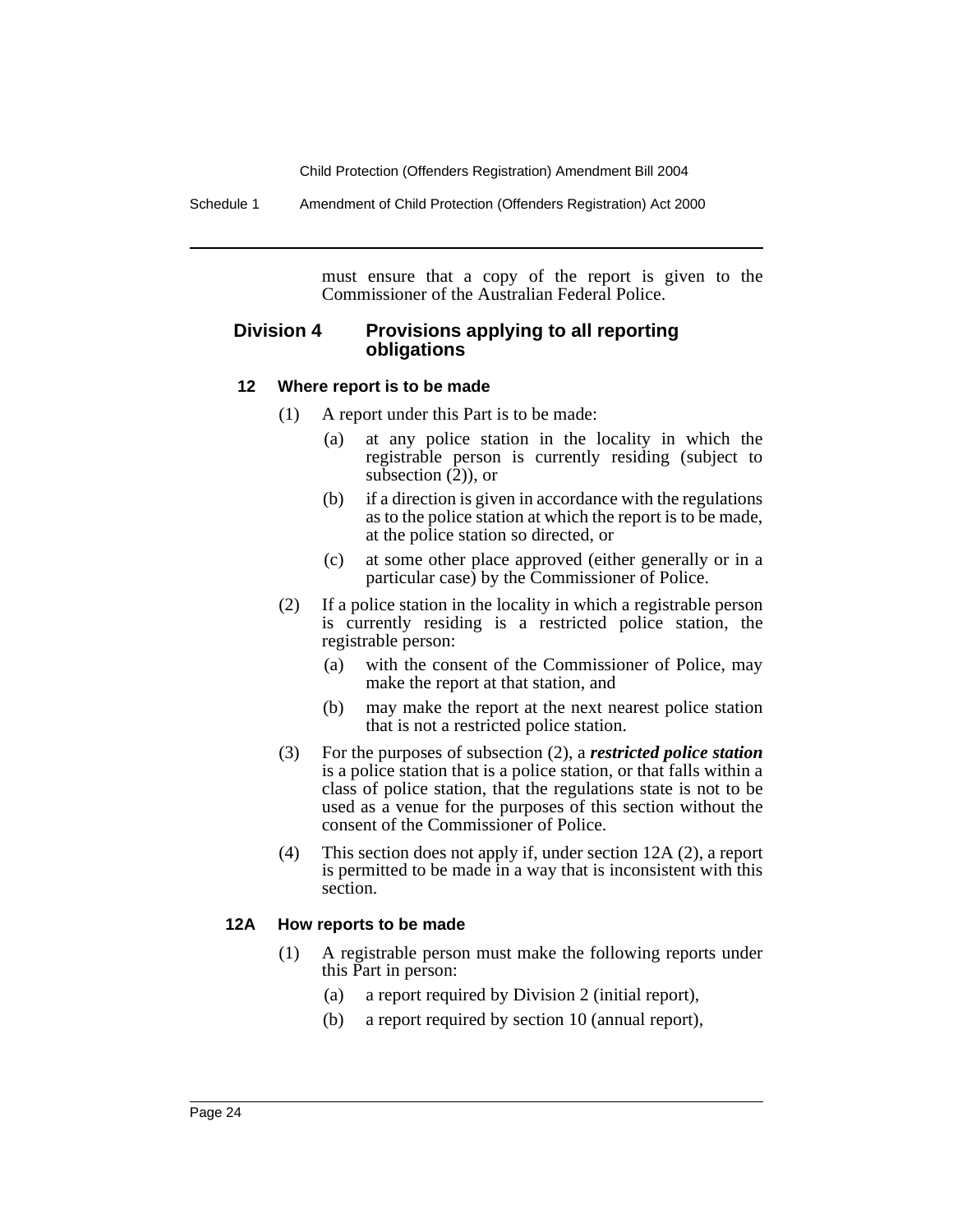Amendment of Child Protection (Offenders Registration) Act 2000 Schedule 1

- (c) a report of a change of address of the premises at which the person generally resides or, if the person does not generally reside at any particular premises, of the localities in which the person can generally be found,
- (d) a report of the acquisition of, removal of, or change to, any tattoo or distinguishing mark.
- (2) A registrable person may make any other report that the person is required to make in person or in any other way permitted by the regulations or by the Commissioner of Police, either generally or in a particular case.
- (3) Only a police officer may receive a report made in person and only a police officer or a person approved for the purpose by the Commissioner of Police may receive a report made in another way in accordance with subsection (2).
- (4) If a registrable person attending in person is a child, or has a disability that renders it impracticable for the person to make a report, any parent, guardian, carer or other person nominated by the person who is accompanying the registrable person may make the report on the registrable person's behalf.
- (5) Similarly, if a registrable person who is permitted to make a report other than in person in accordance with subsection (2) is a child, or has a disability that renders it impracticable for the person to make the report himself or herself, a parent, guardian, carer or other person nominated by the registrable person may make the report on the registrable person's behalf.

### **12B Right to privacy and support when reporting**

- (1) A person making a report under this Part at a police station or other place approved by the Commissioner of Police:
	- (a) is entitled to make the report out of the hearing of members of the public, and
	- (b) is entitled to be accompanied by a support person of the person's choosing.
- (2) A police officer or other person receiving the report may arrange for an interpreter to be present when a person is making a report under this Part.
- (3) A police officer or other person receiving the report must not allow an interpreter to be present when a person is making a report under this Part unless the interpreter has signed an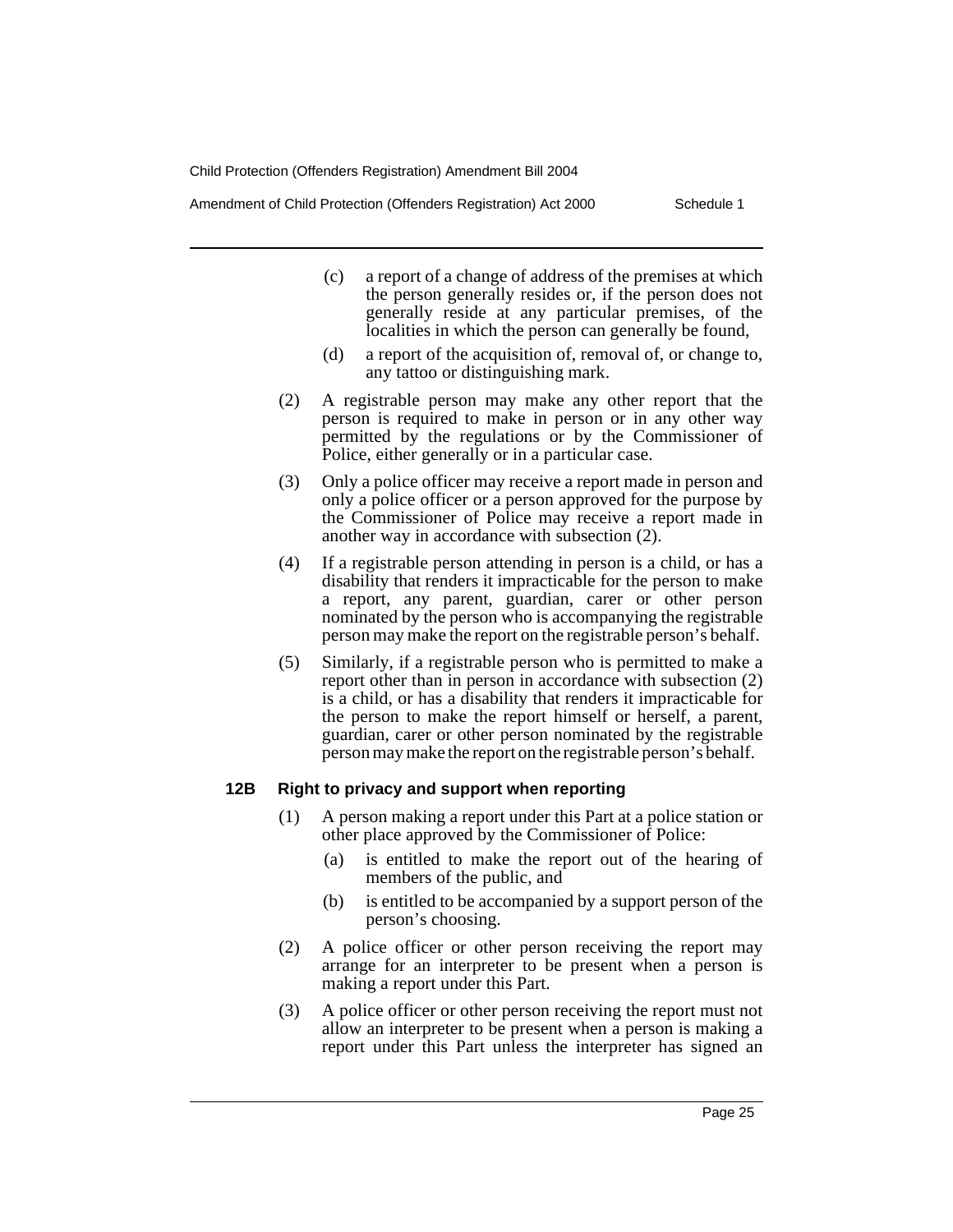Schedule 1 Amendment of Child Protection (Offenders Registration) Act 2000

undertaking not to disclose any information derived from the report unless required or authorised by or under any Act or law to do so.

#### **12C Receipt of information to be acknowledged**

- (1) As soon as is practicable after receiving a report under this Part, the police officer or other person receiving the report must acknowledge the making of the report.
- (2) The acknowledgment must be in writing, must be given to the person who made the report and must include:
	- (a) the name and signature of the police officer or other person who received the report, and
	- (b) the date and time when, and the place where, the report was received, and
	- (c) a copy of the information that was reported, and
	- (d) a copy of the record of any agreement made under subsection (4).
- (3) If a report is not made in person, the police officer or other person who received the report must, as soon as practicable:
	- (a) give the person making the report a unique reference number, and
	- (b) record that number on the relevant registrable person's file and on the acknowledgment.
- (4) The Commissioner of Police may make an agreement with the registrable person as to the manner in which any reference number or acknowledgment required to be given by this section may be given.
- (5) The Commissioner of Police must ensure:
	- (a) that there is a method of recording an agreement made under subsection (4), and
	- (b) that, except with the written consent of the registrable person, any reference number or acknowledgment required to be given by this section is given in accordance with the agreement while the agreement remains in force.
- (6) The Commissioner of Police must ensure that a copy of every acknowledgment is retained.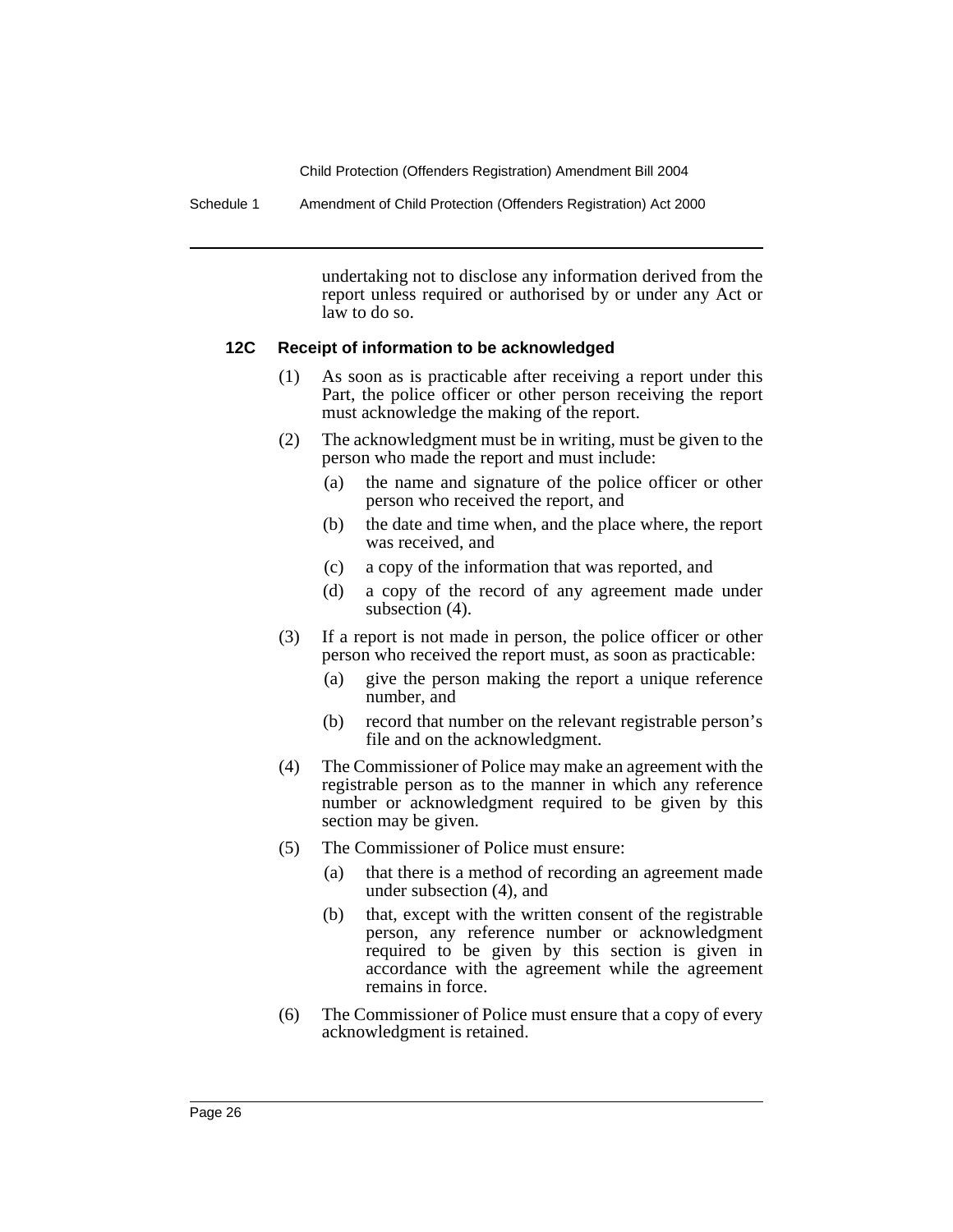Amendment of Child Protection (Offenders Registration) Act 2000 Schedule 1

#### **12D Additional matters to be provided**

- (1) If a report is required to be made in person, the person making the report must also:
	- (a) present for inspection:
		- (i) the registrable person's driver licence (if any) and one of the documents relating to the person set out in subsection (2), or
		- (ii) if the person does not hold a driver licence, any 2 of the documents relating to the person set out in subsection (2), and
	- (b) if not the registrable person:
		- (i) the person's driver licence (if any) and one of the documents relating to the person set out in subsection (2), or
		- (ii) if the person does not hold a driver licence, any 2 of the documents relating to the person set out in subsection (2), and
	- (c) in any case, any other form of identification specified by the regulations for the purposes of this subsection.
- (2) The documents specified in this subsection are the following original documents:
	- (a) a full birth certificate,
	- (b) an Australian passport or document of identity issued by the Australian Passport Office that is current or has been expired for less than 2 years,
	- (c) a current overseas passport,
	- (d) an Australian naturalisation or citizenship document, or immigration papers issued by the Commonwealth Department of Immigration and Multicultural Affairs,
	- (e) a current Medicare card, pensioner concession card, Department of Veterans' Affairs entitlement card or other entitlement card issued by the Commonwealth or a State Government,
	- (f) a current credit card or account from a bank, building society or credit union, or a passbook or statement of account up to one year old,
	- (g) a telephone, gas or electricity bill up to one year old,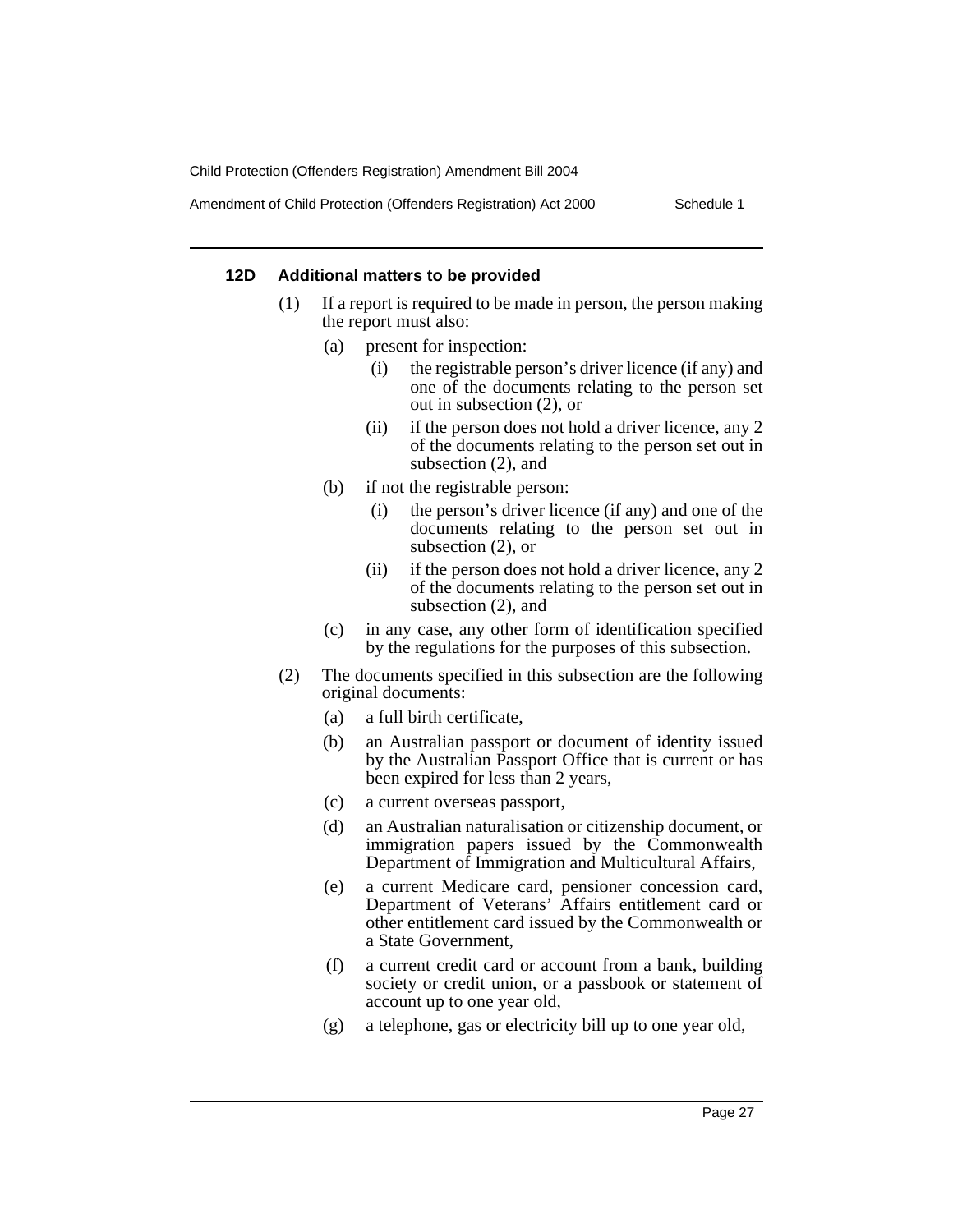Schedule 1 Amendment of Child Protection (Offenders Registration) Act 2000

- (h) a notice of council rates, water service charges or land valuation up to 2 years old,
- (i) an electoral enrolment card or other evidence of enrolment as an elector up to 2 years old,
- (j) a current student identity card, or a certificate or statement of enrolment up to 2 years old from an educational institution.
- (3) The police officer receiving the report may waive the requirements of subsection (1) (a) and (c) if:
	- (a) the registrable person permits his or her fingerprints to be taken immediately before or after the report is made, or
	- (b) the police officer is otherwise satisfied as to the registrable person's identity.
- (4) The police officer receiving the report may waive the requirements of subsection  $(1)$  (b) and (c) if the police officer is otherwise satisfied as to the person's identity.
- (5) The police officer receiving a report may copy any document presented to the officer for inspection under subsection (1) (a) or  $(b)$ .
- (6) If a report is made otherwise than in person, the regulations may specify:
	- (a) the circumstances in which:
		- (i) information concerning the identity of the registrable person and the identity of the person making the report, and
		- (ii) a document verifying or supporting details in the report,

are required, and

(b) the manner in which that information is to be provided,

but may not require an original document to be provided.

(7) In this section:

*driver licence* means a New South Wales driver licence, or any other licence issued under a law in force in a foreign jurisdiction authorising the holder to drive a motor vehicle, containing photo identification of the holder of the licence.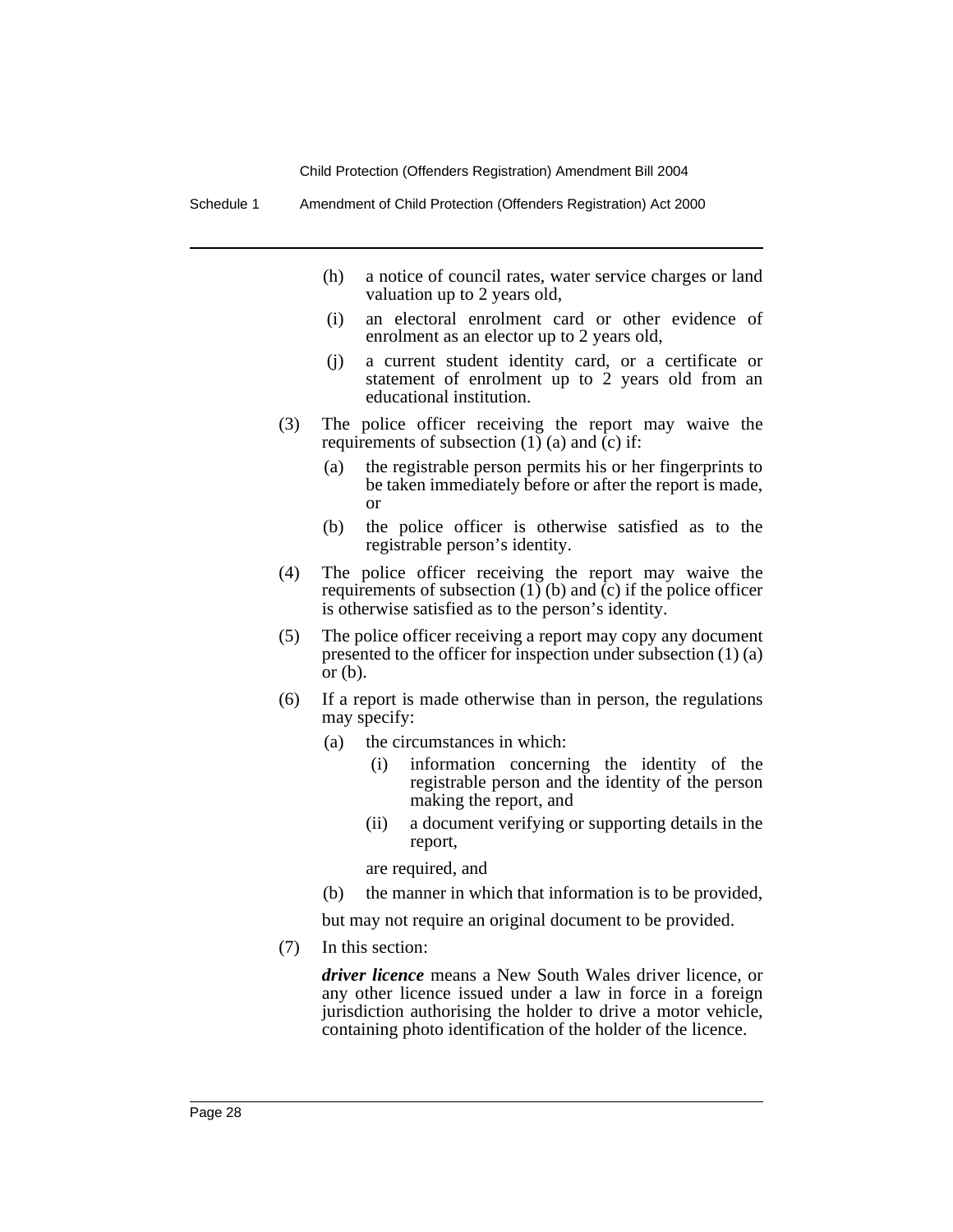Amendment of Child Protection (Offenders Registration) Act 2000 Schedule 1

### **12E Power to take fingerprints**

A police officer receiving a report made in person under this Part may take, or may cause to be taken by a person authorised by the police officer, the fingerprints of the registrable person if:

- (a) not reasonably satisfied as to the identity of the registrable person after the officer has examined all of the material relating to identity provided or presented to the officer by, or on behalf of, the registrable person, or
- (b) there are no fingerprints of the person held by NSW Police, or
- (c) if a person permits the person's fingerprints to be taken under section 12D.

### **12F Power to take photographs**

- (1) A police officer receiving a report made in person under this Part may require the registrable person:
	- (a) to be photographed, or
	- (b) to expose any part of the person's body to enable that part of the body to be photographed by the officer or another person authorised by the officer.
- (2) A police officer cannot, under this section, require a registrable person to expose his or her genitals, the anal area of his or her buttocks or, in the case of females or transgender people who identify as females, their breasts.

#### **12G Information to be given before obtaining fingerprints or photographs**

Before attempting to exercise a power under section 12E or 12F, the police officer must inform the registrable person in language likely to be understood by the person:

- (a) of the purpose for which the power is to be exercised and, in the case of section 12E (a), why the officer is not satisfied as to the registrable person's identity, and
- (b) that if the person refuses to give the person's fingerprints, or to expose part of the person's body (as the case may be) voluntarily, reasonable force may be used, and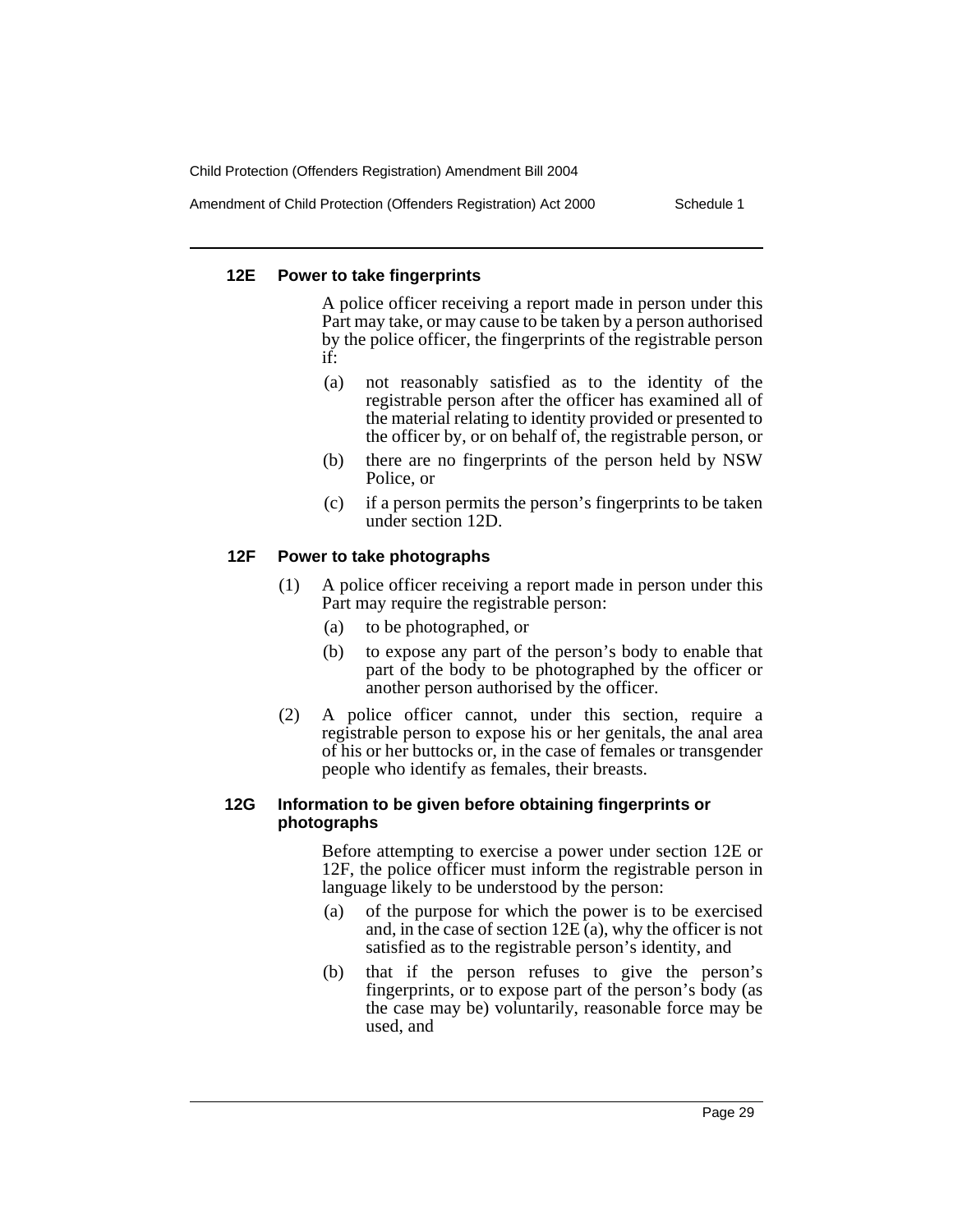Schedule 1 Amendment of Child Protection (Offenders Registration) Act 2000

(c) that the fingerprints or photographs will be retained by the Commissioner of Police.

### **12H Retention of documents, fingerprints and photographs**

- (1) The Commissioner of Police may retain and use for identification, law enforcement or child protection purposes any of the following taken under this Division from a person:
	- (a) copies of any documents,
	- (b) any fingerprints,
	- (c) any photographs.
- (2) A person having possession of documents, fingerprints or photographs provided under this Division must not use them otherwise than for a purpose permitted by this Division.

Maximum penalty: 20 penalty units.

(3) Despite any other law, a person having possession of the fingerprints of a registrable person provided under, or used for the purposes of, this Division is not required to destroy those fingerprints before the registrable person ceases to have reporting obligations.

### **12I Reporting by remote offenders**

- (1) This section applies if a registrable person resides more than 100 kilometres from the nearest police station that is not a restricted police station.
- (2) A registrable person need not comply with a time limit concerning the making of a report in person under this Part if:
	- (a) the person, or another person entitled to make the report on the person's behalf, contacts the Commissioner of Police before the time limit expires, and
	- (b) the Commissioner of Police agrees to allow the report to be made at a specific time that is after the time limit and at a specific place, and
	- (c) before the time limit expires the person provides the Commissioner of Police by telephone or other means with the information required to be reported under this Part.
- (3) The Commissioner of Police must ensure that there is a method of recording all agreements made under this section.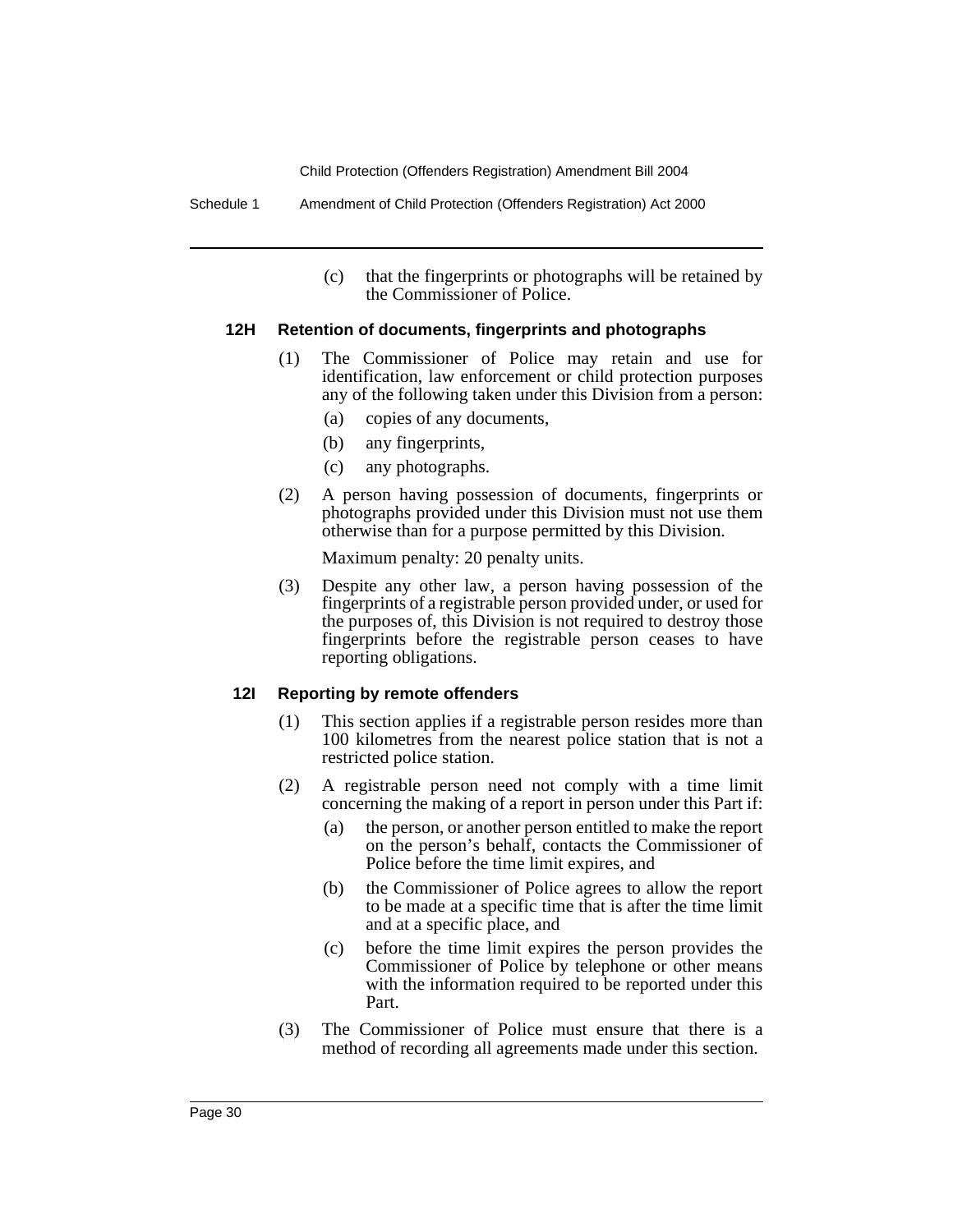Amendment of Child Protection (Offenders Registration) Act 2000 Schedule 1

- (4) Without limiting subsection (3), the recording method adopted must result in the creation of a written record:
	- (a) that is identified by a unique reference number, and
	- (b) that identifies when and where each agreement was made, and
	- (c) that identifies the person who enters into any agreement, and
	- (d) that contains the terms of any agreement.
- (5) If an agreement is made under this section, the Commissioner of Police must ensure that the registrable person is provided with the reference number required by subsection  $(4)$   $(a)$ .
- (6) The Commissioner of Police must ensure that there is a method of recording all information provided under subsection (2).

#### **[23] New Part 3, Division 5, heading**

Insert before section 13:

### **Division 5 Modified reporting procedures for protected witnesses**

#### **[24] Section 13 Modified reporting procedures for protected witnesses**

Omit section 13 (2). Insert instead:

- (1A) This section (except subsections  $(3)$ – $(10)$ ) also applies to a registrable person who is receiving protection under a foreign witness protection law specified by the regulations for the purposes of this subsection, or who has the same status as such a person under an order made under a corresponding Act specified by the regulations for the purposes of this subsection.
	- (2) It is sufficient compliance with the requirements of this Part:
		- (a) if a person to whom this section applies provides information required by the Commissioner of Police, at the times and in the manner authorised by the Commissioner of Police for the purposes of this section, and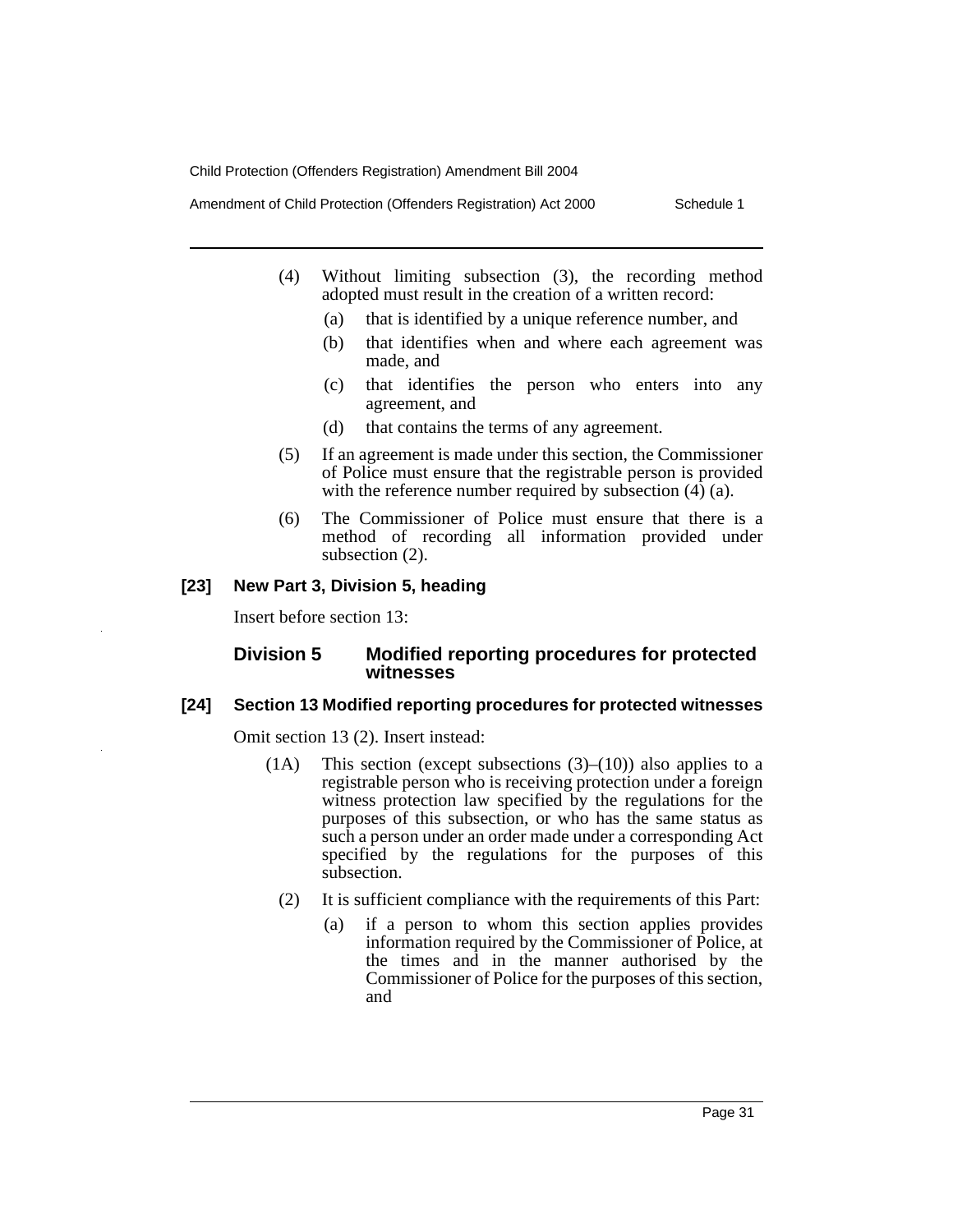Schedule 1 Amendment of Child Protection (Offenders Registration) Act 2000

- (b) if the acknowledgment of the giving of the information is given in a manner approved by the Commissioner of Police, and
- (c) if copies of relevant documents, rather than original documents, are provided.

## **[25] Section 13 (5) and (10) (a)**

Omit "28 days" wherever occurring. Insert instead "14 days".

## **[26] Section 13 (9A)**

Insert after section 13 (9):

(9A) An order declaring that this section applies to a registrable person takes effect immediately.

## **[27] Section 13 (10)**

Omit "under this section".

Insert instead "declaring that this section does not apply to a registrable person".

## **[28] Section 13 (11)**

Omit the subsection.

### **[29] Section 13A**

Insert after section 13:

### **13A Modification of ongoing reporting obligations**

Sections 9 (1), 11A–11D and 18A apply with respect to a person to whom section 13 applies as if any reference in them to New South Wales were a reference to the jurisdiction in which the person generally resides.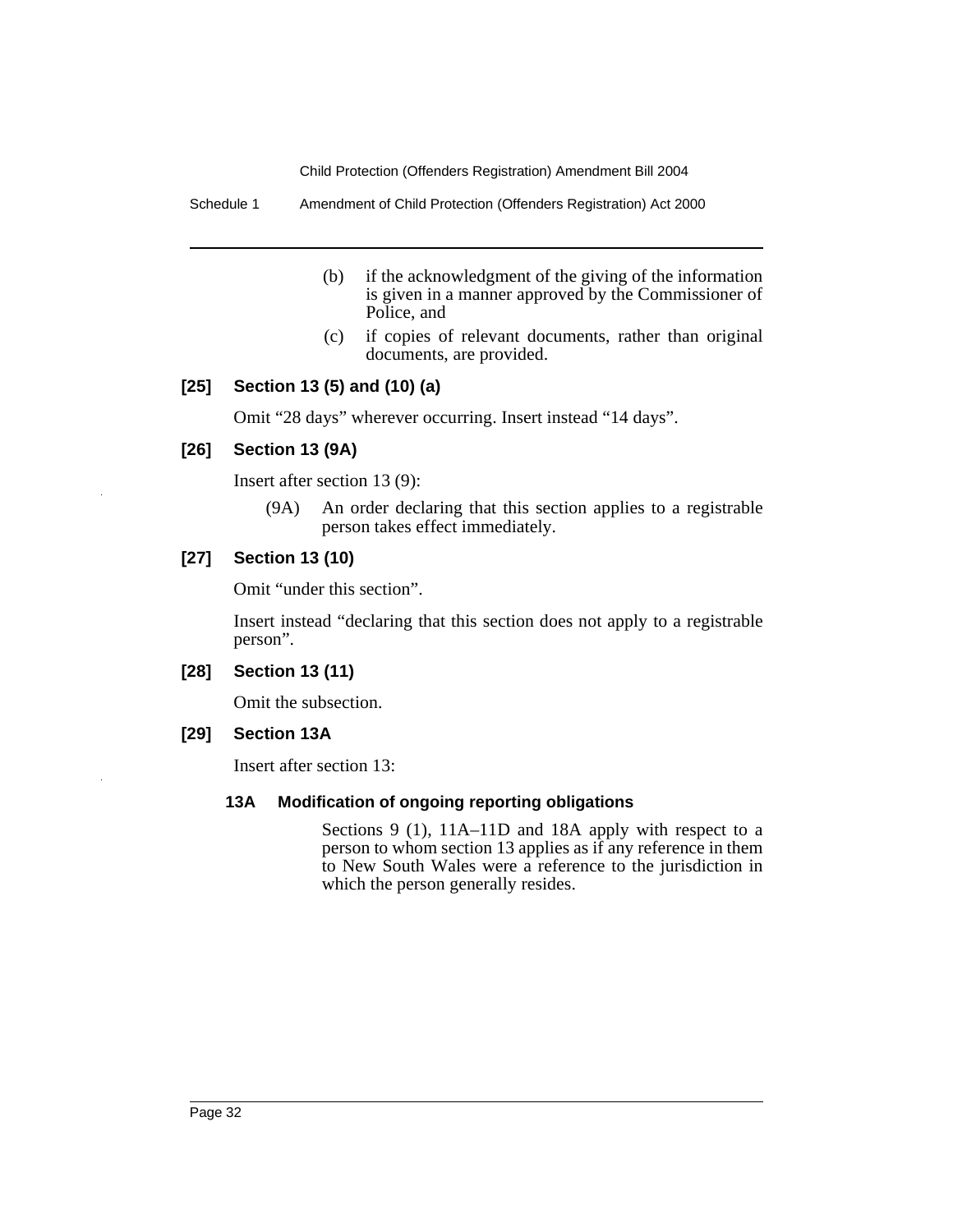Amendment of Child Protection (Offenders Registration) Act 2000 Schedule 1

#### **[30] New Part 3, Division 6**

Omit section 14. Insert instead:

### **Division 6 Reporting period**

#### **14 When reporting obligations begin**

For the purposes of this Act, a registrable person's reporting obligations in respect of a registrable offence begin:

- (a) when the person is sentenced for the offence, or
- (b) when the person ceases to be in government custody in relation to the offence,

whichever is the later.

#### **14A Length of reporting period**

- (1) A registrable person must continue to comply with the reporting obligations imposed by this Part for:
	- (a) 8 years, if the person has only ever been found guilty of a single Class 2 offence, or
	- (b) 15 years, if the person:
		- (i) has only ever been found guilty of a single Class 1 offence, or
		- (ii) has ever been found guilty of more than a single registrable offence but is not covered by paragraph (c), or
	- (c) the remainder of the person's life, if the person is a registrable person in respect of:
		- (i) a Class 1 offence and the person subsequently commits and is found guilty of another registrable offence, or
		- (ii) a Class 2 offence and the person subsequently commits and is found guilty of a Class 1 offence, or
		- (iii) a Class 2 offence and the person subsequently commits and is found guilty of another Class 2 offence and has ever been found guilty of 3 or more Class 2 offences.

**Note.** A life-long reporting obligation may be suspended under Division 7.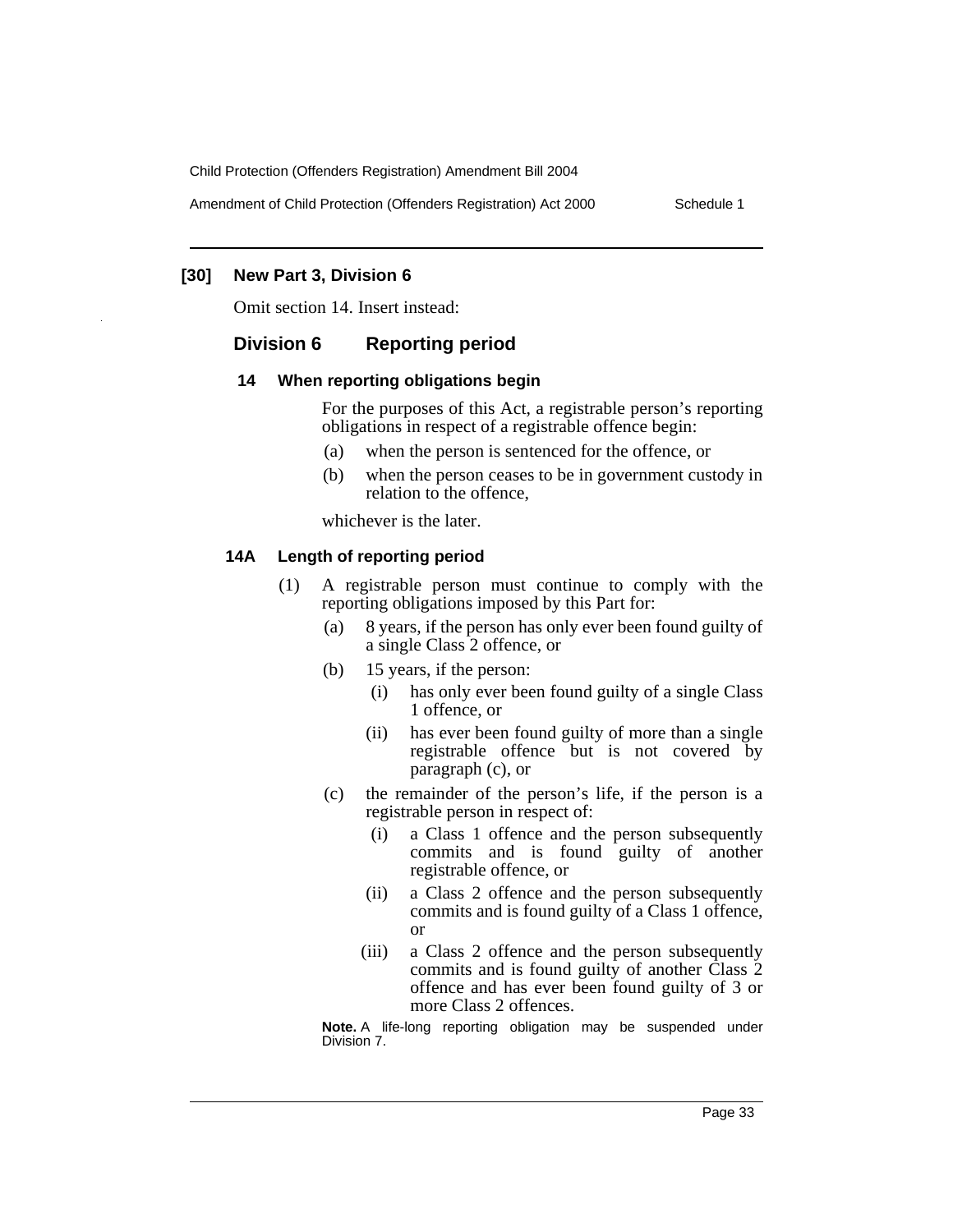Schedule 1 Amendment of Child Protection (Offenders Registration) Act 2000

- (2) Subsection (1) (c) does not apply if the registrable person was not given notice of the person's reporting obligations under this Act or a corresponding Act before the person committed the subsequent offence.
- (3) A reference in subsection (1) to an offence extends to an offence committed before the commencement of that subsection.
- (4) For the purposes of this section:
	- (a) 2 or more offences arising from the same incident are to be treated as a single offence, and
	- (b) 2 or more offences arising from the same incident are to be treated as a single Class 1 offence if at least one of those offences is a Class 1 offence.

## **14B Reduced period applies for young registrable persons**

- (1) The reporting periods specified in section 14A do not apply to a person who was a child at the time at which the person committed each registrable offence.
- (2) Instead, a reporting period that is half the reporting period that would otherwise apply to the person under section 14A (or seven and a half years in the case of a reporting period for life) applies to the person.

## **14C Extended reporting period if registrable person still on parole**

- (1) This section applies if:
	- (a) a registrable person is on parole, or is an existing licensee, in respect of a registrable offence, and
	- (b) the reporting period in respect of the offence will end before the expiry of the sentence of imprisonment to which the parole or licence relates.
- (2) Despite anything to the contrary in this Division, the reporting period is extended until the expiry of the term of imprisonment to which the parole or existing licence relates.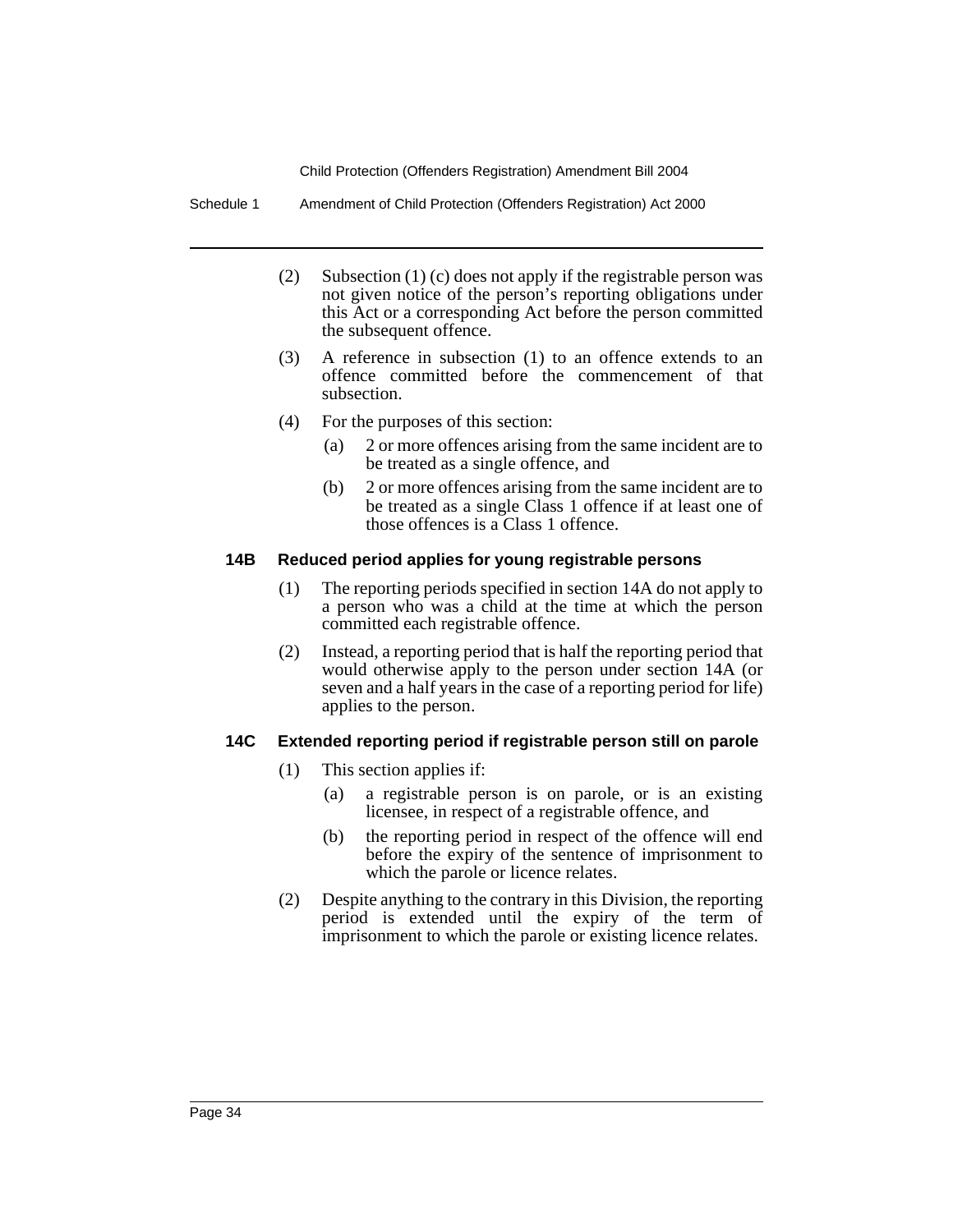Amendment of Child Protection (Offenders Registration) Act 2000 Schedule 1

#### **14D Reporting period for corresponding registrable persons**

- (1) Despite anything in this Part, a corresponding registrable person must continue to comply with the reporting obligations imposed by this Part for the corresponding foreign reporting period referred to in section 3C (b).
- (2) For the purposes of this section, if a corresponding registrable person is a corresponding registrable person under the laws of more than one jurisdiction, the corresponding foreign reporting period is the longest period for which the person would be required to report to the corresponding registrar of a foreign jurisdiction.

## **[31] New Part 3, Division 7, heading**

Insert before section 15:

## **Division 7 Suspension and extension of reporting obligations**

## **[32] Section 15 Suspension and extension of reporting obligations**

Insert "government" before "custody" in section 15 (1) (a).

## **[33] Section 15 (1) (b)**

Omit the paragraph. Insert instead:

(b) the person is outside New South Wales unless the person is a person to whom Division 5 applies or the obligation is under section 11B, or

## **[34] Section 15 (1) (c)**

Insert "(or an equivalent order in a foreign jurisdiction)" after "section 16".

### **[35] Sections 16–16B**

Omit section 16. Insert instead:

#### **16 ADT may exempt persons from compliance with reporting obligations**

(1) This section applies to a registrable person who is required to continue to comply with the reporting obligations imposed by this Part for the remainder of his or her life.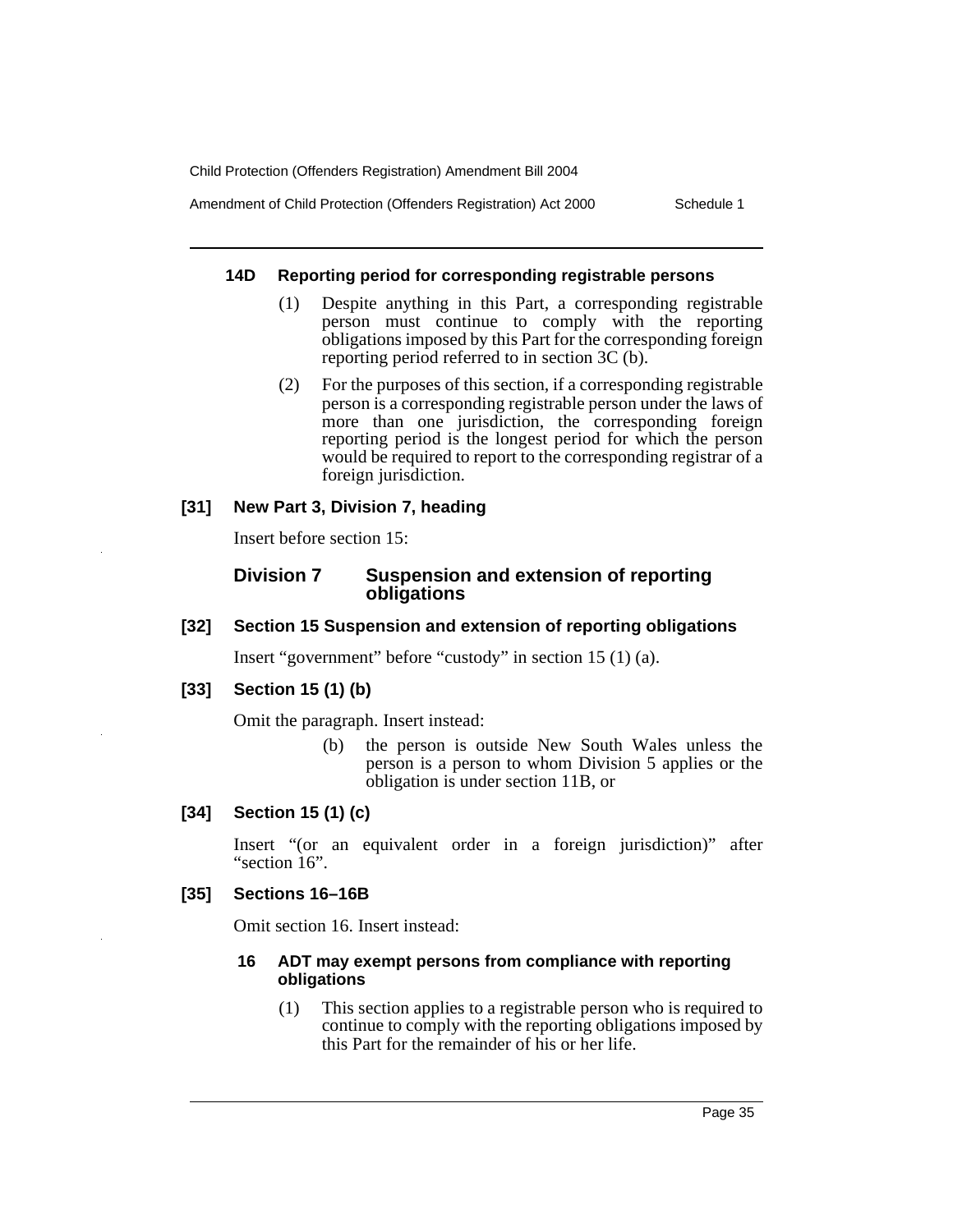Schedule 1 Amendment of Child Protection (Offenders Registration) Act 2000

(2) If:

- (a) a period of 15 years has passed (ignoring any period during which the registrable person was in government custody) since the person was last sentenced or released from government custody in respect of a registrable offence or a corresponding registrable offence, whichever is the later, and
- (b) the person did not become the subject of a life-long reporting period under a corresponding Act while in a foreign jurisdiction before becoming the subject of such a period in New South Wales, and
- (c) the person is not subject to parole or licence in respect of a registrable offence (whether in New South Wales or a foreign jurisdiction),

the person may apply to the Administrative Decisions Tribunal for an order suspending the person's reporting obligations.

- (3) On the application of an eligible registrable person, the Administrative Decisions Tribunal may make an order suspending the registrable person's reporting obligations.
- (4) The Administrative Decisions Tribunal is not to make an order under this section unless it considers that the person the subject of the proposed order does not pose a risk to the safety of children.
- (5) In deciding whether to make an order under this section, the Administrative Decisions Tribunal is to take the following matters into account:
	- (a) the seriousness of the registrable person's registrable offences and corresponding registrable offences,
	- (b) the period of time since those offences were committed,
	- (c) the age of the registrable person, the age of the victims of those offences and the difference in age between the registrable person and the victims of those offences, as at the time those offences were committed,
	- (d) the registrable person's present age,
	- (e) the registrable person's total criminal record,
	- (f) any other matter the Tribunal considers appropriate.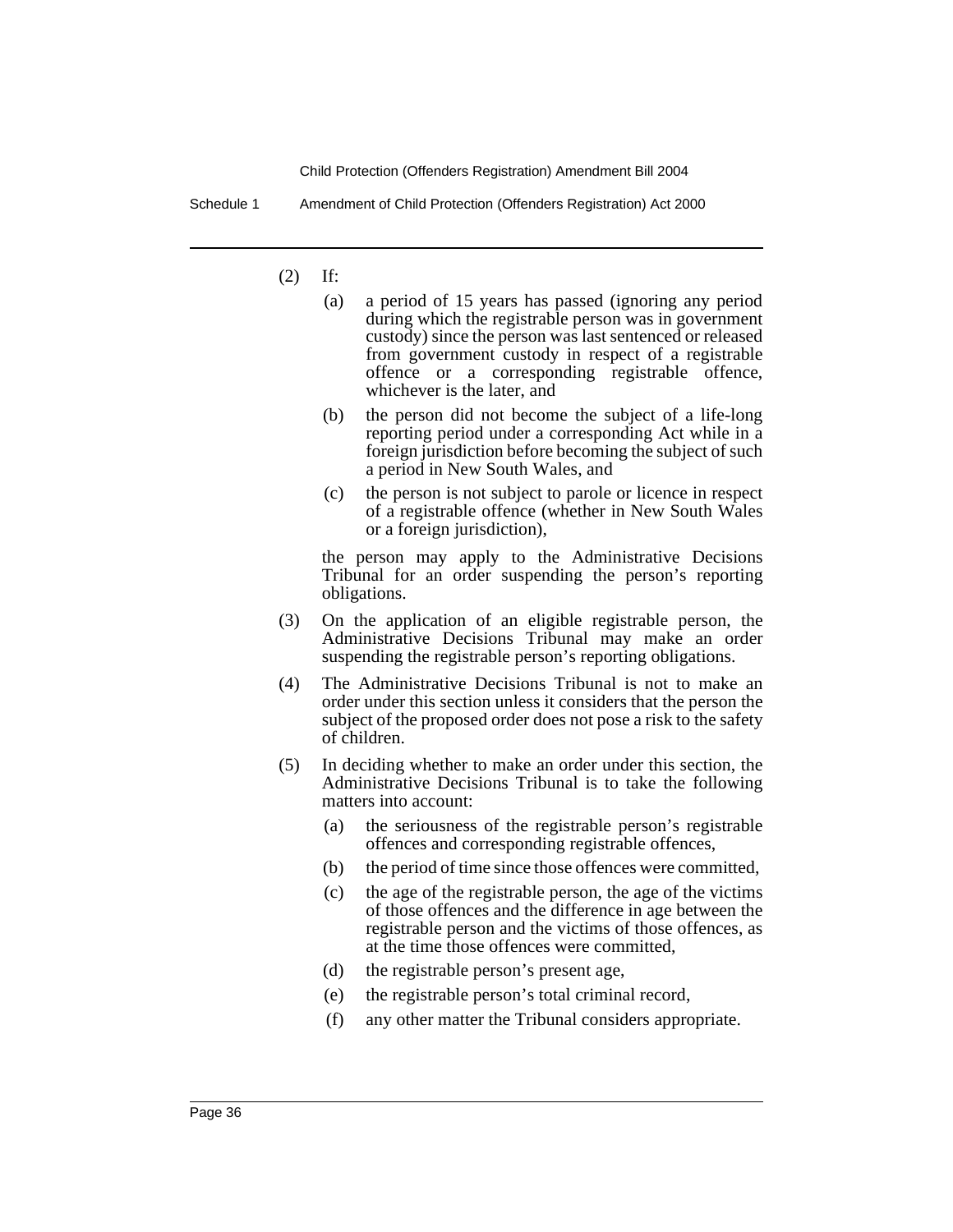Amendment of Child Protection (Offenders Registration) Act 2000 Schedule 1

- (6) The Commission for Children and Young People is to be a party to any proceedings for an order under this section. The Commission may make submissions in opposition to, or in support of, the making of the order.
- (7) As soon as practicable after receiving an application under this section, the Administrative Decisions Tribunal must notify the Commissioner for the Commission for Children and Young People of the application.
- (8) The Administrative Decisions Tribunal must notify the Commissioner of Police of the terms of any order made under this section.
- (9) The Administrative Decisions Tribunal may not award costs in respect of proceedings under this section.
- (10) A party to proceedings under this section may appeal to the Supreme Court, on a question of law, from any decision of the Administrative Decisions Tribunal in the proceedings.
- (11) An applicant in respect of whom the Administrative Decisions Tribunal refuses to make an order under this section is not entitled to make a further application to the Tribunal until 5 years have elapsed from the date of the refusal, unless the Tribunal otherwise orders at the time of the refusal.

## **16A Cessation of order**

- (1) An order made under section 16 ceases to have effect if, at any time after the making of the order, the registrable person:
	- (a) is made subject to a child protection registration order or any other order prescribed by the regulations for the purposes of this section, or
	- (b) is found guilty of a registrable offence, or
	- (c) becomes a corresponding registrable person who must under section 14D continue to comply with the reporting obligations imposed by this Part for any period.
- (2) An order that ceases to have effect in accordance with subsection (1) is revived if:
	- (a) the finding of guilt that caused the order to cease to have effect is quashed or set aside by a court, or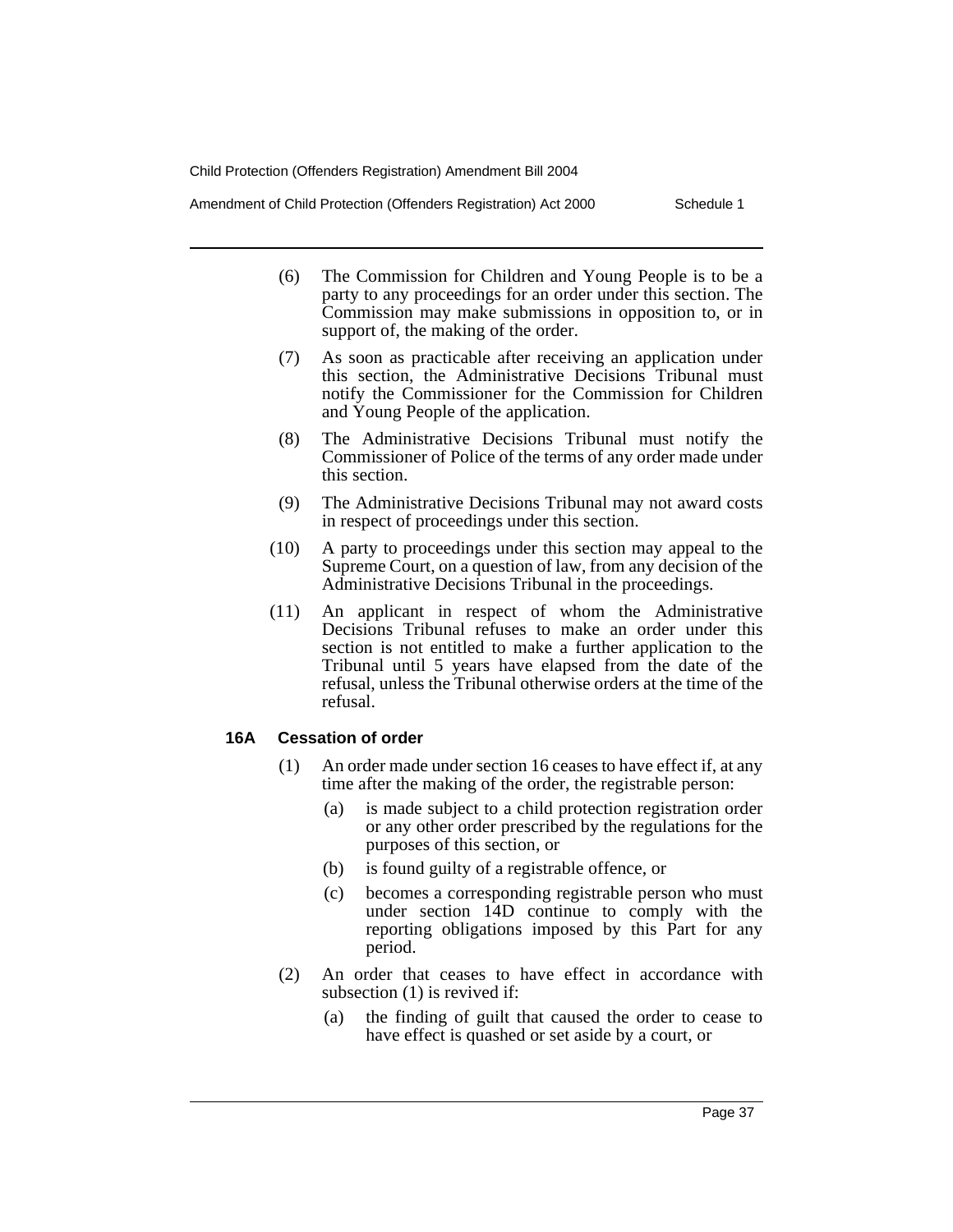Schedule 1 Amendment of Child Protection (Offenders Registration) Act 2000

- (b) the order ceased to have effect in accordance with subsection (1) (a) and the child protection registration order or other order prescribed by the regulations is quashed on appeal or the registrable person's finding of guilt in respect of the offence that resulted in the making of that order is quashed or set aside by a court.
- (3) For the purposes of this section, it is irrelevant whether or not a person may lodge, or has lodged, an appeal in respect of a finding of guilt or child protection registration order or other prescribed order referred to in this section.

### **16B Application for new order**

- (1) If an order ceases to have effect in accordance with section 16A, the registrable person may apply under section 16 for a new order.
- (2) Section 16 (11) does not apply with respect to an application referred to in subsection  $(1)$ .
- (3) If an order ceases to have effect in accordance with section 16A (1) (b) or (c), on an application for a new order, section 16 (2) (a) applies as if the period referred to were a period of 15 years (ignoring any period during which the person was in government custody) since the person last committed a registrable offence or a corresponding registrable offence.

### **[36] Existing Part 2, Division 3**

Renumber as Division 8.

### **[37] Section 17 Offence of failing to comply with reporting obligations**

Insert after section 17 (2) (b):

(b1) whether the form of the notification given to the person as to the person's obligations was adequate to inform the person of those obligations, having regard to the person's circumstances,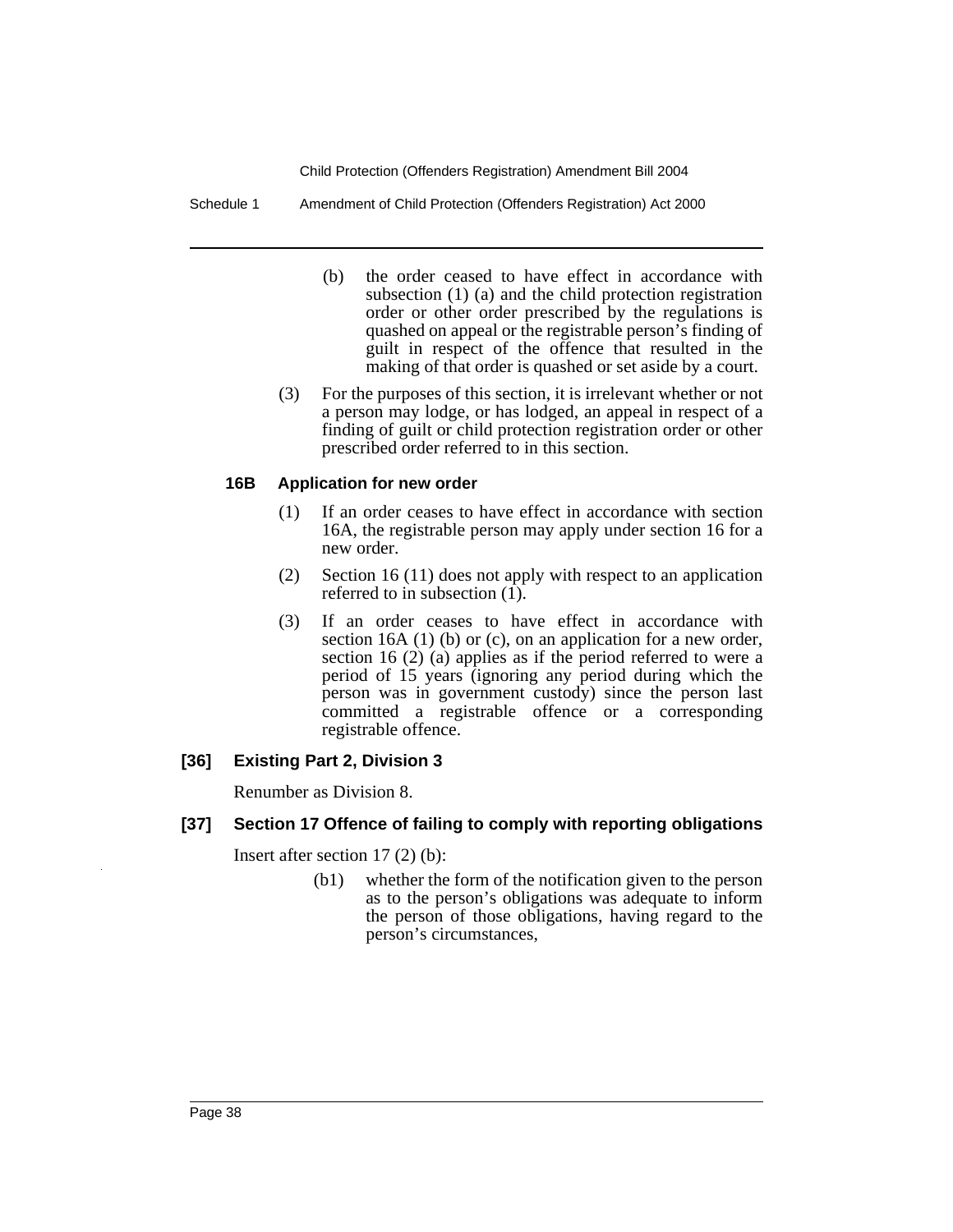Amendment of Child Protection (Offenders Registration) Act 2000 Schedule 1

## **[38] Section 18A**

Insert after section 18:

### **18A Bar to prosecution for failing to report leaving New South Wales**

- (1) This section applies if a registrable person leaves New South Wales and is found guilty of failing to report his or her presence in a foreign jurisdiction as required by a corresponding Act.
- (2) The registrable person is not to be prosecuted for a failure to comply with section 17 in respect of the travel out of New South Wales.

## **[39] New Part 3, Division 9**

Omit existing Division 4 of existing Part 2. Insert instead:

## **Division 9 Child Protection Register**

### **19 Child Protection Register**

- (1) The Commissioner of Police is to establish and maintain a Child Protection Register or arrange with another person or body for the establishment and maintenance of a Child Protection Register on the Commissioner's behalf.
- (2) The Register is to contain the following information in respect of each registrable person (to the extent that it is known by the Commissioner of Police):
	- (a) the person's name and other identifying particulars,
	- (b) details of each Class 1 or Class 2 offence of which the person has been found guilty or with which the person has been charged,
	- (c) details of each offence of which the person has been found guilty that resulted in the making of a child protection registration order,
	- (d) the date on which the person was sentenced for any registrable offence,
	- (e) the date on which the person ceased to be in government custody in respect of a registrable offence, or entered or ceased to be in government custody in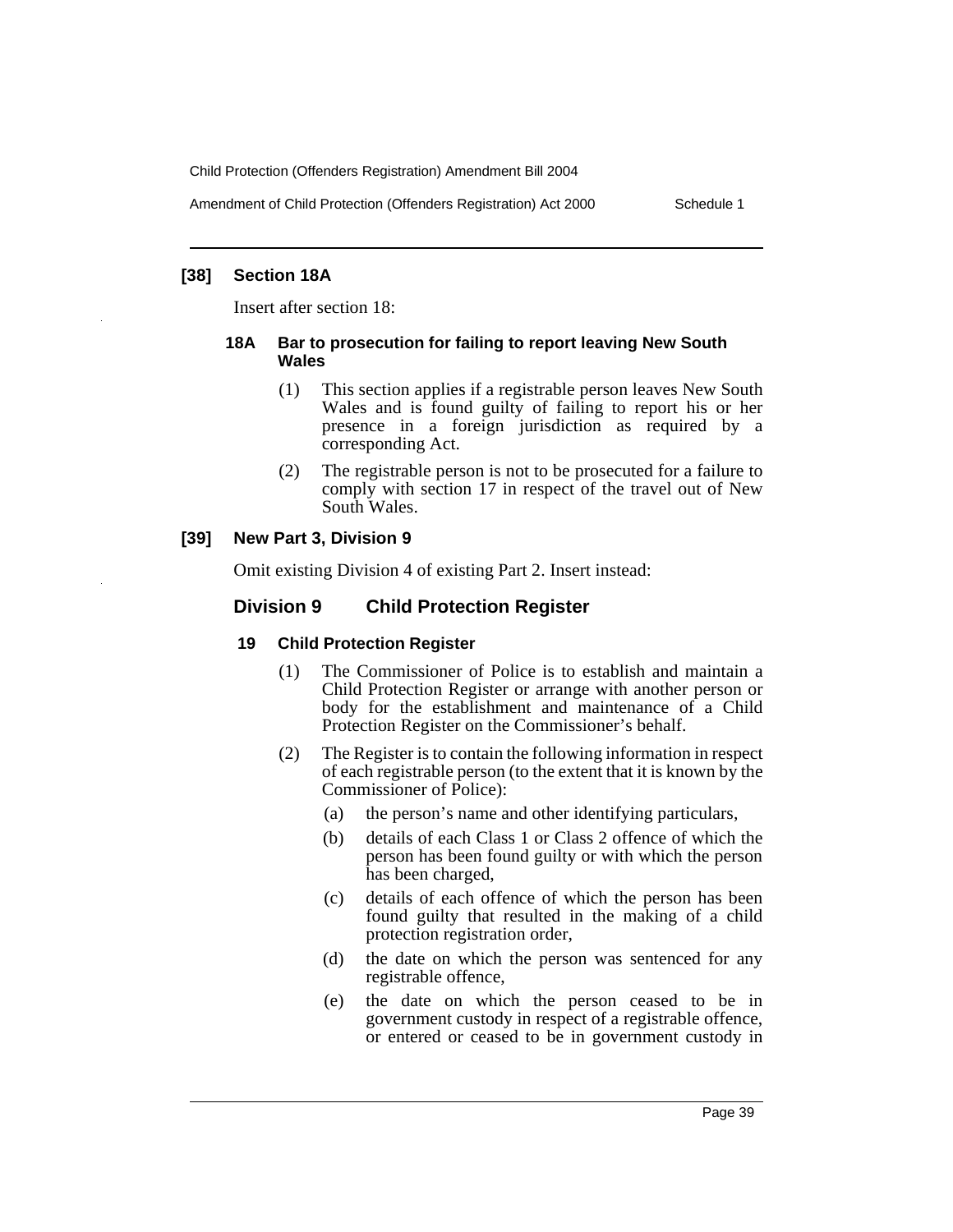Schedule 1 Amendment of Child Protection (Offenders Registration) Act 2000

respect of any offence during the person's reporting period,

- (f) whether the person is a child or has any special need or disability,
- (g) any information provided to the Commissioner in respect of the person under this Part,
- (h) any information the Commissioner considers appropriate for inclusion in the Register,
- (i) any other information prescribed by the regulations.

### **19A Restriction on who may access personal information on protected witnesses**

The Commissioner of Police must ensure that any information in the Register about a person to whom Division 5 applies, whose identity is apparent or can reasonably be ascertained from that information, cannot be accessed other than by a person authorised by the officer responsible for the day to day operation of the witness protection program.

**Note.** Division 5 applies to certain people who are, or were, in witness protection programs.

### **19B Registrable person's rights in relation to Child Protection Register**

- (1) If asked to do so by a registrable person, the Commissioner of Police must provide the person with a copy of all the reportable information that is held in the Register in relation to the person.
- (2) The Commissioner of Police must comply with subsection (1) as soon as practicable after being asked to do so.
- (3) A registrable person may ask the Commissioner of Police to amend any reportable information held on the Register in relation to the person that is incorrect.
- (4) The Commissioner of Police must comply with such a request on being satisfied that the information is incorrect.
- (5) In this section:

*reportable information* means any information supplied to the Commissioner of Police by, or on behalf of, the registrable person that the person is required to report to the Commissioner and that is still held in the Register.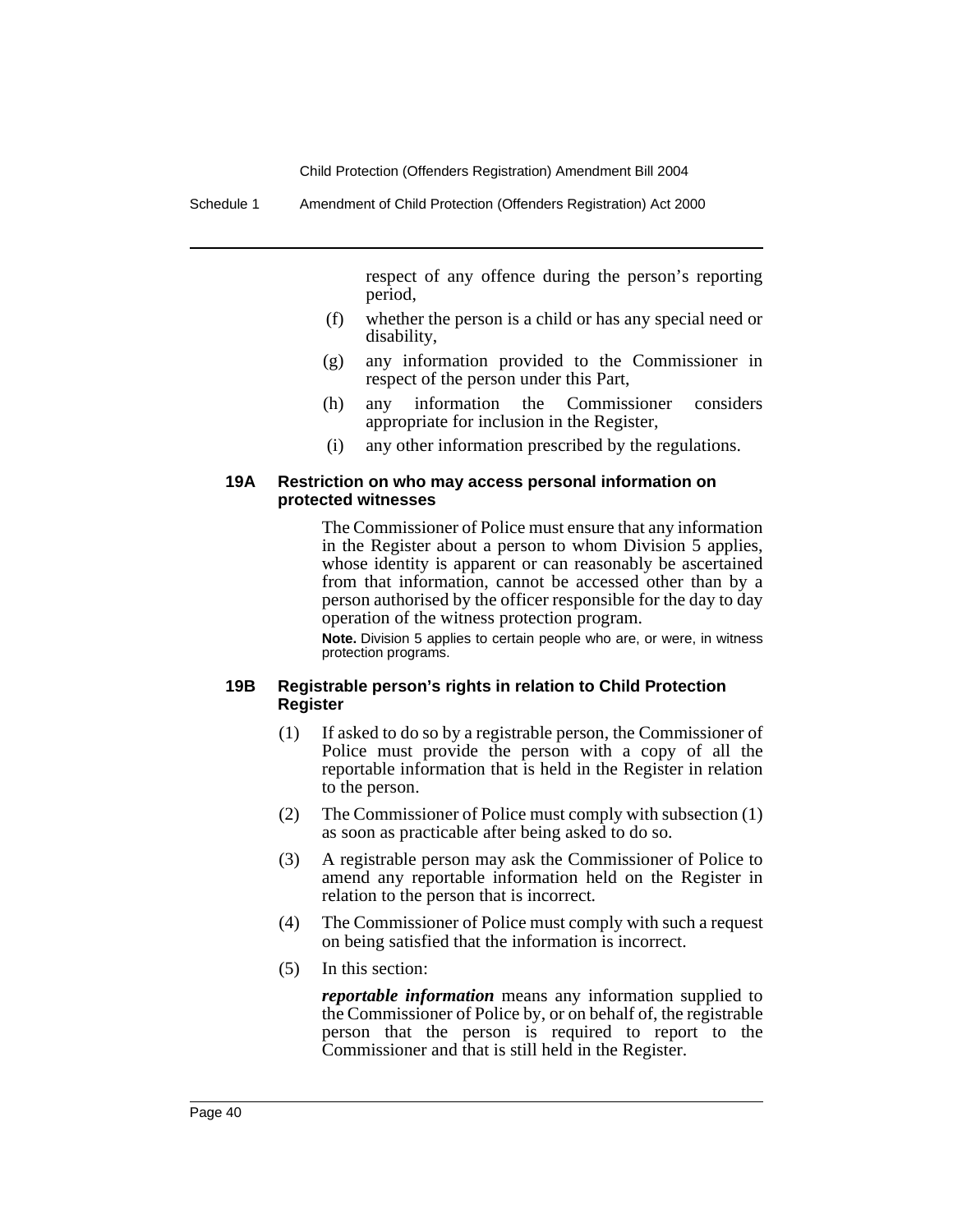Amendment of Child Protection (Offenders Registration) Act 2000 Schedule 1

## **[40] Existing Part 3**

Renumber as Part 4.

## **[41] Section 21A Certificate evidence**

Omit "of Offenders" from section 21A (1).

## **[42] Section 21A (3)**

Insert after section 21A (2):

(3) For the purposes of this Act, a certificate that would be evidence under a corresponding Act that at a specified time, or during a specified period, a person was required to report to a corresponding registrar under that Act is evidence, and in the absence of evidence to the contrary is proof, of the facts stated in the certificate.

## **[43] Sections 21B–21D**

Insert after section 21A:

### **21B Time limit for prosecutions waived**

Despite anything to the contrary in the *Criminal Procedure Act 1986*, a proceeding for an offence under this Act may be commenced at any time.

## **21C Effect of spent convictions**

- (1) The fact that an offence in respect of which a registrable person has been found guilty becomes spent does not affect:
	- (a) the status of the offence as a registrable offence for the purposes of this Act in respect of the person, or
	- (b) any reporting obligations of the person.
- (2) For the purposes of this section, an offence becomes spent if, under a law in any jurisdiction, the registrable person is permitted not to disclose the fact that the person was convicted or found guilty of the offence.

### **21D Disclosure of information concerning registrable persons**

(1) A government agency may disclose information concerning a registrable person to the Commissioner of Police or a supervising authority.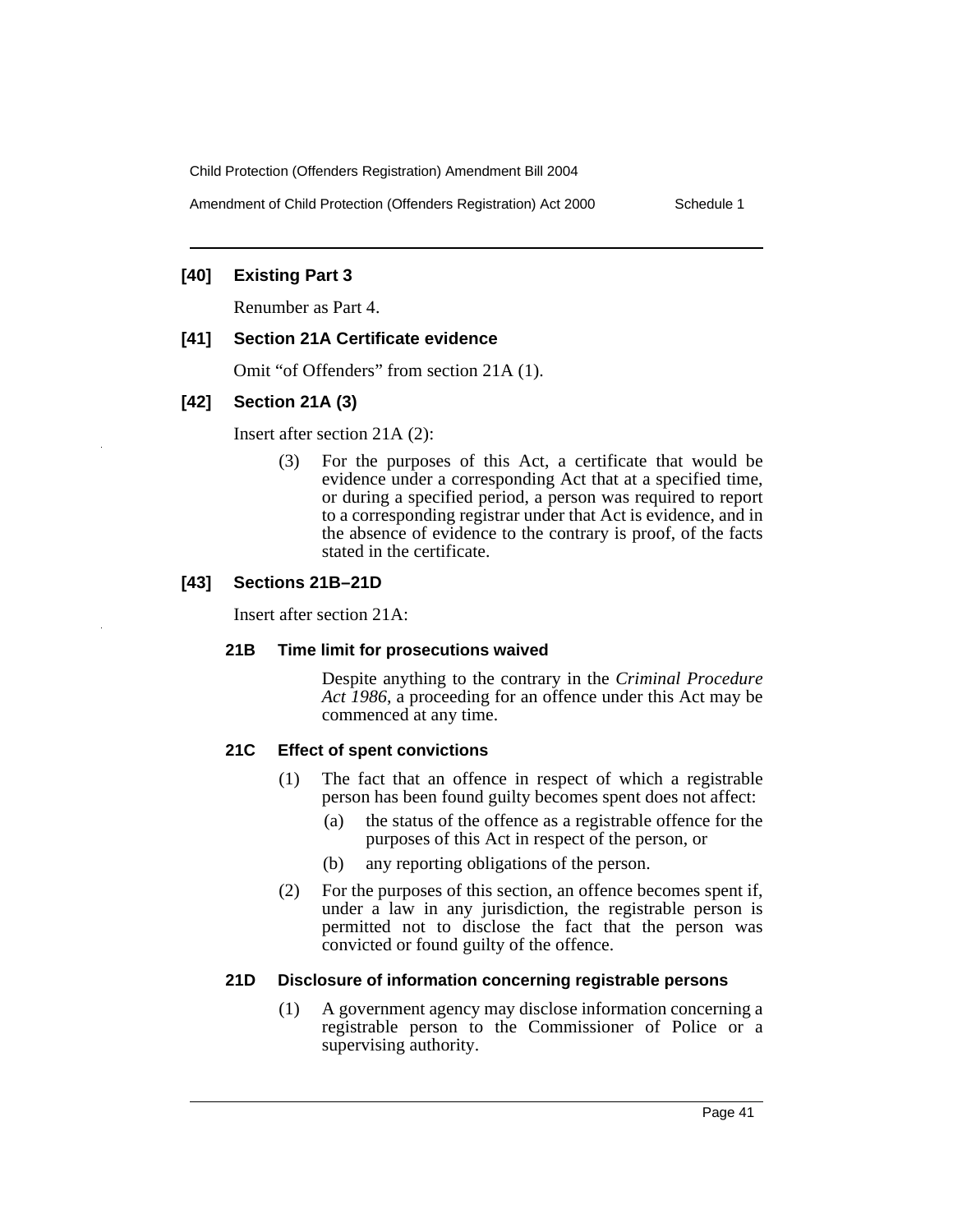Schedule 1 Amendment of Child Protection (Offenders Registration) Act 2000

(2) This section has effect despite any other law.

## **[44] Section 22 Regulations**

Insert after section 22 (1):

- (1A) In particular, regulations may be made for or with respect to the following:
	- (a) matters incidental to the making of reports under Part 3, including:
		- (i) the manner and form in which a report must be made, and
		- (ii) the nature of any verifying documentation or evidence to be produced in support of any such report,
	- (b) the form of, or the information to be included in, any notice or other document that is required by this Act to be given to registrable persons,
	- (c) the manner in which a notice or other document may be given under this Act,
	- (d) the manner and form in which the Register is to be established and maintained, including the manner and form in which information is to be entered in the Register,
	- (e) requiring or permitting the Commissioner of Police to remove specified information, or information of a specified class, from the Register,
	- (f) the notification of reporting obligations to registrable persons, including:
		- (i) permitting the person notifying a registrable person to ask the person to acknowledge being given the notice, and
		- (ii) making special provision for the notification of registrable persons who are children or who have disabilities or other special needs, and
		- (iii) permitting or requiring a person or body to be notified of a registrable person's status as a child or person who has a special need or disability to facilitate notification and reporting, and
		- (iv) providing for the notification to be given to a carer of, or a person nominated by, a registrable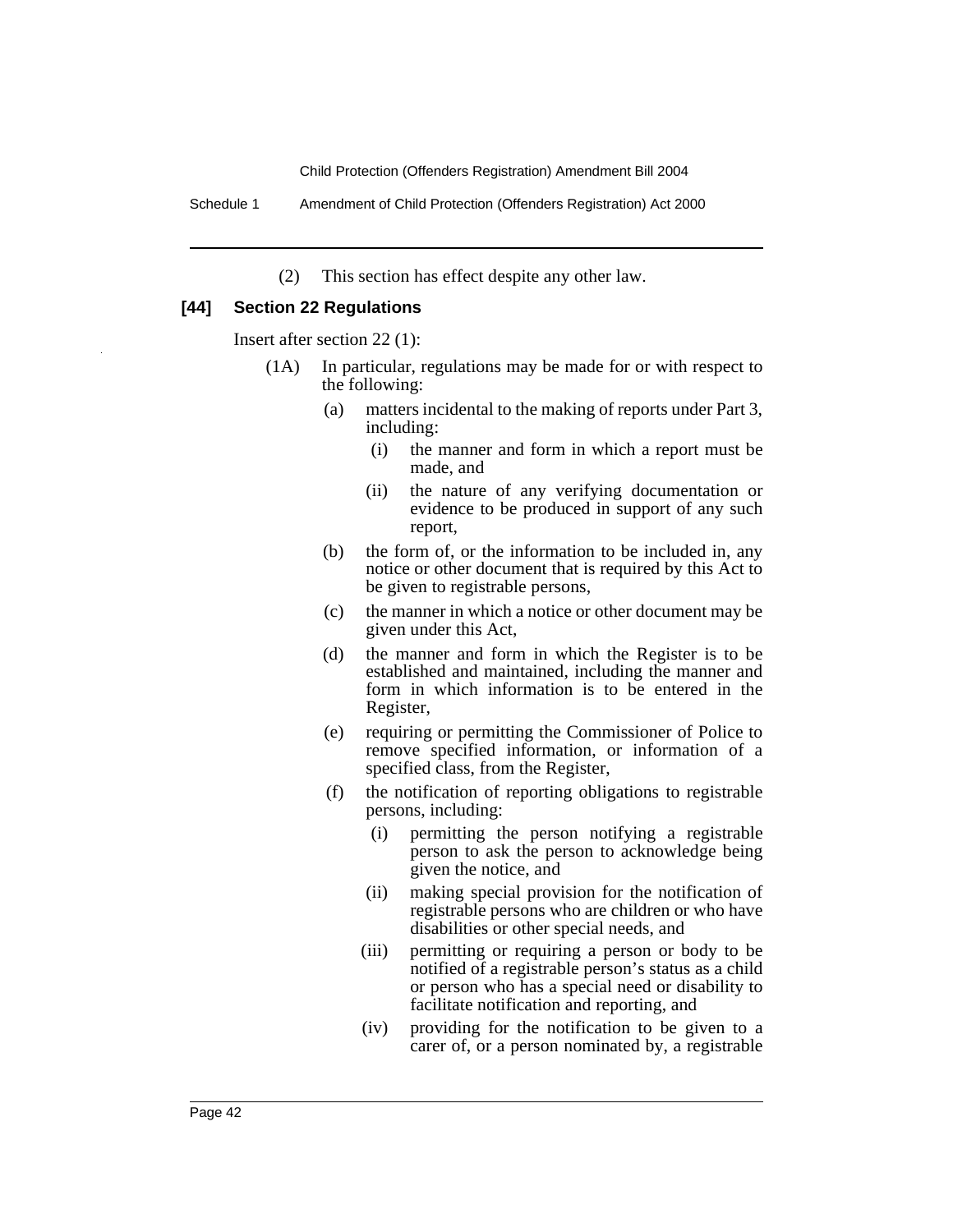Amendment of Child Protection (Offenders Registration) Act 2000 Schedule 1

person who may be unable to understand his or her reporting obligations or the consequences of failing to comply with those obligations, and

- (v) requiring that a registrable person be given additional information to that required by this Act, and
- (vi) requiring a person or body to provide specified information to registrable persons concerning their reporting obligations, and
- (vii) requiring a person or body to inform the Commissioner of Police:
	- (A) that a registrable person has left the custody or control of the person or body, and
	- (B) that the person or body has given specified information to a registrable person, and
	- (C) that, in the opinion of the person or body, a registrable person does or does not have the legal capacity to understand specified information, and
- (viii) requiring a person or body to give to the Commissioner of Police any acknowledgment by a registrable person of the receipt of a notice or any other specified information that is held by the person or body,
- (g) requiring a person or body to create records for the purposes of this Act and to retain those records for a specified period or an unlimited period.

## **[45] Schedule 2, Savings, transitional and other provisions**

Insert before clause 1:

# **Part 1 Preliminary**

### **[46] Schedule 2, clause 1 (1)**

Insert at the end of the subclause:

*Child Protection (Offenders Registration) Amendment Act 2004*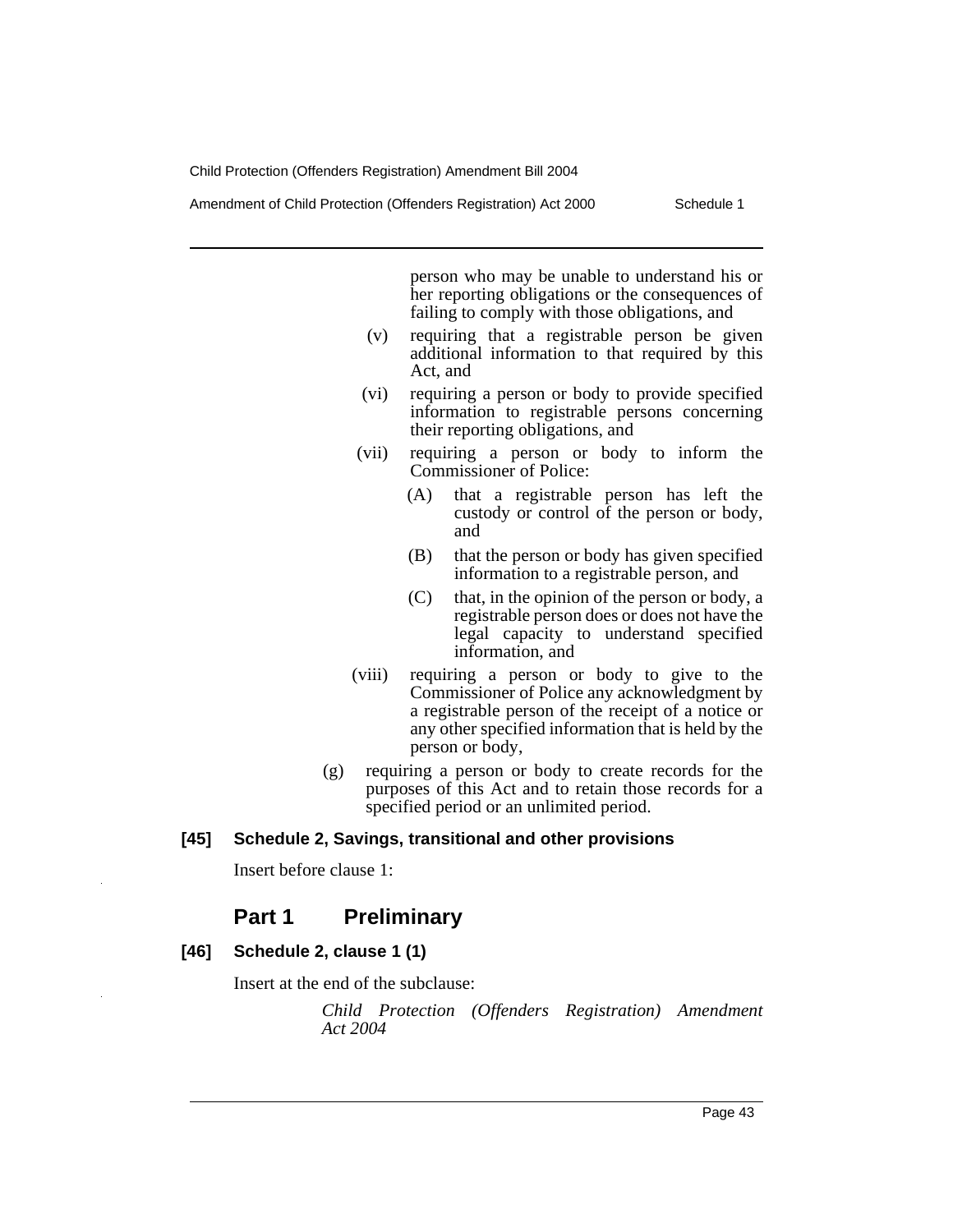Schedule 1 Amendment of Child Protection (Offenders Registration) Act 2000

### **[47] Schedule 2, Part 2, heading**

Insert before clause 2:

# **Part 2 Provisions consequent on enactment of Child Protection Legislation Amendment Act 2002**

#### **[48] Schedule 2**

Insert in appropriate order with appropriate Part and clause numbering:

# **Part Provisions consequent on enactment of Child Protection (Offenders Registration) Amendment Act 2004**

#### **Definitions**

In this Part:

*additional relevant personal information* means any information required to be provided by registrable persons under section  $9$  (as inserted by the amending Act) that was not required to be provided by registrable persons under section 9 (as in force before its repeal by the amending Act).

*amending Act* means the *Child Protection (Offenders Registration) Amendment Act 2004*.

#### *appropriate period* means:

- (a) in relation to a person who is in New South Wales on the commencement of this clause—28 days after that commencement or before the person leaves New South Wales, whichever period ends first, or
- (b) in relation to a person who is not in New South Wales on that commencement—within 14 days after entering and remaining in New South Wales for 14 or more consecutive days.

*existing registrable person* means a person who was, immediately before the commencement of section 3A, as inserted by the amending Act, a registrable person under this Act, other than: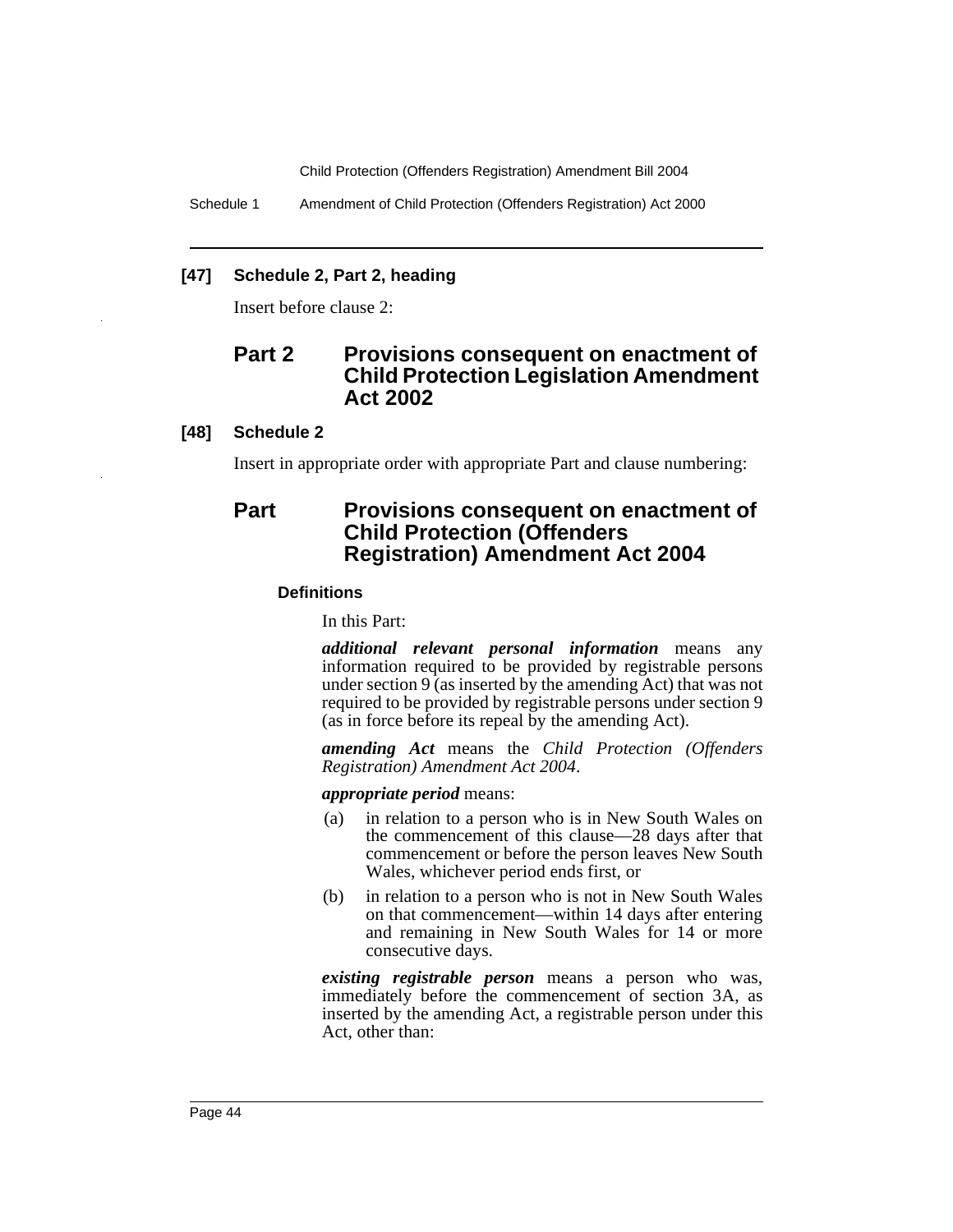Amendment of Child Protection (Offenders Registration) Act 2000 Schedule 1

- (a) a person who was in government custody immediately before that commencement, or
- (b) a person who was a registrable person because of a registrable offence committed in a foreign jurisdiction and who had not carried out any reporting obligations before that commencement.

*new registrable person* means a person who is a registrable person merely because of having committed an offence that first became a registrable offence on the commencement of section 3A, other than a person who was in government custody on that commencement.

#### **Application of reporting periods and associated provisions**

- (1) Regulations may be made for or with respect to the application of Division 6 of Part 3, as inserted by the amending Act, and any other amendments made by that Act on and from a day before the commencement of this clause, being a day subsequent to the introduction of the Bill for that Act into Parliament.
- (2) Any such regulation may be made only for the purpose of facilitating the complementary operation of this Act, as amended by the amending Act, and an Act of another State or Territory that contains provisions that are complementary with this Act as amended by the amending Act.
- (3) A regulation under this clause has effect despite any other provision of this Part.

### **Application of Act to existing registrable persons**

- (1) This Act, as amended by the amending Act, applies to an existing registrable person, except as provided by this Schedule or regulations made under this Schedule.
- (2) An existing registrable person must, within the appropriate period, provide the person's additional relevant personal information to the Commissioner of Police. The additional relevant personal information must be provided in the same manner in which an initial report must be made under this Act or in any other manner permitted by the Commissioner of Police either generally or in a particular case.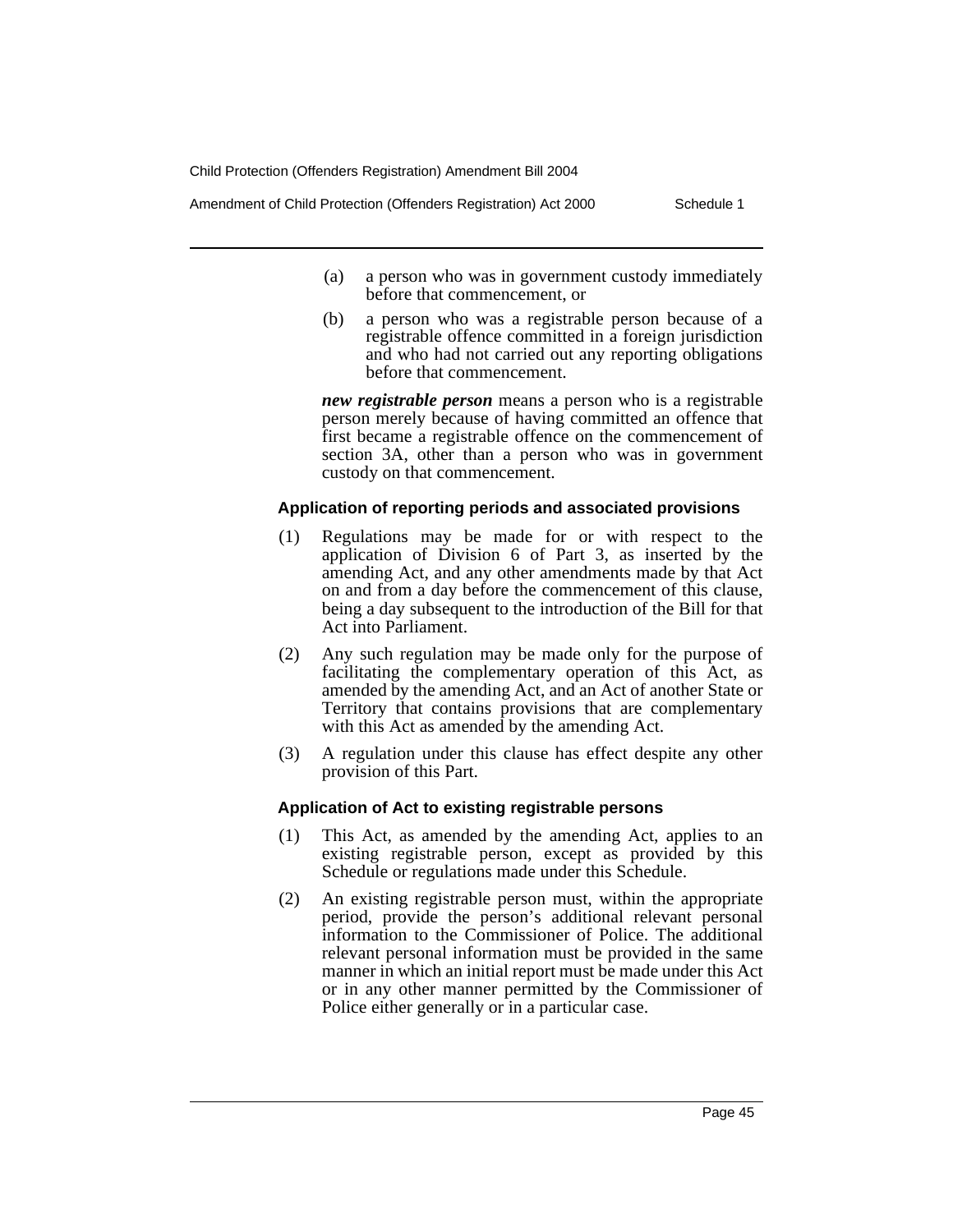Schedule 1 Amendment of Child Protection (Offenders Registration) Act 2000

- (3) The first annual report of an existing registrable person, under section 10 (as inserted by the amending Act), must be made before the end of the calendar month in which the first anniversary of the date that the person first reported information to the Commissioner of Police occurs after one month after the commencement of this clause.
- (4) The period of reporting obligations applicable to an existing registrable person immediately before the commencement of this clause continues to apply to the existing registrable person, except as provided by the regulations.
- (5) Nothing in subclause (4) applies to or in respect of any new reporting obligations of an existing registrable person or to a person who becomes a corresponding registrable person after that date.
- (6) Division 1 of Part 3 (except sections 6 (1) (c)–(f),  $7-7C$  and 8) does not apply to or in respect of an existing registrable person.
- (7) Section 11B, as inserted by the amending Act, does not apply to an existing registrable person who was out of New South Wales on the commencement of this clause.
- (8) Section 11C, as inserted by the amending Act, applies to an existing registrable person who, before the commencement of this clause, was required to notify the Commissioner of Police of an intention to leave New South Wales and was outside New South Wales on that commencement.
- (9) In this clause:

*new reporting obligations* means obligations in respect of an offence for which a person was sentenced after the commencement of this clause.

### **New registrable persons**

- (1) This Act, as amended by the amending Act, applies to a new registrable person in the same way that it applies to a registrable person who is not in government custody and is not an existing registrable person, except as provided by this Schedule or regulations made under this Schedule.
- (2) A new registrable person must, within the appropriate period, provide the person's relevant personal information to the Commissioner of Police.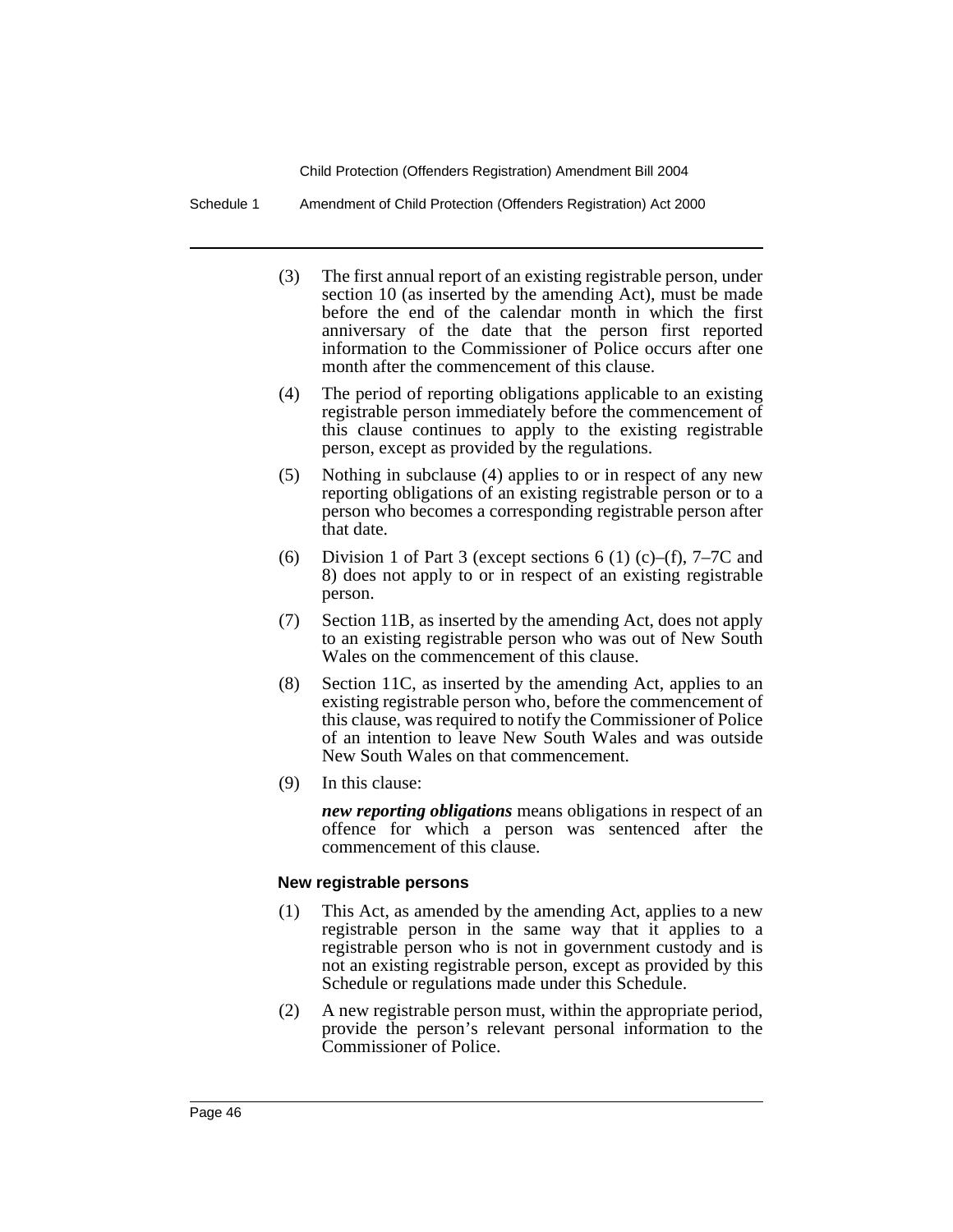Amendment of Child Protection (Offenders Registration) Act 2000 Schedule 1

- (3) The report must be made in the manner in which an initial report must be made under this Act.
- (4) For the purposes of calculating the period for which a new registrable person must continue to comply with the person's reporting obligations, the reporting period for a new registrable person is taken to have commenced on the later of:
	- (a) the day when the person was sentenced for the registrable offence, or
	- (b) the day when the person ceased to be in government custody in relation to the registrable offence.
- (5) Division 1 of Part 3 (except sections 6 (1) (c)–(f), 7–7C and 8) does not apply to or in respect of a new registrable person.
- (6) Section 11B, as inserted by the amending Act, does not apply to a new registrable person who is out of New South Wales on the commencement of this clause.

#### **References to reporting obligations**

A reference in this Act to the reporting obligations of a registrable person includes a reference to reporting obligations imposed under this Part.

#### **Register**

The Register of Offenders (the *existing Register*), as kept immediately before the repeal of section 19 by the amending Act, is taken to be the Child Protection Register for the purposes of this Act.

#### **Time limits for prosecutions**

Section 21B, as inserted by the amending Act, does not apply to an offence committed before the commencement of that section if the limitation period for commencing proceedings expired before that commencement.